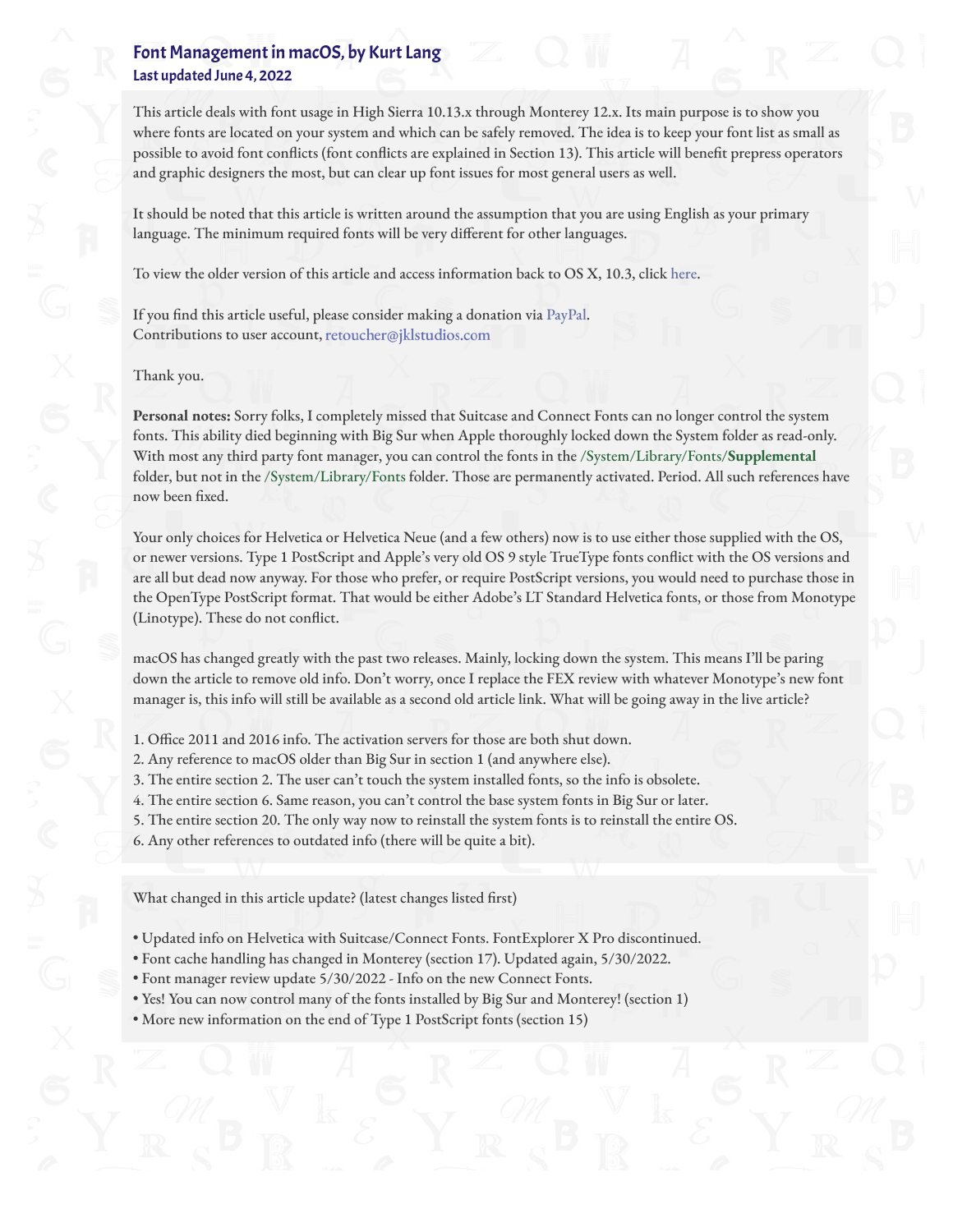# Table of contents

**Preface:** [Understanding terminology used in this article.](http://www.jklstudios.com/misc/index.html#preface)

#### **Sections:**

- 1. Required fonts
- 2. Enabling and disabling System Integrity Protection
- 3. Known issues with disabled fonts
- 4. Fonts installed by Microsoft Office
- 5. What to do with Connect Fonts
- 6. Controlling Helvetica fonts for prepress
- 7. Font folder locations. Using Font Book
- 8. Various other fonts you can move or remove
- 9. Do you need a font manager?
- 10. What is a font suitcase and why do we have them?
- 11. FFIL and LWFN. What are they and which is which?
- 12. External vs. internal font names
- 13. What is a font conflict?
- 14. Are you a good font, or a bad font?
- 15. Fonts you can and cannot use in macOS
- 16. Font manager reviews
- 17. How to handle font caches
- 18. Font 911. What to do in font emergencies
- 19. Determining if fonts are causing problems with applications
- 20. Reinstalling your macOS supplied fonts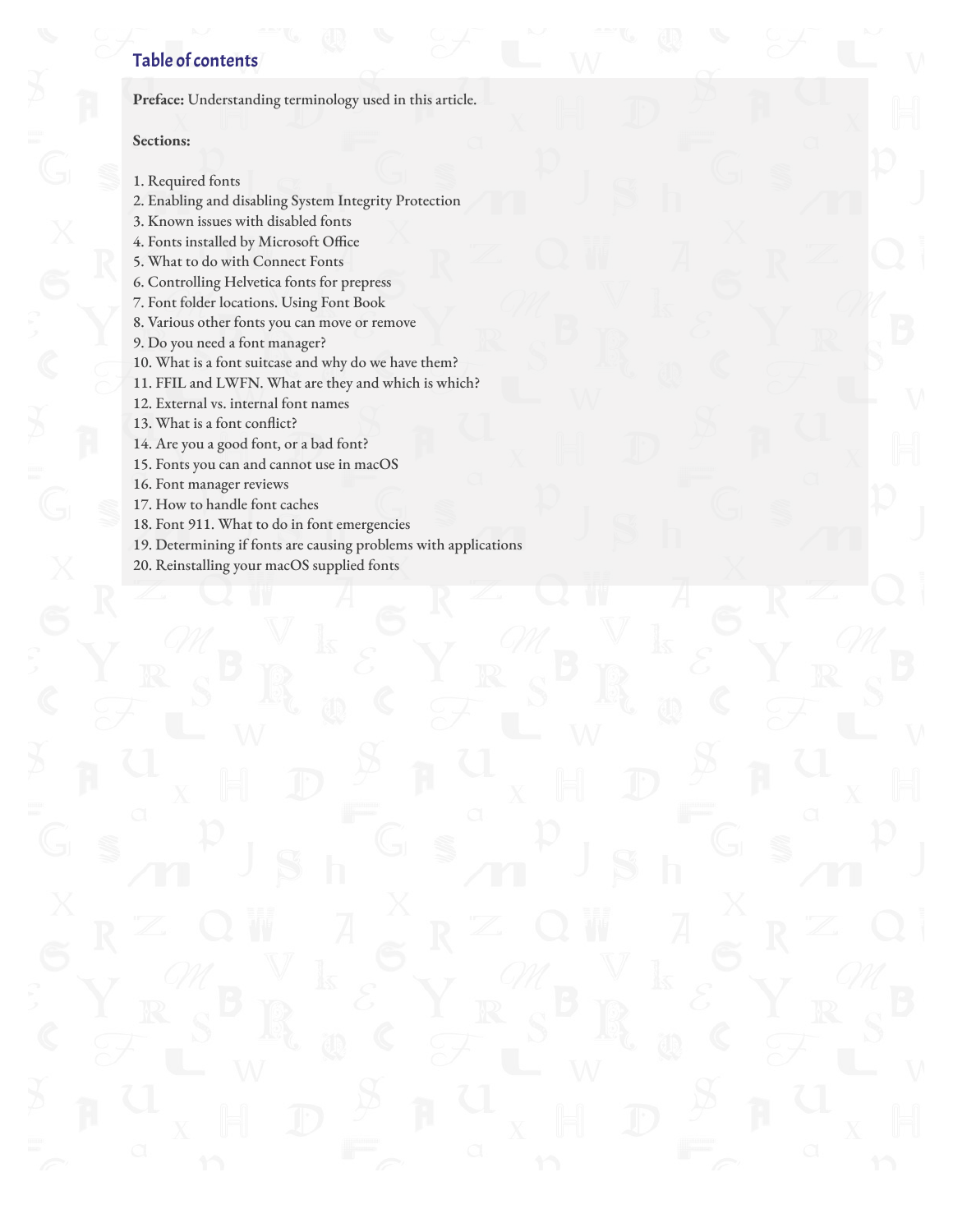### Preface

I first want to mention the notation of file locations. By 'notation' I am referring to the path name. This should help novice computer users and those unfamiliar with standard notation to learn how to navigate to the folders mentioned throughout this article.

I can't tell you exactly what the path to your home account looks like (since I don't know your short user name), so here are some handy notes of reference.

A *file specification* is the entire path from the root of the volume it resides on to the end of the "le name. For example, here is the file specification for the Terminal application:

/Applications/Utilities/Terminal

This is known as a *hierarchical file specification* in geek terminology, but it's called a canonical "lename for short.

/ The beginning forward slash (as in the example to the Terminal application) of a file specification is always the root level of your boot volume.

~/ The tilde-forward slash pair is always your home directory (folder), i.e., the home folder of the current user login session.

So in most cases, the path to the Fonts folder in your home user account would be ~/Library/Fonts/. Which, if you start by double clicking the icon of the boot drive on the desktop, the path can also be presented as /Users/*your\_user\_account*/Library/Fonts/.

The following words: program, application or app all have the same meaning. I use them interchangeably throughout this article.

# 1. Required fonts

This section examines each of the various macOS releases (High Sierra 10.13.x through Monterey 12.x) and provides the recommended minimum list of the fonts to be stored in the System folder for that particular release of the operating system in order for it and most third party applications to run properly. These lists also include the fonts most needed for the web, iLife and iWork. The fonts listed should always be active on your Macintosh for macOS and should not be removed.

Note that this first part of Section 1 covers only fonts required in the /System/Library/Fonts/ folder. There is also a root /Library/Fonts/ folder with its own set of required fonts, which will be addressed in the second half of Section 1.

From the font lists below, the San Francisco font set is used throughout the system font display purposes. This set, and the fonts HelveticaNeueDeskInterface.ttc and LucidaGrande.ttc must be present for the Finder and OS installed application menus to work.

All other fonts in the /System/Library/Fonts/ folder (that are not included in the lists below by release level) can be removed. You will need Administrative access to delete fonts from this folder. It is advised to save them for future use. Create a new folder on your hard drive and copy them there first. If there are any removed fonts you want to use for a project at a later date, they can always be activated with [Font Book](http://support.apple.com/kb/HT2509), [Connect Fonts](https://www.extensis.com/connect/fonts?hsLang=en), [FontAgent,](https://www.insidersoftware.com/font-managers/fontagent-mac/) [FontExplorer X Pro](http://www.fontexplorerx.com/), [Typeface](https://typefaceapp.com/), or other font manager.

See section 6 on how to permanently remove Apple's supplied versions of Helvetica and Helvetica Neue if this is important for you. System Integrity Protection was added to the OS beginning with El Capitan, 10.11.x, making it yet more difficult to remove unneeded fonts, but it can still be done up through Catalina.

Other than those fonts the OS absolutely requires to function, when it comes to the fonts you prefer to have on your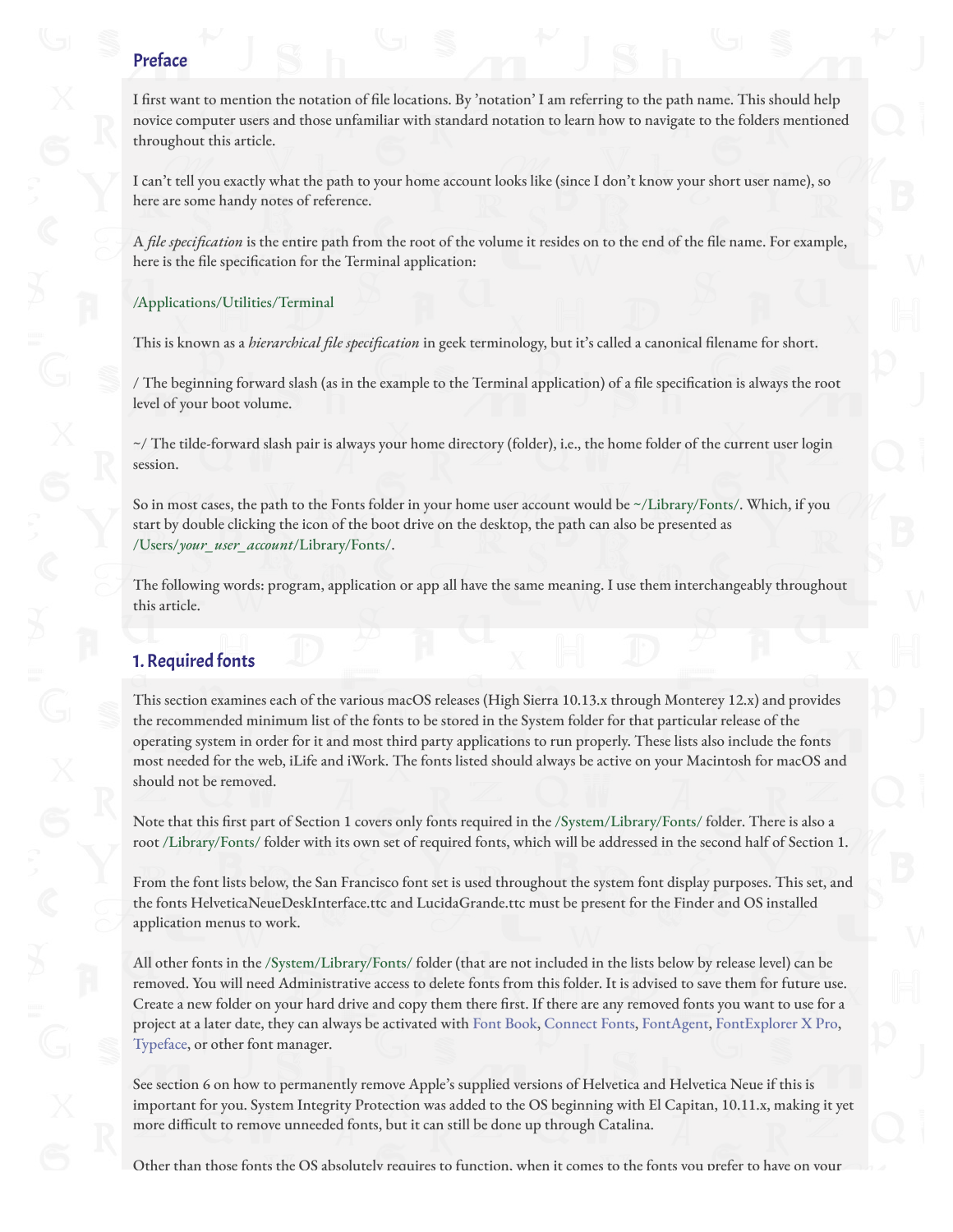system there is no right or wrong list. My idea of required fonts is based on years in prepress. So like most shops, the number of fonts throughout the system is kept to a minimum in the effort to make sure you will never have a conflict with the fonts a client sends with their project. Actually, the prepress and full service printers I've worked and freelanced for usually have a much shorter list than even those presented here. Sometimes the barest minimum of fonts they can get away with and still have the OS function. Such shops normally have no unnecessary software installed on their work stations; just what's needed to get production work done.

Other than those fonts the OS absolutely requires to function, when it comes to the fonts you prefer to have on your

This bare minimum setup has some advantage, but you will then be missing many fonts commonly used on the web. What then happens is that your browser ends up substituting the missing fonts with whatever is available. The result is that web pages will display so badly at times that it can be difficult (or even impossible) to navigate them. The bare minimum setup also lacks many fonts that Apple supplied applications require to operate. For most users, having only the bare minimum fonts on your system is not recommended.

You can find many different web sites telling you what the minimum font installation for each macOS release should be. Each site has its own reasons for including some fonts that I do not, and others don't include fonts I think should be active. My main decision making was to run every application the OS ships with and many major third party applications, seeing what wouldn't work if a particular font were missing. The end result is the list of fonts you find here. It's a compromise between the Spartan set most prepress shops use, and what a more fully functional OS needs along with proper display of web pages.

*Special Notes About Section 1 - Presented in no particular order as each OS release changes the rules a bit. Hopefully each is organized into its own paragraph, but no promises.*

Readers who have followed this article for some time will note that Times and Symbol have been added to the required font lists. They were excluded before since this article was originally intended as a guide for prepress, when the article was also much shorter in length. So the lists have been modified to represent what the majority of macOS users should have in their /System/Library/Fonts/ folder, rather than the leaning towards the needs of prepress. For that reason, Courier has been added back into the minimum font lists for the System folder. As with Times and Symbol, remove Courier if it interferes with your need to use a PostScript version.

Users should be aware that not all font managers, and possibly other utilities, will list font names exactly as you see them here. For example, Connect Fonts' interface lists Keyboard and Helvetica Neue Desk UI as having a period preceding their names (those come from the font's internal names). Font Book also hides some fonts in its listings from the user in Snow Leopard and later, such as LastResort and Keyboard. But you shouldn't be removing those fonts anyway.

If you haven't already, purchase Adobe's or Linotype's new OpenType PostScript Helvetica fonts if you prefer, or require PostScript fonts for your output. They do not conflict with Apple's Helvetica fonts, so you don't have to fight with the OS supplied fonts as to which ones are active. Use Type 1 PostScript when you have to accurately reproduce a standing older project (see section 6 if this applies to you).

One thing to be aware of when you disable Apple's Helvetica.ttc and HelveticaNeue.ttc, is that you are disabling quite a few fonts. This is because a .ttc file is a suitcase which can contain any number of individual fonts. The following list is based on High Sierra.

**Helvetica:** Regular, Bold, Bold Oblique, Light, Light Oblique, Oblique **Helvetica Neue:** Regular, Bold, Bold Italic, Italic, Light, Light Italic, Medium, Medium Italic, Thin, Thin Italic, UltraLight, UltraLight Italic, Condensed Black, Condensed Bold

Beginning with El Capitan, Apple had almost released Helvetica and Helvetica Neue back to the user. Adobe, Microsoft and possibly other third party vendors have not. In High Sierra and later, it appears Apple has stopped using Helvetica and Helvetica Neue for the OS entirely.

Apple's Grapher program is not something normally used in prepress, which relies on the fonts Times and Symbol. As clients frequently use other versions of Times and Symbol, the Apple supplied versions can be excluded from the lists below if you need them out of the way. See section 3 for more on Grapher.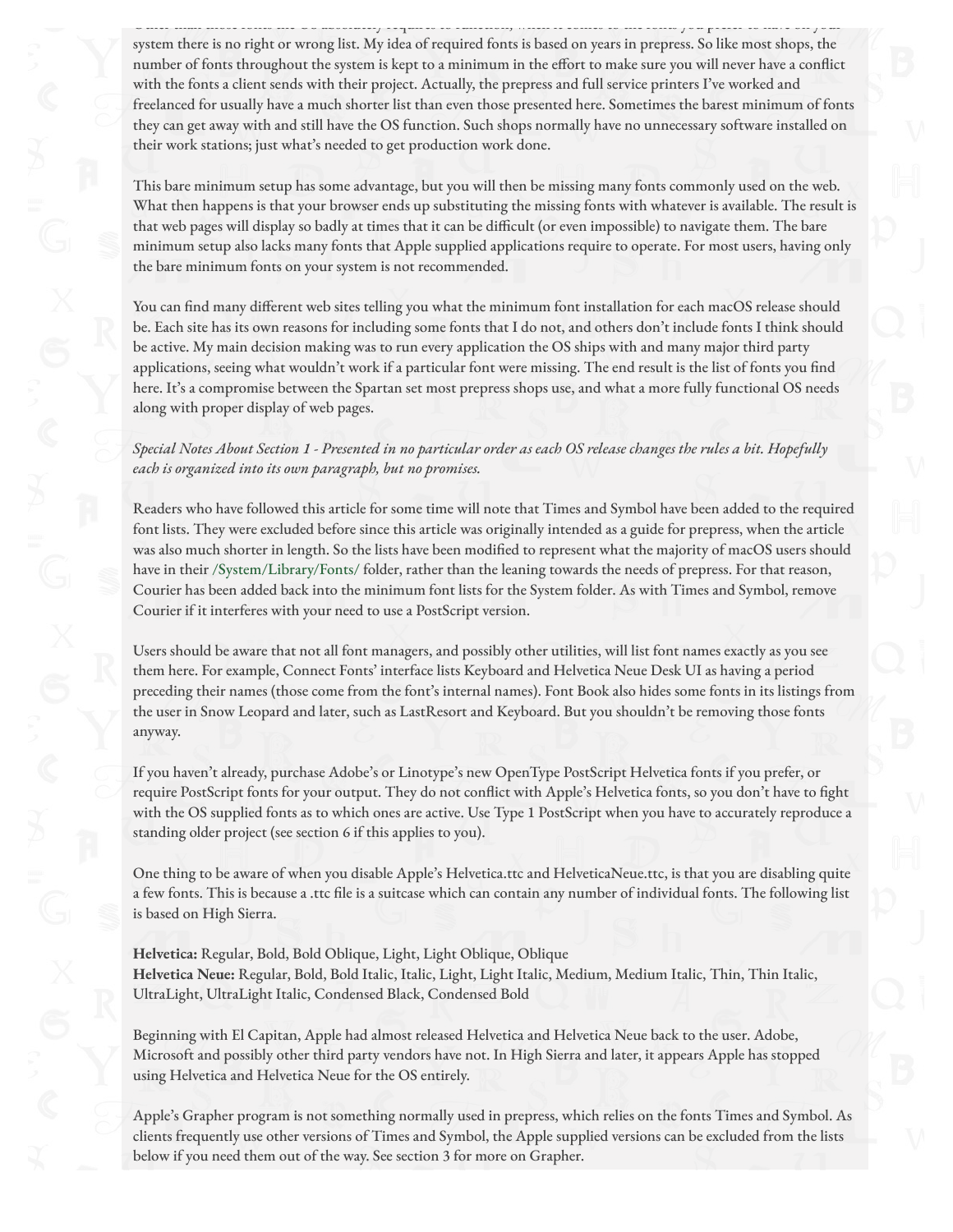A note on the MM fonts in the /System/Library/Fonts/ folder. Since Lion, the Mac OS has continued to install these Multiple Master fonts. Also since Lion, a Terminal command named [fontrestore](https://www.manpagez.com/man/8/fontrestore/) has existed, which attempts to move all third party fonts out of the System, main Library, and the active user account Fonts folders. Run with the -n option, it pretends to go through the steps without actually doing anything; though it still does create the folder Fonts (Removed) in the main /Library/, the /System/Library/ and the active user account folders. When the Terminal command is run, it produces this "error" message:

**These fonts are not part of the default system install. They would have been removed to 'Fonts (Removed)':**

### **/System/Library/Fonts/HelveLTMM /System/Library/Fonts/TimesLTMM**

The message is wrong since a default install of macOS *will* install these files. Font Book runs the Unix command fontrestore under the option Restore Standard Fonts. When run, it does indeed remove the MM fonts. Proof enough for me they're dead. For this reason, they are no longer included in the list of required fonts in High Sierra or later. The initial purpose for these fonts was to duplicate the Adobe Reader's built in MM fonts for use in Preview. These MM fonts no longer exist in the Adobe Reader, and it appears Apple has followed suit, but hasn't cleaned up the OS installers.

It should also be noted that this command *does not* restore all fonts installed by macOS you may have removed from the System or root Library folders. What is *does* restore are System and root Library fonts you may have removed that also exist in the hidden Recovery partition. This is a very incomplete set. Some will come back, but most won't. The command also removes fonts which are not part of the macOS original installation. As such, it "restores" the /System/Library/Fonts/ folder and the /Library/Fonts/ folder to a state which only includes the fonts provided with macOS. The active user account Fonts folder gets emptied out.

To make your user account Library folder permanently visible, open your user account by double clicking the icon of the house within the Users folder. It must be the active folder in the Finder in order for this to work. The fastest way to get to this folder is to be on the desktop (so **Finder** is shown as the active app next to the Apple logo at the upper left) and press Command+Shift+H. Then choose View > Show View Options, or press Command+J. There will be a check at the bottom labeled Show Library Folder. If the correct user account folder is not open and selected, you will not see this check box.

### **Required fonts in the /System/Library/Fonts/ folder.**

The following lists, arranged by the release level of Apple's desktop OS, are the minimum recommended fonts. They represent the minimum number of fonts that allow all macOS supplied apps, and most third party apps to work. The latter being limited to what I can test. *Always* save copies of *all* installed macOS fonts before proceeding.

If there are apps you use that will not launch, or text is not displaying correctly after reducing your fonts to these lists, enable the copied fonts one at a time with your font manager (or just temporarily move or copy them into the Fonts folder of your user account) and test the app again. Keep adding until the app launches or displays successfully. Permanently add that font back to the system. As an example, some of the Adobe CS6 and CC 2019 apps will not launch if Helvetica is missing. Or, parts of them will not display properly. Such testing is sometimes more involved than that. For instance, the early release of Microsoft Office 2016 would not reliably launch unless HelveticaNeue.dfont was specifically in the /System/Library/Fonts/ folder.

Any time you manually remove fonts, you should clear the font cache files from the system. Remove all fonts first, then see section 17 for instructions. The method using Terminal at the bottom of that section is the easiest. If you use Font Book, you should reset its database (section 7)

**In the attempt of being verbose, the System font lists were getting rather lengthy. To greatly shorten them, I've condensed the San Francisco fonts to one line. All fonts that start with SF or SFNS in the /System/Library/Fonts/ folder stay.**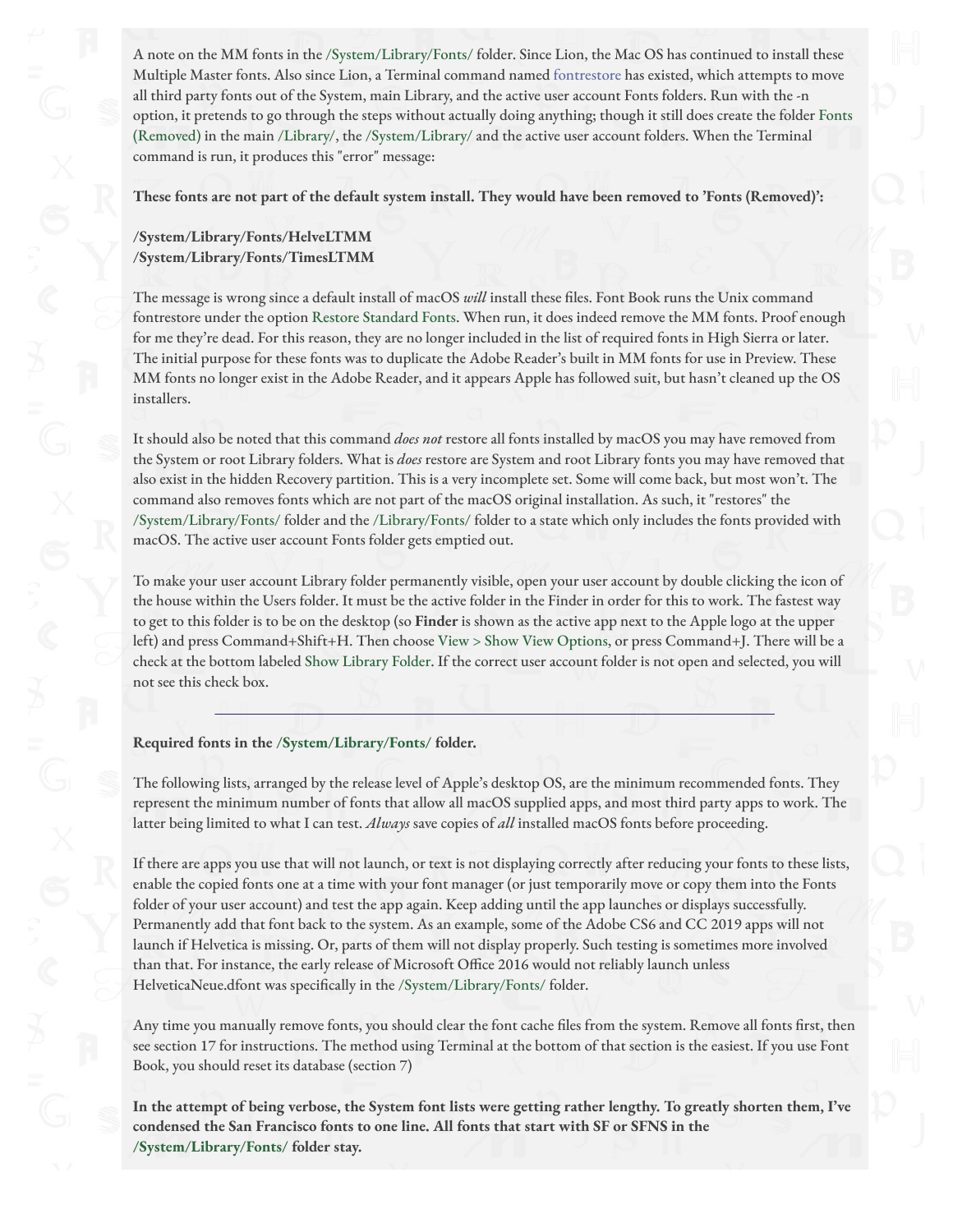[To remove fonts from the /System/Library/Fonts/ folder in High Sierra and Mojave, disable System Integrity](http://localhost:14444/page/7BE2F97D-1A4E-4E79-9B06-68B686847B24/#) Protection. With SIP disabled, you can put the system fonts you don't want in the trash and empty it. No need to first restart the Mac before the OS will let you do that. Re-enable SIP when you've finished removing the fonts.

**Simply disabling SIP does not work in Catalina.** The safest method is to install Catalina on another drive or partition. You can then startup to any other bootable drive and remove system fonts from the non-startup drive without disabling SIP at all. Only your admin credentials are required. See section 2 for methods using Terminal.

For Big Sur and later, it isn't possible to tinker under the hood. At least not without jumping through a lots of very dangerous hoops.



As seems to be how Apple releases their OS, one is a lot of new stuff thrown in. The next has less added and is a cleanup and optimizing release. Monterey is Big Sur's cleanup OS.

Font Book allows the user to disable far more unnecessary fonts than Big Sur did. Almost to the same point as using [Font Menu Cleaner.](https://fontmenucleaner.com/) Except for the highly annoying, and ridiculous number of Noto Sans fonts. Per the usual since Catalina, Font Book doesn't even list these active fonts, much less let you control them. This makes Font Menu Cleaner still, by far, the easiest and inexpensive way to turn them off. Owners of Rightfont, Typeface and FontAgent can disable the Supplemental folder fonts with these font managers.

A bit amazingly, Monterey still allows the use of OS 9 legacy TrueType and Type 1 PostScript fonts. As in Big Sur, they do appear with a generic Unix EXEC icon, but they work.

Adobe announced over a year ago Type 1 PostScript font support would be dropped from Photoshop in 2021, and all other CS apps two years after that. It took until almost the end of the year for this to happen, but Photoshop 2022 no longer lists active T1 PS fonts. Dfonts and old OS 9 legacy TrueType fonts get a pass and continue to work.



**macOS, 11 Big Sur**

*This section has been largely rewritten as it is now possible to disable many of the fonts installed by Big Sur. And now, it's the second update to this section in just three days due to a new and even better choice for disabling the Supplemental fonts.*

Big Sur has taken an even bigger step in security. It is now a Signed System Volume, much like iOS. You can't view a Big Sur drive in any meaningful way from Catalina or older. If you boot to a Big Sur drive, the folder structure of another Big Sur drive looks as you would expect. But, you cannot modify even the non-startup drive from another Big Sur drive you booted to. This is great from a security standpoint, but is going to drive prepress professionals nuts.

*"Houston. We have a problem."*: Remember those "ve fonts (Athelas.ttc, Iowan Old Style.ttc, Marion.ttc, Seravek.ttc and SuperClarendon.ttc) that have been missing in Apple's apps since El Capitan? Turns out, that's not a mistake. It's intentional! How do we now know that? Because Big Sur hides yet more fonts from itself. Like the 101 Noto Sans fonts in the Supplemental folder. Not only can't you remove any fonts in Big Sur, Font Book doesn't even list them all so you could at least have a choice to disable these and other unnecessary fonts.

Big Sur and any apps Apple writes will not show you many of the fonts the OS itself installs. You can't get them to appear by using another font manager. You can't copy them to another location and activate the copies in the hopes they'll appear. They are invisible to everything Apple. At the same time, all third party apps do exactly what *every* app should do; they show you all active fonts.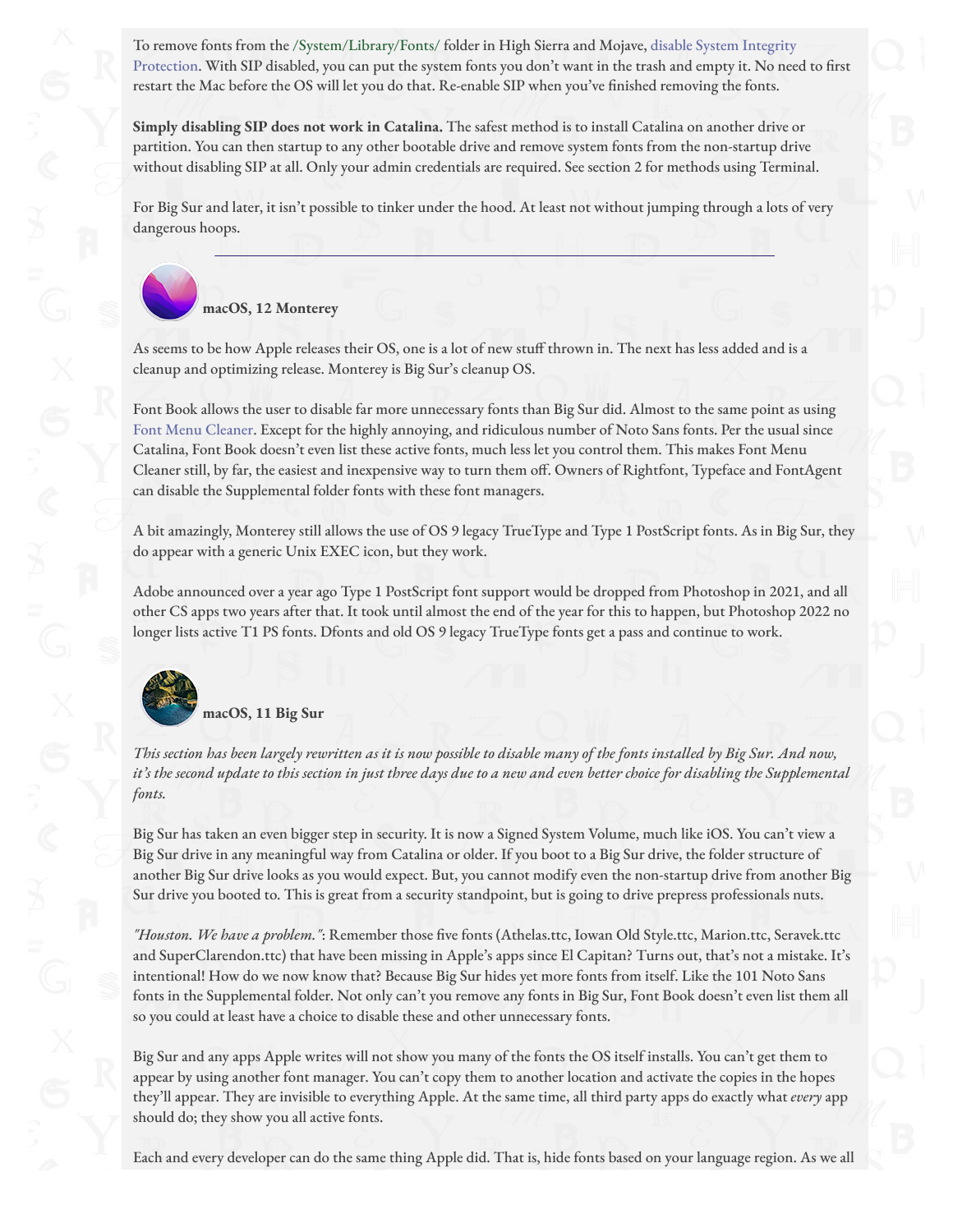know, this is what we have a font manager for. There's no reason in the world why the user shouldn't be able to control which fonts are active in one place, like we have for decades. Having to do this individually in every single app that displays a font list is unnecessary and just plain illogical. This makes Font Book extra useless since, even though it is a font manager, it doesn't show you many of the fonts the OS installs. Which of course makes them impossible to manage. Font Book has always been a mediocre font manager at best. It's now even less than that.

Much worse. If every developer did follow Apple's lead (specifically, the API they use in all of their apps to hide fonts based on your language/region), the Mac would instantly become useless to the entire publishing industry. Need foreign fonts to work on a client project? Too bad. There would be no way to make them visible. Not without constantly changing your language in the System Preferences to make xxx visible for the moment, then back to English. Whoops! Missed something. Back to Devanagari, then back to English again. Not to mention, if you switch to such a language, you'd better be able to read everything in the OS that way until you go back to English. No sane person would want to use their computer this way. It has never made sense the user couldn't at least disable the fonts in the Supplemental folder. The name of the folder itself tells you they're optional and not needed by the OS.

Apple has the fonts split. Everything in the /System/Library/Fonts/ folder is used and needed by the OS in some manner. Not necessarily for English, but they are required for various regions or special needs purposes, such as Braille.

Those in the /System/Library/Fonts/**Supplemental**/ folder are just that - supplemental - and you should be able to disable those, but can't with Font Book, Connect Fonts or FontExplorerX Pro. They're all listed in the latter two, but you can't do anything with them. It seemed impossible, so I didn't bother testing with all font managers.

**Latest information:** Developer, John Daniel of Etresoft, Inc., has written the app [Font Menu Cleaner](https://fontmenucleaner.com/) to disable all fonts in the /System/Library/Fonts/Supplemental/ folder. This is an excellent and inexpensive utility to supplement (pun intended) Font Book, or any third party font manager that will not let you control the fonts in this folder.

It's very easy to use. Click the *Clean up* button and it disables everything but the standard set of web fonts. You can still choose to turn any, or even all of the Supplemental fonts in the list off. Or back on if you need them for a project.

It was also earlier brought to my attention by one Sir RobLux that updates to [Rightfont](https://rightfontapp.com/) and [Typeface](https://typefaceapp.com/) can disable all of the OS installed fonts in the Supplemental folder.

I tested Rightfont first and it didn't work (the latest version does work). It would supposedly let me deactivate all of the Noto Sans fonts, but there they all still were in Office, the Adobe apps, etc. Same result as Font Book.

Then I tried Typeface.

- 1. Open Typeface
- 2. Choose File > Import…
- 3. Navigate to the /System/Library/Fonts/Supplemental folder
- 4. Import the Supplemental folder
- 5. Deactivate away.

Following the instructions as written (adding the Supplemental folder, *not* the Fonts folder), you can indeed deactivate anything it adds. My font lists in Office, etc. went down to 50 or so fonts from over 250. All just from deactivating fonts virtually no U.S. speaking user ever needs. When you do need any of the Supplemental fonts for whatever project, you can temporarily turn them back on, just as we always have for decades.

You *can* add the System's Fonts folder to Typeface if you want, but then you end up with a combined list of all of those fonts plus those in the Supplemental folder, and you can't disable any of those located in the Fonts folder. It's easier to add only the Supplemental folder. Since you'd want the majority of them off, it's faster to disable the entire set in the left column, the individually turn important ones back on the right side of the interface. Like Arial, Comic Sans, Tahoma, etc. Basically, all of the common web fonts listed below under the *Required fonts in the /System/Library/ Fonts/Supplemental/ folder for Catalina and Big Sur.* heading.

Apps like Office, the Adobe suite and others load in less than a third of the time when there aren't so many fonts to build a list for. They're also just plain easier to use when the entire list of active fonts fits on the screen instead of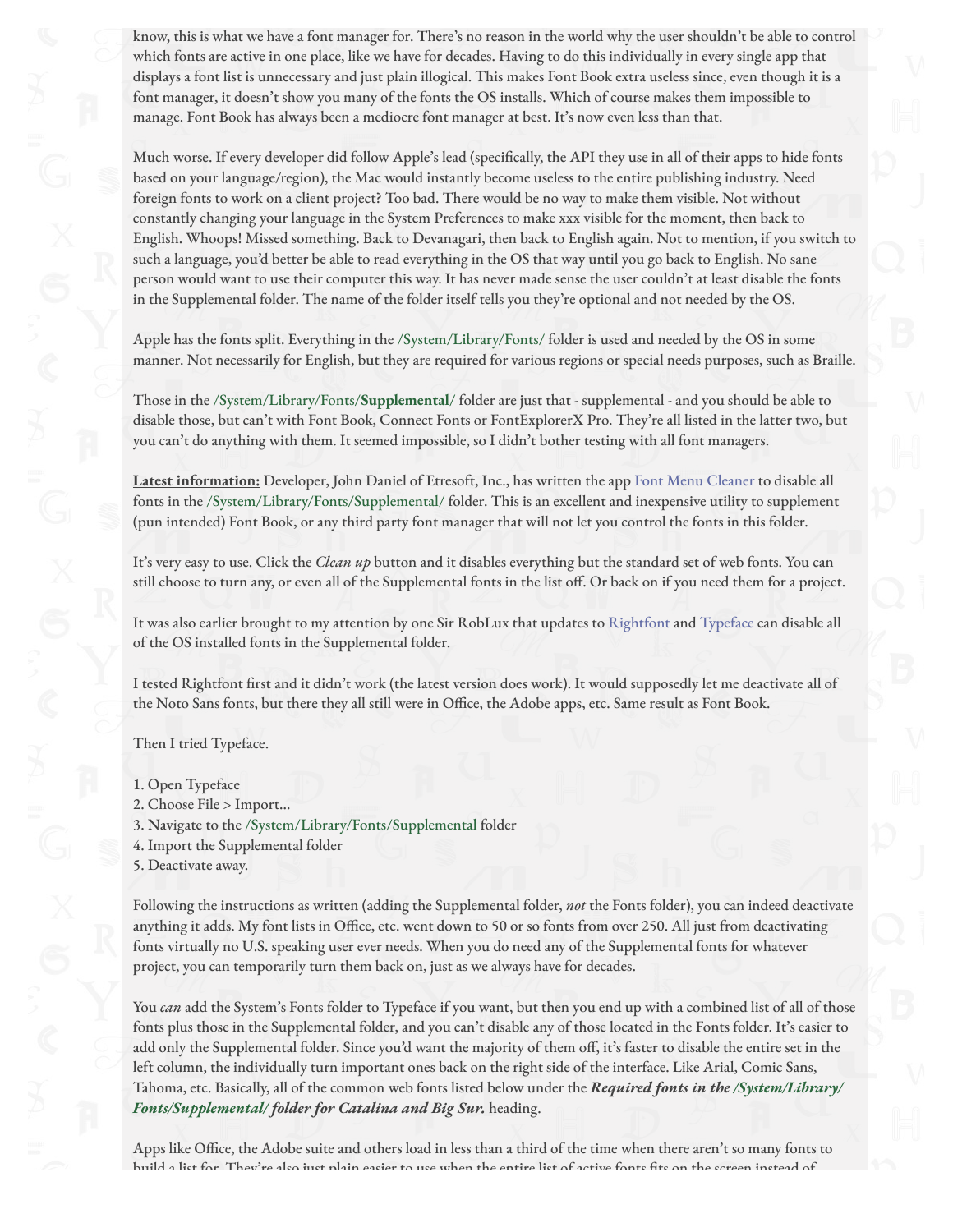build a list for. They're also just plain easier to use when the entire list of active fonts "ts on the screen instead of having to constantly scroll through a ridiculous number of ones you'll normally never use.

The last test was to see if the changes made would hold through a restart. Yes, it did. Without even having to launch Typeface afterwards. They all remained disabled. I tested this on an Intel, 2018 Mac Mini. Sir RobLux noted it works on both Intel and M1 Macs.

At \$35, it's a bit expensive to use Typeface only for the purpose of disabling fonts in the Supplemental folder. You can try either, or both apps as trial software to see what works for you. But why spend \$50 for Rightfont when Typeface does the same thing for \$35? Or either, since Font Menu Cleaner is only \$8 ?

I've made note of Typeface's ability to Linotype and requested they add this feature to FEX so I can do the same thing in a font manager I already own.

If you don't use Font Book for your daily font management, do a Get Info on each font type you use to associate them with your preferred font manager so Font Book (or any other font manager you may have on your Mac) never opens when you double click any fonts in the Finder. Because like the excess fonts, you can't get rid of Font Book, either.

You can also now temporarily disable fonts such as Arial, Times New Roman, Tahoma and others if you need to use an otherwise conflicting version. But you still cannot avoid creating font conflicts with those items in the /System/ Library/Fonts/ folder as you cannot disable these OS installed fonts.



By far, the biggest change is all OS supplied fonts are now in the System folder. I don't know about anyone else, but I really like that Apple has pulled everything out of the /Library/Fonts/ folder. This means only user installed fonts will ever be there. Want to empty it at any given moment? Go ahead. You won't be removing anything the OS may be looking for. All fonts that used to be in the /Library/Fonts/ folder are now in the /System/Library/Fonts/ Supplemental/ folder.

The downside? No matter what font manager you're using, the OS does not allow you to disable fonts in the System folder. Since all OS installed fonts in Catalina are now in the System folder, you can't disable them with *any* font manager. The one and only way to handle the OS supplied fonts now is to copy all unnecessary fonts to a separate folder you can control. Next, remove all of those same fonts from the System folder. Finally, handle the copies with your font manager so you can enable/disable them as needed.

**In a change to OS security, the major parts of the OS and all of the OS installed apps and fonts are now on a read only partition. See more in section 2 on how to remove OS installed fonts in Catalina.**

Apple has really cleaned up and minimized the necessary fonts in Catalina. The few oddball fonts that used to be necessary for the keyboard viewer or emojis in Messages have been fixed/removed. Such as, the need for ヒラギノ角ゴシック W3.ttc has finally been eliminated. Its only remaining, previous purpose was so emojis would appear properly in Messages.

There are 24 San Francisco fonts, down from 71 in Mojave. Nice of Apple to cut down on having so many of these.

The slew of subset (stub) Asian fonts that used to appear in every app under Mojave are now properly hidden in Catalina. They're deeply buried in the System folder. Font Book still shows them as grayed out items, but since you no longer incorrectly see them in your apps, they're also not important.

The support fonts for the iLife/iWork apps (iMovie, GarageBand, Pages, Numbers, Keynote) that used to be in the /Library/Application Support/Apple/Fonts/ folder, are now in the /System/Library/PrivateFrameworks/ FontServices.framework/Versions/A/Resources/Fonts/ApplicationSupport/ folder. Don't move or remove these fonts. If you like, you can add these fonts as a set in your font manager so you can use them in your other apps. If you do, make sure they are added in place so you don't create font conflicts. Though *technically*, it would still be a conflict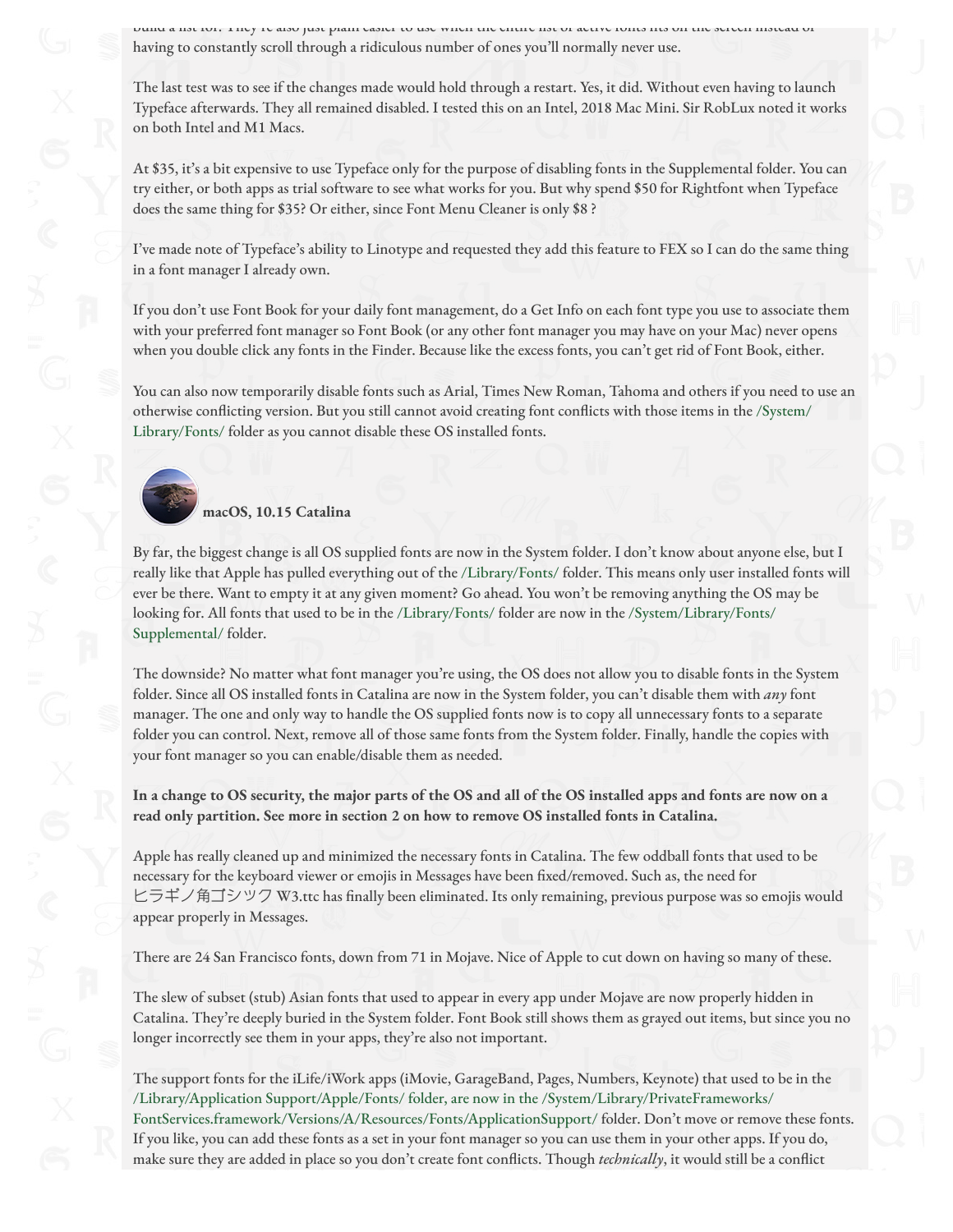since the OS already considers them active, and you're activating them again so you can use them in your other apps.

If you thought Apple would have finally done something with the mysterious missing fonts issue, you'd be wrong. Athelas.ttc, Iowan Old Style.ttc, Marion.ttc, Seravek.ttc and SuperClarendon.ttc still appear everywhere – except in Apple's own products. Well, some of Apple's provided apps do use them, but *you* can't. They won't appear in the font lists of any Apple created app, such as TextEdit, Font Book, Pages, Numbers, etc. As with previous macOS versions, the only way to fix this is to replace these fonts with copies from Yosemite. Someone at Apple must really hate these fonts, or it's turned into a running gag. It's a mystery to me why this still hasn't been fixed.

And now we get to add another one. Apple Chancery.ttf. When I look for this issue regarding Apple installed fonts, I simply open TextEdit and see what doesn't appear in its font palette. Apple Chancery is there, so no problem, right? Buzzzz!!! Wrong!

This font is slightly less broken than the other five. Apple Chancery does indeed show in Font Book, but the only other app written by Apple I've found it will appear in is TextEdit. Preview and Pages are two I've tested that will not show Apple Chancery in their font lists. As with the other five mystery fonts, Apple Chancery will appear in all third party apps. The fix? It's the same as the other five. Copy Apple Chancery from Yosemite and replace the version installed by any newer version of macOS.

I had a reader email me a while back saying they couldn't use Zapf Dingbats in Pages. Nothing I tried could make it appear in the font list. After much playing around, I finally discovered you could copy/paste Zapf Dingbats text you set in TextEdit into Pages. You can do the same with Apple Chancery. Both will then appear above the line as a recently used font. That holds a maximum of six font names. After you've selected enough other fonts, you'll walk Apple Chancery and Zapf Dingbats off the list. But once pasted in, you can keep typing in (example) Apple Chancery, with Pages all the while continuing to pretend the font doesn't exist. Other than replacing Apple Chancery with a copy from Yosemite, using TextEdit as a bridge is the only workaround I've found to get a font into Pages it won't show you in its own list.

The 10.15.5 update added a lot of fonts to the OS, though you have to choose to download them through Font Book. There are 103 files in total, which are more fonts than that since many are .ttc fonts and have more than one typeface in them. All together, they make up 277 more fonts. All of which get installed to various subfolders at /System/Library/AssetsV2/ .

The majority of these are foreign language fonts. Like, at least 90%. As you go through the grayed out fonts in Font Book, you'll see what's what in the previews.

Which kind of leads to point two. Many of these are not new and have been installed with the OS for quite a while. In Yosemite, they were right in the /Library/Fonts/ folder. Later, they were deeply buried. Like the 48 items installed here by Mojave:

/System/Library/Frameworks/ApplicationServices.framework/Versions/A/Frameworks/ATS.framework/Versions/ A/Support/FontSubsets

There are many that are truly new and haven't been in any previous release of macOS or OS X. But unless you're able to read them, most aren't of any use to an English speaking user.

That's not to say there are no Latin glyphs to use. They almost all have a simple set of glyphs you can use for English that are essentially pulled from other fonts. Like Xingkai SC Bold. If you type away in English, you'll get what is pretty much Brush Script. Others have a basic Times like font in the English/Latin positions. But with Xingkai as the example, what it really exists for is its over 46,000 Kanji characters.

Those new fonts an English speaking user would actually want are the following:

Canela Domaine Display Founders Grostesk  $C$ raphil.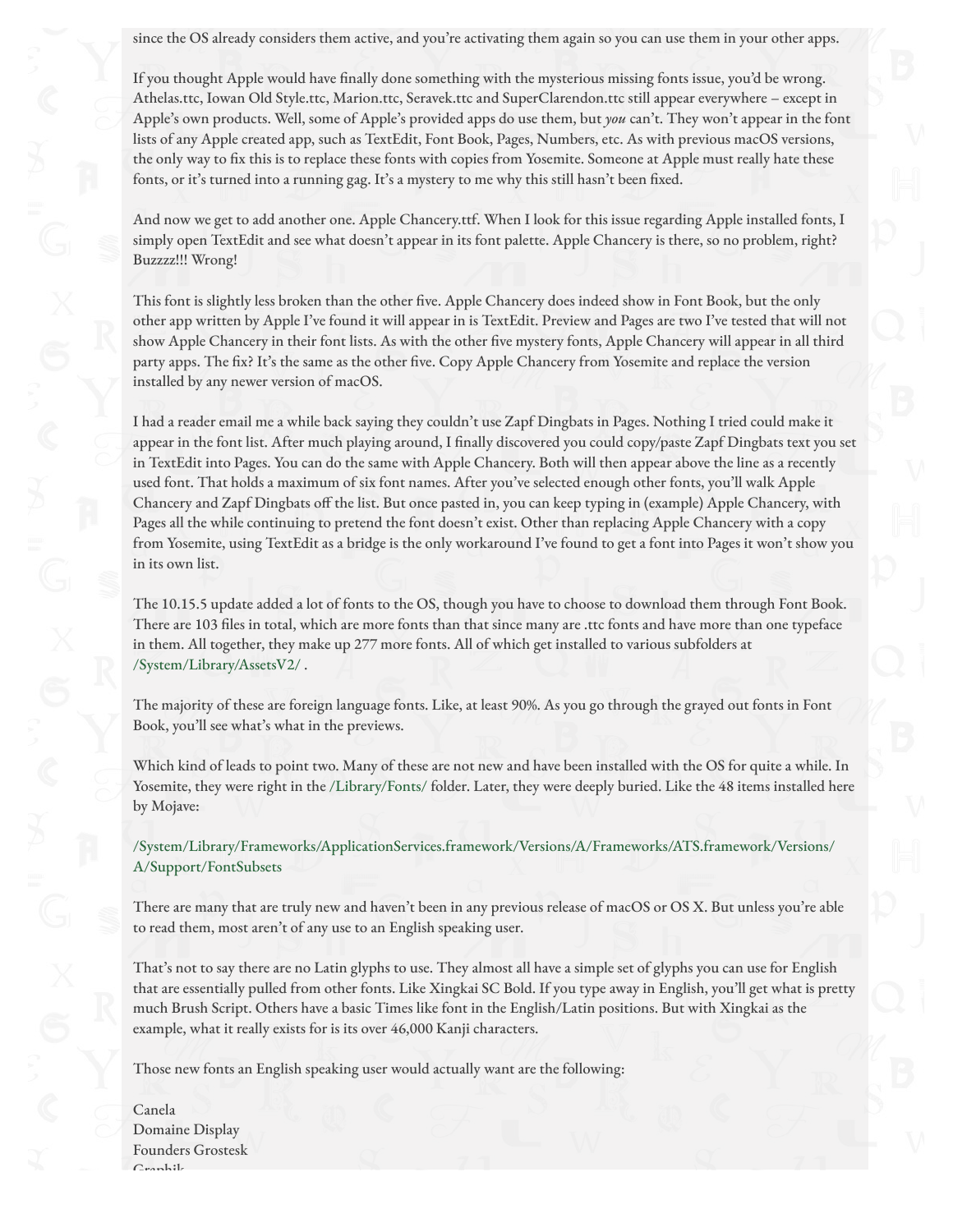Because of where Font Book installs these fonts, only Apple's apps can see them. If you want to use them everywhere, copy or move them to your user account Fonts folder, or the main /Library/Fonts/ folder. Or, of course, set them aside wherever you want and activate them with your font manager.

The minimum fonts recommended for Catalina in the /System/Library/Fonts/ folder are:

Apple Color Emoji.ttc AppleSDGothicNeo.ttc Avenir.ttc Courier.dfont Geneva.dfont Helvetica.ttc HelveticaNeue.ttc HelveticaNeueDeskInterface.ttc Keyboard.ttf LastResort.otf LucidaGrande.ttc Menlo.ttc Monaco.dfont PingFang.ttc SFCompactDisplay.ttf SFCompactRounded.ttf SFCompactText.ttf SFCompactTextItalic.ttf SFNS… (all other San Francisco fonts) Symbol.ttf Times.ttc ZapfDingbats.ttf

See below for the Supplemental subfolder.

**Fonts updated in 10.15.1**

Apple Color Emoji.ttc ArabicUIDisplay.ttc ArabicUIText.ttc



Apple has again expanded the number of San Francisco fonts in macOS. There are now 71 in Mojave (79 in the original release). The required fonts for Mojave are the same as High Sierra, plus the new, additional SF fonts.

A reader has found there's one more font that needs to be available in High Sierra and Mojave. If NotoSansSyriacEastern-Regular.ttf is missing, the return key arrow doesn't display in the Keyboard Viewer. Instead, you get the boxed question mark from the font, LastResort.

This makes no sense at all. Viewed in a font editor, there isn't even a return arrow glyph in that font! And yet, it has to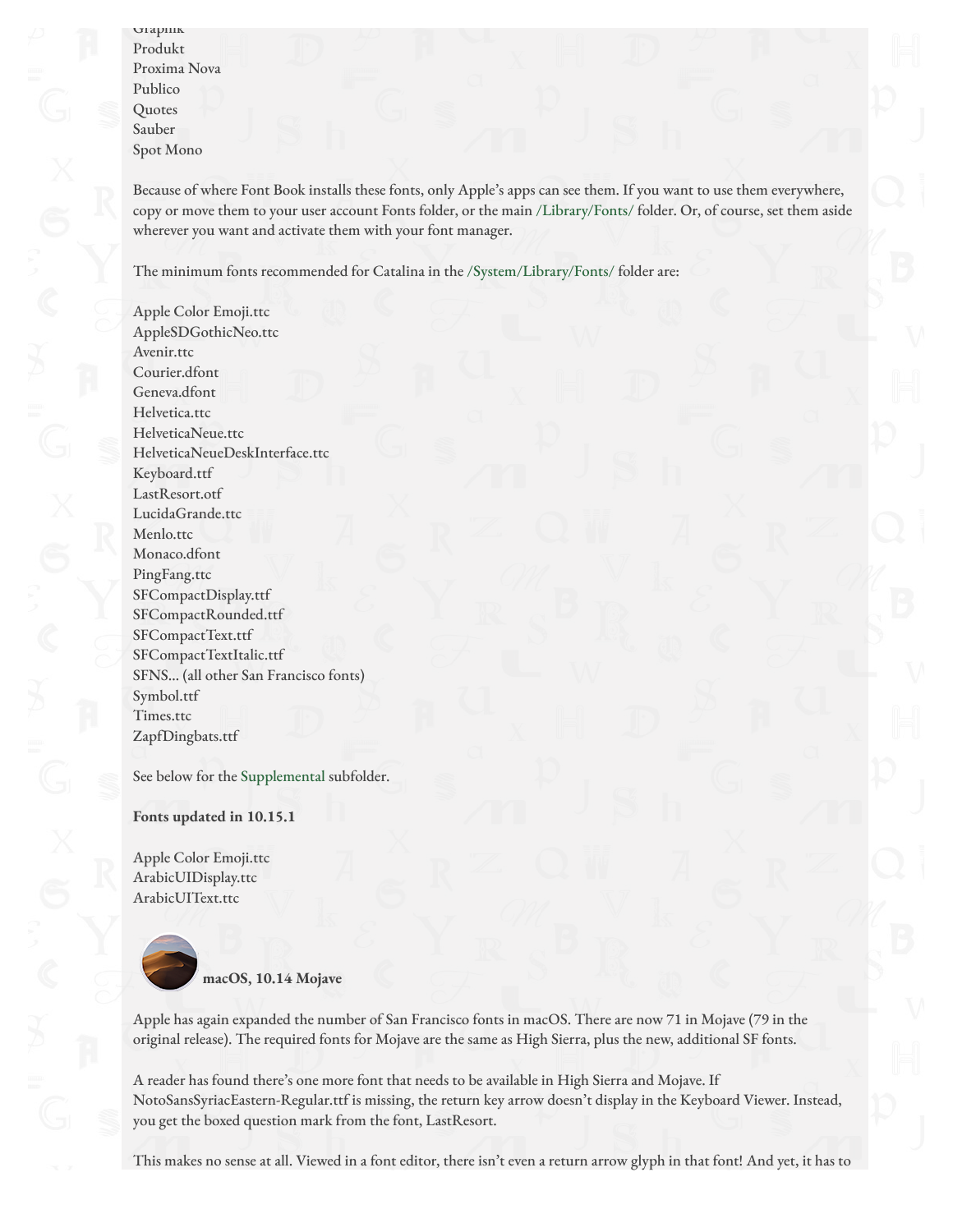be on the drive in High Sierra and Mojave for the keyboard viewer to display correctly. Not only that, this font isn't in the normal System or Library Fonts folders. It's at, of all places, /Library/Application Support/Apple/Fonts/Language Support/, along with a slew of other Noto Sans fonts.

If not seeing this arrow bugs you, and you've emptied out the above mentioned folder of what should be unnecessary fonts, you need to put NotoSansSyriacEastern-Regular.ttf back on the drive. And you can't put it back in its original location. You must put it in either the root /Library/Fonts/ folder, of the Fonts folder of your user account. I can only guess that's because it relies on some bizarre chain of available fonts for it to work from the original location.

Apple continues the orphanage of a handful of its own supplied fonts. Those currently being Athelas.ttc, Iowan Old Style.ttc, Marion.ttc, Seravek.ttc and SuperClarendon.ttc. As before, you can use these fonts in any third party app, but they will not appear in any app written and supplied by Apple. The fix is the same as in High Sierra. You must retrieve the same named fonts from Yosemite and replace those installed by Mojave.

There's an issue now with most font managers, including Font Book. If you try to reactivate copies of any removed fonts from the /System/Library/Fonts/ folder with your font manager, most will not appear in its list of imported fonts. You may also get a message about not having permission to read the fonts.

This only happens with fonts you've removed from the System folder, and only with some, but not all font managers. Font Book, Connect Fonts and FontExplorer X Pro all have problems with these fonts. FontAgent is unaffected.

Fortunately, there's a simple solution. If you do need any fonts previously in the System folder activated, you can manually place them in the Fonts folder of your user account.

The 10.14.3 delta update contains all of the same updated fonts as 10.14.2 (except Apple Color Emoji), but there are

The minimum fonts recommended for Mojave in the /System/Library/Fonts/ folder are:

Apple Color Emoji.ttc AppleSDGothicNeo.ttc Avenir.ttc Courier.dfont Geneva.dfont Helvetica.ttc HelveticaNeue.ttc HelveticaNeueDeskInterface.ttc Keyboard.ttf LastResort.otf LucidaGrande.ttc Menlo.ttc Monaco.dfont PingFang.ttc SF… (all San Francisco fonts) Symbol.ttf Times.ttc ZapfDingbats.ttf ヒラギノ⾓ゴシック W3.ttc

### **Fonts updated in 10.14.2**

Apple Color Emoji.ttc Helvetica.ttc HelveticaNeue.ttc HelveticaNeueDeskInterface.ttc Menlo.ttc

**Fonts updated in 10.14.3**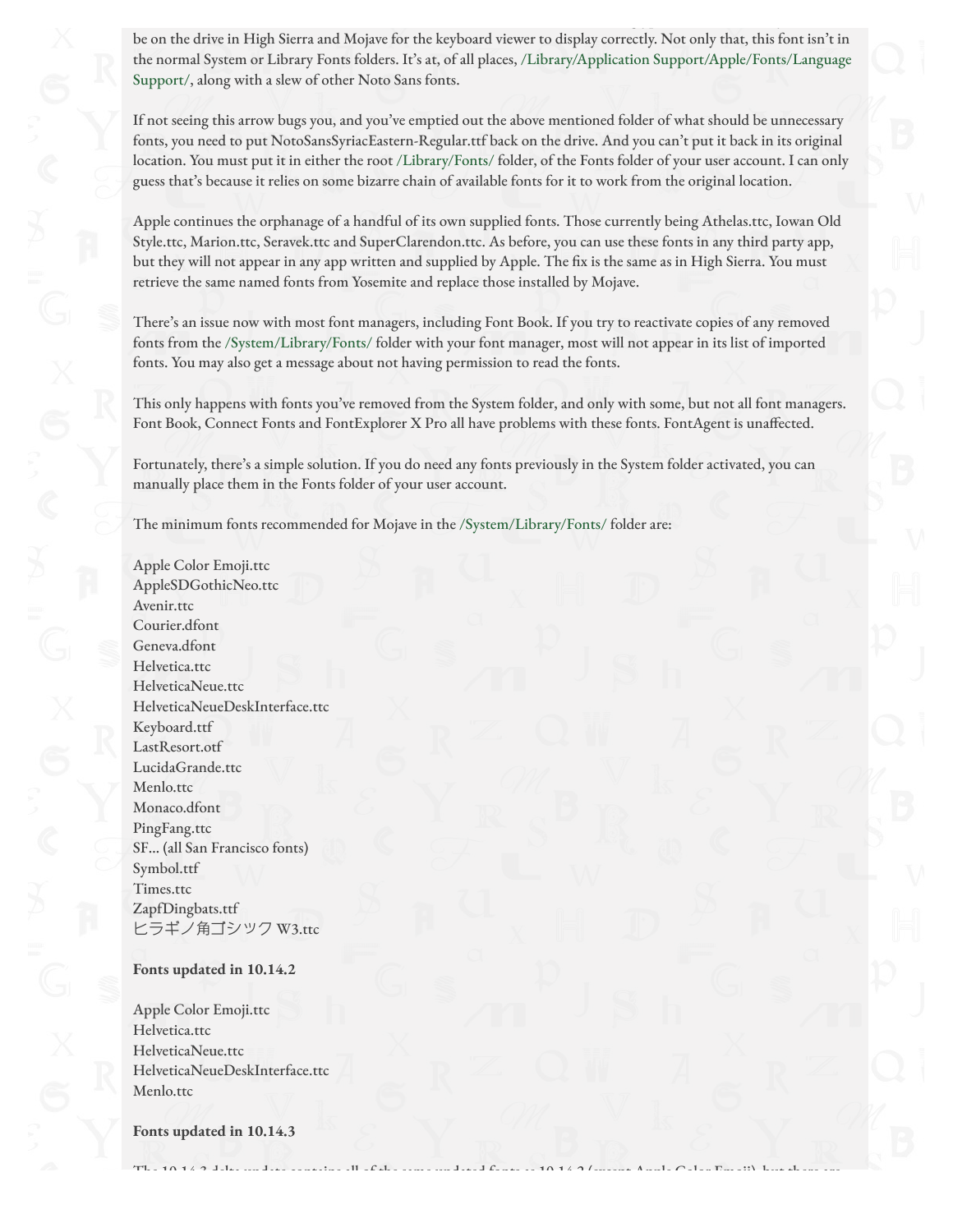The 10.14.3 delta update contains all of the same updated fonts as 10.14.2 (except Apple Color Emoji), but there are no changes. They are exactly the same versions and sizes as previous.

#### **Fonts updated in 10.14.4**

Well, here's a new one! Apple removed a handful of system fonts. All nine of the previous San Francisco SFNSRounded fonts are deleted by the update and replaced with the single item, SFNSRounded.ttf.

#### **Fonts updated in 10.14.5**

Apple Color Emoji.ttc Symbols.ttf

In the /Library/Application Support/Apple/Fonts/iLife/ folder, DrukHeavyItalic.otf has been replaced by Druk-HeavyItalic.otf. Added are DrukText-Bold.otf and DrukWide-Medium.otf.



**macOS, 10.13 High Sierra**

I like easy. This version of the macOS turned out to be like that. The minimum fonts are almost the same as Sierra. There are quite a few more San Francisco fonts than previous. In Sierra, there were 33. In High Sierra, there are now 58.

An early update to High Sierra changed something that a#ected the display of emojis in Messages. Possibly a framework installed for the Safari 11.0.1 update. Whatever the cause, Messages now requires the fonts AppleSDGothicNeo.ttc and ヒラギノ角ゴシック W3.ttc to display emojis. Otherwise, all you get is the question mark in a box from the font LastResort. These two fonts have been added to the minimum font list for the System folder.

The five (now six) fonts that will not work properly in El Capitan or Sierra (Athelas.ttc, Charter.ttc, Marion.ttc, Seravek.ttc and SuperClarendon.ttc) continue to be a problem in High Sierra. The issue was momentarily fixed in Sierra, but they went missing again as of 10.12.2. These five fonts remain in limbo with High Sierra. Iowan Old Style.ttc has joined this list in High Sierra.

When I first tested the original five known problem fonts upon High Sierra's initial release, renaming the fonts still worked. One of the recent updates to High Sierra caused renaming the fonts to stop working. It made me wonder if removing the buried .ATSD and .fontinfo data still worked.

I booted into Recovery mode to turn SIP off, then removed all of the info data for those fonts. Nothing! Not after a restart, clearing font caches, or renaming the fonts on top of removing the data info. None of Apple's apps will recognize these six fonts as being on the system. Microsoft Office, Adobe's and everybody else's software does. Just not Apple's.

At this time, the only fix is to copy these fonts from Yosemite and completely replace the High Sierra versions. That is, if you need to use these six particular fonts in Pages, TextEdit, or whatever Apple software you're using.

10.13.4 updated quite a few fonts, one of which was Charter.ttc. That font now works everywhere. Yay! However, Apple continues to ignore the other five that don't work. Boo! You still need to pick up Athelas.ttc, Iowan Old Style.ttc, Marion.ttc, Seravek.ttc and SuperClarendon.ttc from Yosemite if you want to use them in any of Apple's supplied apps.

Here's one I didn't think I'd ever see, and is something press and prepress shops in particular will love! Though I can't fully guarantee this, it looks like Helvetica and Helvetica Neue are now completely unhooked from the OS. Removed from the System folder, there wasn't a single OS supplied app that wouldn't launch, or behave incorrectly with them gone. I would have to assume the OS and all Apple supplied apps now use San Francisco for all display purposes.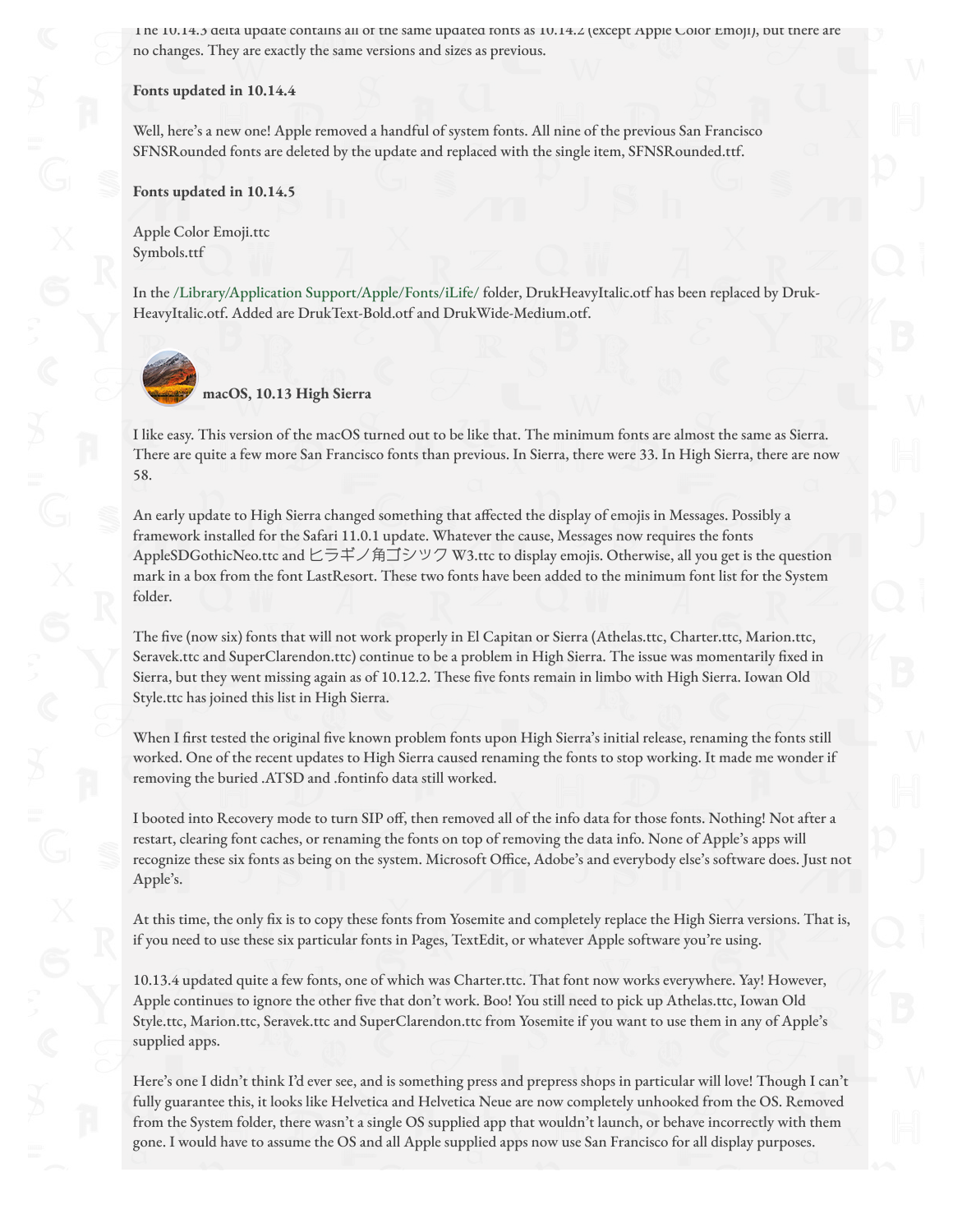Experiment as you wish with this possibility if you're of the group that has to wrestle with the OS versions of Helvetica and Helvetica Neue conflicting with your older Type 1 PostScript versions. All of the Adobe CC 2018 apps I have installed launched without either font set active. But, Premiere Pro displayed boxed question marks (from the system font, LastResort) where the timer numbers should be. So it is obviously using either Helvetica or Helvetica Neue. Office 2016 surprised me. Given the fact it wouldn't even launch in its earlier point release versions if Helvetica Neue was missing; Word, Excel, PowerPoint and Outlook all launched and behaved as if nothing were wrong.

This is all moot for most users. Helvetica and Helvetica Neue are used rather extensively on the web. And other than people like me who have to work around these fonts in prepress, there isn't a good reason to remove them. So, I've left Helvetica and Helvetica Neue as required fonts.

Apple has just about killed off their proprietary .dfonts in favor of OpenType. There are only three .dfonts left in High Sierra. Courier, Geneva and Monaco. Even the fonts in /Library/Application Support/Apple/Fonts/ are now all .ttf or .ttc. The only three that aren't are in the Deprecated folder.

The minimum fonts recommended for High Sierra in the /System/Library/Fonts/ folder are:

Apple Color Emoji.ttc AppleSDGothicNeo.ttc Avenir.ttc Courier.dfont Geneva.dfont Helvetica.ttc HelveticaNeue.ttc HelveticaNeueDeskInterface.ttc Keyboard.ttf LastResort.otf LucidaGrande.ttc Menlo.ttc Monaco.dfont PingFang.ttc SF… (all San Francisco fonts) Symbol.ttf Times.ttc ZapfDingbats.ttf ヒラギノ⾓ゴシック W3.ttc

#### **Fonts updated in 10.13.1**

Apple Color Emoji.ttf Gurmukhi MN

### **Fonts updated in 10.13.2**

### In the /System/Library/Fonts/ folder:

Apple Color Emoji.ttc ArabicUIDisplay.ttc ArabicUIText.ttc Geneva.dfont SFNSSymbols-Regular.otf

### In the /Library/Fonts/ folder:

DIN Condensed Bold.ttf Malayalam MN.ttc  $M$ ist $\alpha$  Mn.ttp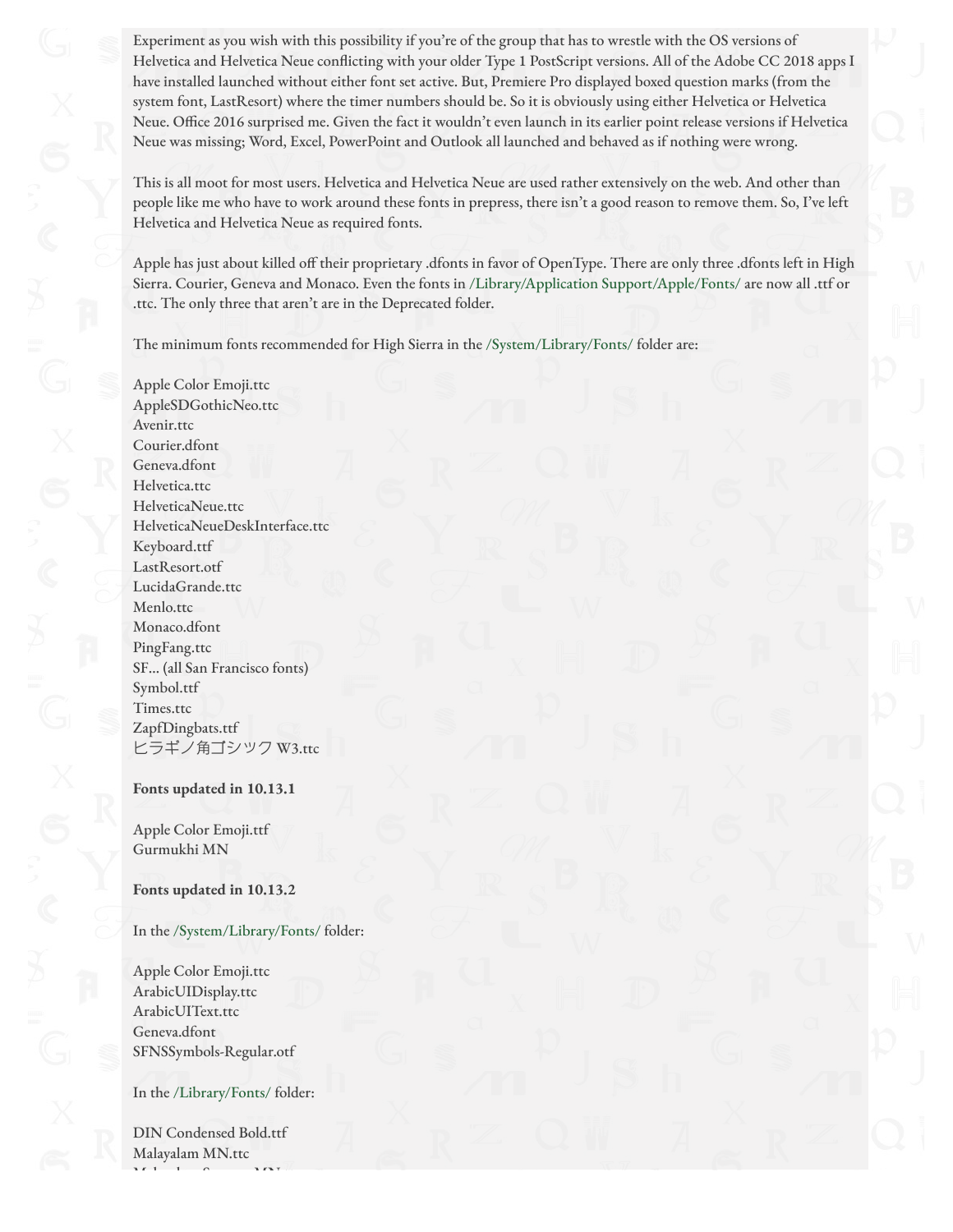Malayalam Sangam MN.ttc Oriya MN.ttc Oriya Sangam MN.ttc

#### **Fonts updated in 10.13.4**

#### In the /System/Library/Fonts/ folder:

Apple Color Emoji.ttc ArabicUIDisplay.ttc ArabicUIText.ttc GeezaPro.ttc SFNSDisplay-BlackItalic.otf SFNSDisplay-BoldItalic.otf SFNSDisplay-HeavyItalic.otf SFNSDisplay-LightItalic.otf SFNSDisplay-MediumItalic.otf SFNSDisplay-RegularItalic.otf SFNSDisplay-SemiboldItalic.otf SFNSDisplay-ThinItalic.otf SFNSDisplay-UltralightItalic.otf SFNSDisplay.ttf SFNSText.ttf SFNSTextItalic.ttf

#### In the /Library/Fonts/ folder:

Charter.ttc DIN Alternate Bold.ttf DIN Condensed Bold.ttf Gujarati Sangam MN.ttc Rockwell.ttc

#### **Fonts in the 10.13.5 delta update**

There are many fonts in this update that were supplied with 10.13.4. However, none of them are actually new. All of the fonts in the 10.13.5 update have exactly the same sizes, creation dates and version numbers as in 10.13.4.

**Required fonts in the /System/Library/Fonts/Supplemental/ folder for Catalina.**

### **Required fonts in the /Library/Fonts/ folder for High Sierra and Mojave.**

These two folder locations contain many standard web fonts. They are identical. In Catalina, Apple has moved all of the fonts that used to be in the root Library folder to a subfolder in the System's Fonts folder. The only exception in Catalina is it has one item in the otherwise empty /Library/Fonts/ folder; an alias that points to Arial Unicode.ttf in the /System/Library/Fonts/Supplemental/ folder. Since this is not a required font, it will simply be an alias that points to nothing when you reduce your system to these minimum font lists. You can either leave the alias, or delete it. **You cannot modify these folders at all in Big Sur or later.**

At minimum, the following fonts should remain in order for web pages to display properly. The names below are how they will appear in High Sierra, 10.11 through Catalina, 10.15.

Recommended minimum fonts for the /System/Library/Fonts/Supplemental/ or the /Library/Fonts/ folders:

AppleGothic.ttf Arial.ttf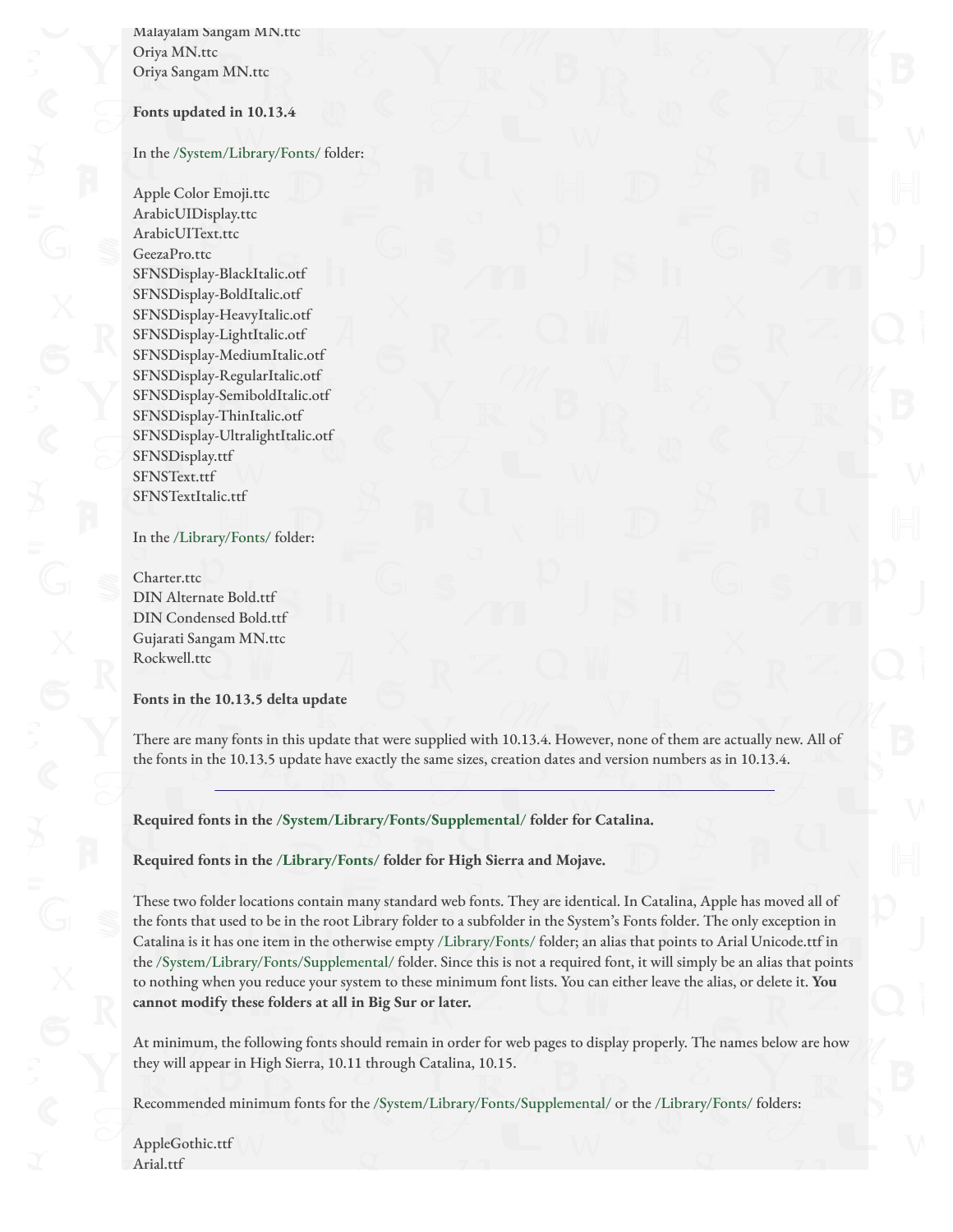Arial Italic.ttf Arial Bold Italic.ttf Arial Black.ttf Arial Narrow.ttf Arial Narrow Bold.ttf Arial Narrow Italic.ttf Arial Narrow Bold Italic.ttf Comic Sans MS.ttf Comic Sans MS Bold.ttf Georgia.ttf Georgia Italic.ttf Georgia Bold.ttf Georgia Bold Italic.ttf Impact.ttf Tahoma.ttf Tahoma Bold.ttf Times New Roman.ttf Times New Roman Bold.ttf Times New Roman Italic.ttf Times New Roman Bold Italic.ttf Trebuchet MS.ttf Trebuchet MS Bold.ttf Trebuchet MS Italic.ttf Trebuchet MS Bold Italic.ttf Verdana.ttf Verdana Bold.ttf Verdana Italic.ttf Verdana Bold Italic.ttf Wingdings.ttf Wingdings 2.ttf Wingdings 3.ttf Webdings.ttf

Arial Bold.ttf

A reader contacted me about another set of fonts you may want to have active at all times. The 29 STIX fonts are filled with math symbols. While there are quite a few common symbols in the other required fonts, there are many more in the STIX sets. This is of course important to mathematicians, or anyone else who routinely use these symbols. He found that at minimum, you should have the general set enabled.

STIXGeneral.otf STIXGeneralBol.otf STIXGeneralBolIta.otf STIXGeneralItalic.otf

Depending on your needs, you may want all of them.

All other fonts in the /System/Library/Fonts/Supplemental/ or the /Library/Fonts/ folder can be removed.

**If you use iLife or iWork:** The following fonts are also located in the /Library/Fonts/ folder. For Catalina, they are in the /System/Library/Fonts/Supplemental/ folder.

While the iLife and iWork apps will launch without the following fonts, the supplied templates use them. Apple suggests these fonts always be available for these apps.

AmericanTypewriter.ttc Baskerville.ttc BigCaslon.ttf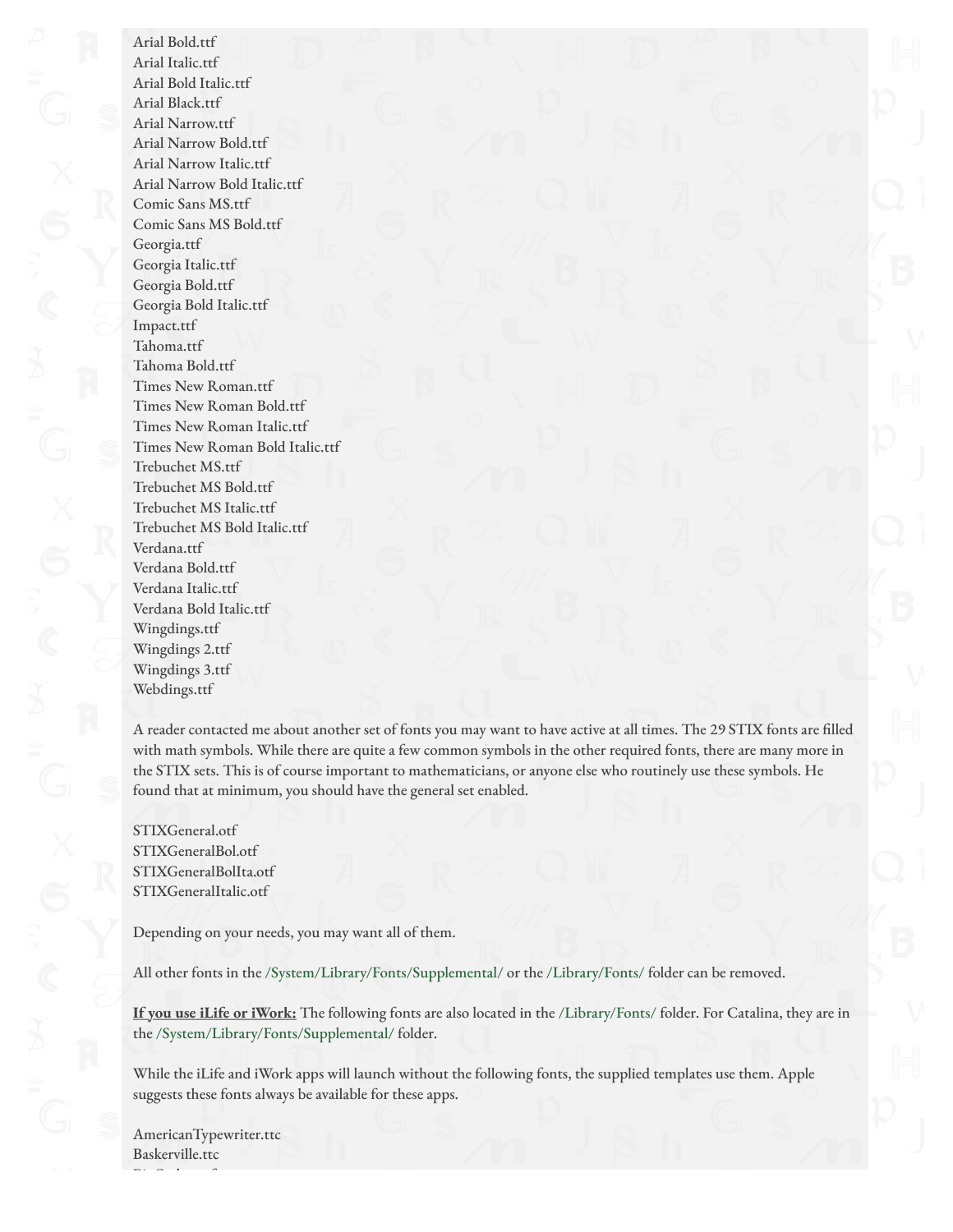BigCaslon.ttf Chalkboard.ttc Cochin.ttc Copperplate.ttc Didot.ttc Futura.ttc GillSans.ttc Herculanum.ttf Hoefler Text.ttc Optima.ttc Papyrus.ttc

Of the above list, the font Optima.ttc is in the /System/Library/Fonts/ folder.

Once you have manually reduced the fonts on your system to the minimum, always use your font manager to control all other font activation and deactivation. The better font managers will stop you from creating font conflicts. Your font manager can't help prevent that if you manually place fonts you want to use in a Fonts folder.

**An important step you should take after manually removing fonts is to clear the font cache !les from the system. See section 17 for the proper procedure. Font Book users should also reset the application to update its database. See section 7 for more details.**

When it comes to font managers, there's one thing I can't stress enough: **have only one font manager on your Mac at a time.**

When you double click a font, macOS no longer launches multiple font managers if they're installed, and hasn't for a while. It will only launch the one assigned to your fonts. Though even that can mean different font managers if for instance, Font Book is still assigned to older legacy Mac TrueType fonts, and everything else to your third party font manager. That's a problem when you don't really want to use Font Book. Having Font Book's database on the system can prevent another font manager from working correctly, and just the act of having Font Book launch creates a new database. Then you have to remove the database again. So if you aren't using it, you should not have Font Book on the drive. See section 7 on the steps for completely removing Font Book and its database. **Note that you can't do this in Big Sur or Monterey**.

A scenario of having more than one active font manager: You open a font in Connect Fonts. Then later, you open the same font in FontExplorer X Pro. You then disable that font in Connect Fonts. However, the font is still active in all of your applications. Why? Because FontExplorer X Pro is still holding the font open. I used Connect Fonts and FontExplorer X Pro for this example, but this will happen in virtually any case of multiple font managers on your system. Once you have decided which font manager you are going to use, completely remove any other font manager from your Mac.

# 2. Enabling and disabling System Integrity Protection

For Catalina, and most likely future releases of macOS, much of the OS is now on a read only partition. Disabling SIP does not grant you the access to remove fonts that are on the same volume you started up to.

The safest way to remove fonts in Catalina is to install Catalina on another drive/partition. Once you start up to the secondary Catalina installation, you can delete whatever you want from the non-startup drive without disabling SIP. Only your admin password is required.

This can also be done from a Mojave or High Sierra startup drive. You just need to open the correct volume. A Catalina install from an older OS (that can also read an APFS drive) will appear as two separate desktop items. One with the name you gave to the partition you installed Catalina to, and a second with the same name, but with *- Data* appended to it. Double click the desktop icon without the *- Data* extension and navigate to the /System/Library/Fonts/ folder.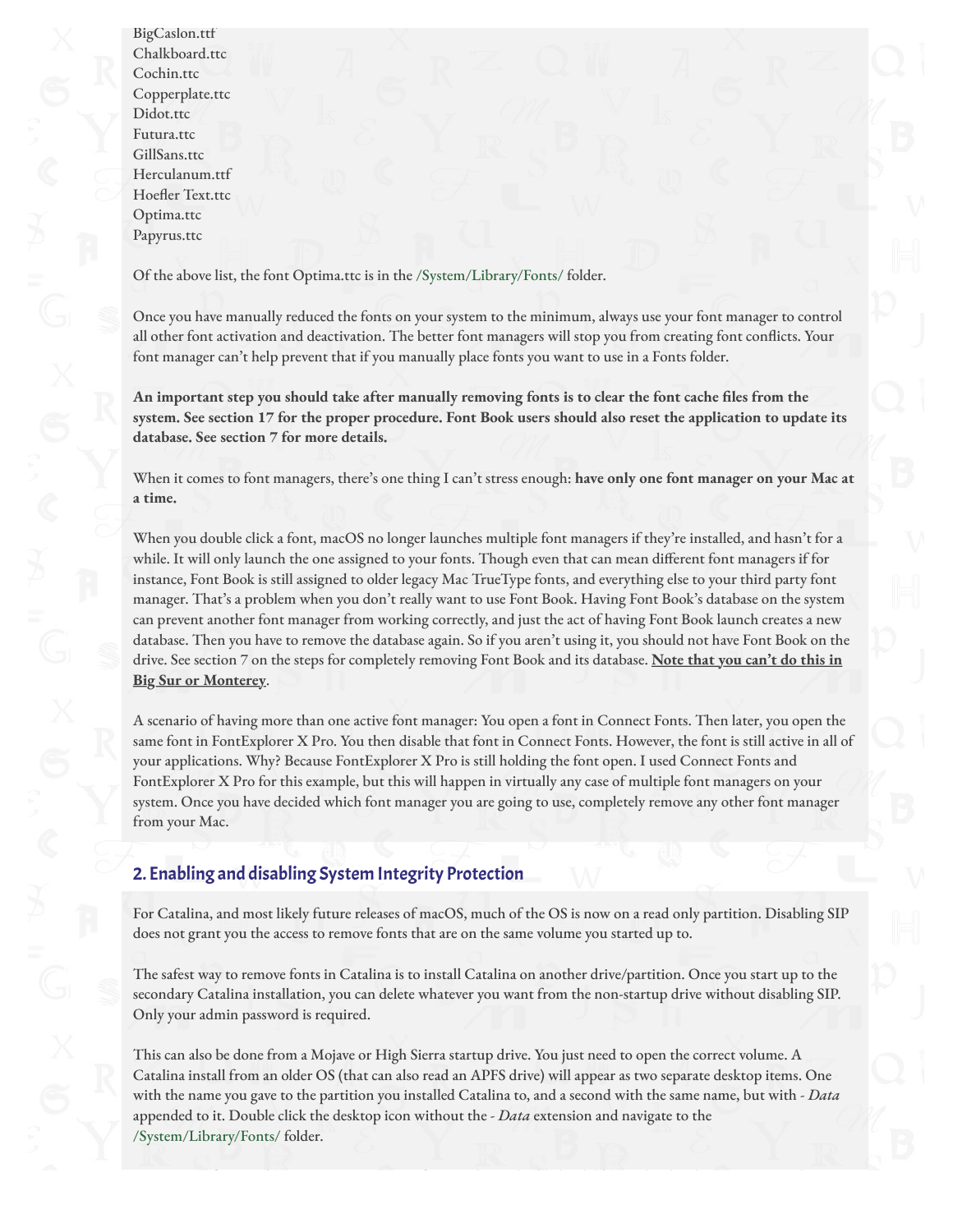I've gotten a few emails noting you can remove fonts with SIP disabled. I did know this, but because you can do serious damage very quickly to a computer using the command line in Terminal, I usually try to avoid listing such instructions. However, if you're familiar with Unix, these methods take less time than installing Catalina to another drive/partition. I should say it's faster for a single user. If you're a system admin and need to pare the fonts down on multiple Macs, carrying a bootable external drive to each Mac will take far less time.

This also works with Macs that employ the T2 security chip. The instructions for the following methods are intentionally somewhat vague (such as how to navigate to a particular volume or folder). **If you don't already know how to do this, you shouldn't be trying it. Not without !rst reading up on using the Unix command line.**

**Absolutely – do not pass Go, do not collect \$200 – until you have a full, restorable backup on hand before proceeding.**

### **Method 1:**

The nerd method. ;-)

1. Restart into Recovery Mode (restart the Mac and immediately hold down the Command+R keys).

2. Launch Terminal from the top menu bar. You do not need to disable SIP.

3. Navigate to the /System/Library/Fonts/ folder.

4. Type **ls** (lower case L and s for *list*) and then Enter to ensure you are in the correct folder. A list of fonts should "ll the Terminal screen.

5. Use the **rm** (remove) command to delete individual fonts, or in groups using a wildcard.

a) **rm muktamahee.ttc** (Enter) will remove the one font. The full name is not case sensitive. b) Wildcards *are* case sensitive. If you enter the command …

#### **rm notosa\***

… you'll get an error message the folder doesn't exist. But the command …

#### **rm NotoSa\***

… will successfully remove all of the NotoSans fonts.

c) Be very cautious using wildcards. For example, **rm Not\*** will remove not only the NotoSans fonts, but also Noteworthy and NotoSerifMyanmar.

6. You can retype **ls** after any completed command to check and see what's left to remove.

7. When you're done in the /System/Library/Fonts/ folder, navigate to the /System/Library/Fonts/Supplemental/ folder and continue removing fonts.

8. When finished, type **reboot** to restart the Mac.

### **Method 2:**

Most may prefer this method as you can see what's happening within the GUI as you go.

1. Restart into Recovery Mode (restart the Mac and immediately hold down the Command+R keys).

2. Disable SIP by entering the command:

#### **csrutil disable**

3. Then enter the command **reboot** to startup back to the Catalina desktop.

4. Once back at the desktop, open Terminal and type the following command:

**sudo mount -uw /**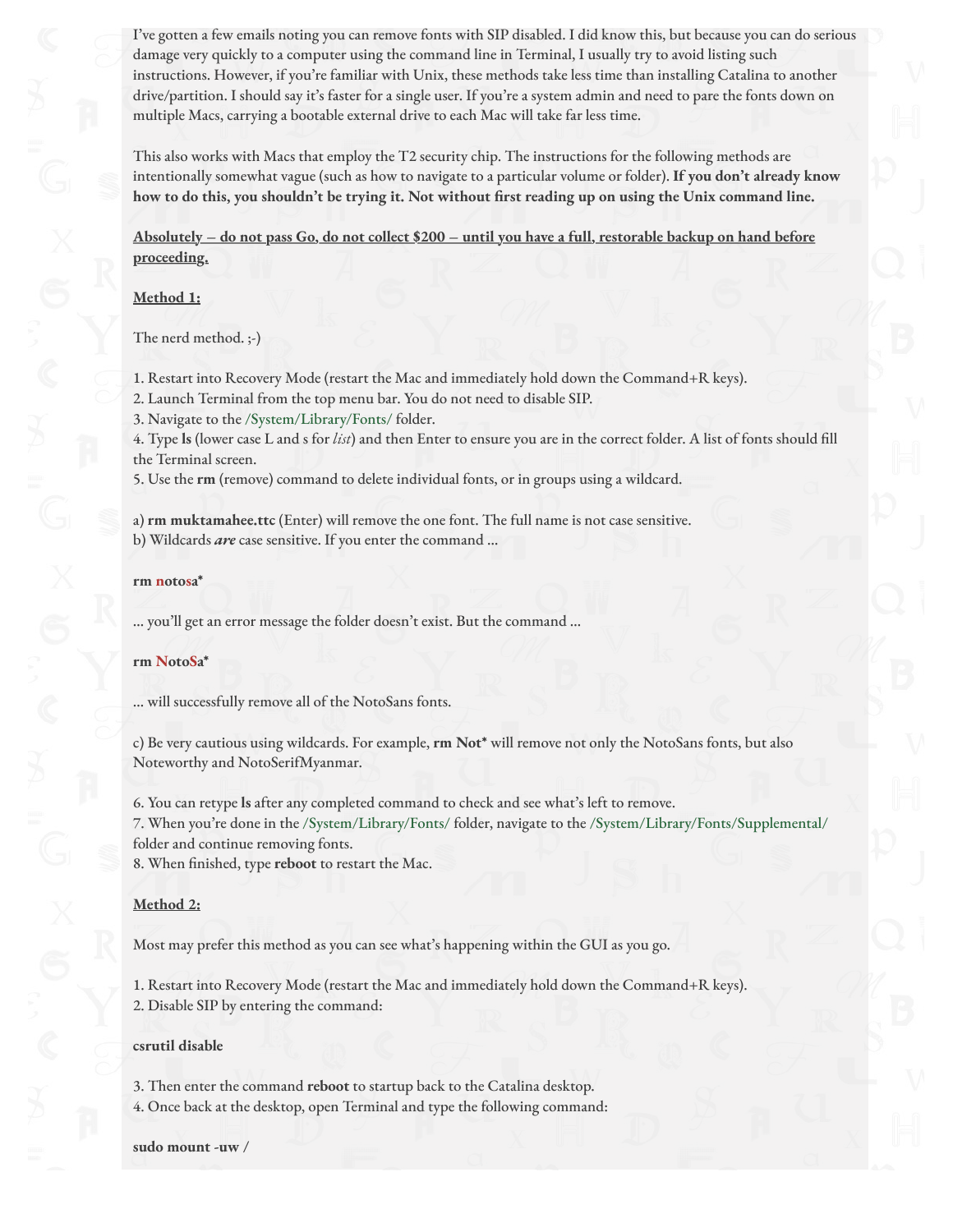This must be exactly as written. Besides the more obvious spaces after each of the first two words, there's also a space between between -uw and the trailing forward slash. Press Enter, then your admin password when prompted.

The easiest way to keep track of what you're doing is to open the System folder's Fonts and Supplemental folders in List view as a visual reference. Position items so you can see Terminal and the font lists at the same time.

5. Go back to Terminal. You can't just drag fonts to the trash in the GUI. You must still use Terminal to remove them. 6. Navigate in Terminal to the /System/Library/Fonts/ folder.

7. Unlike method one, you must also use the **sudo** command with **rm**. Without sudo, you'll be told you lack the permissions to remove the fonts. Removing all of the NotoSans fonts at once would be:

#### **sudo rm NotoSa\*** (Enter)

An alternative that doesn't require you to navigate anywhere in Terminal is to type **sudo rm** with a space typed after rm. **Don't press Enter yet**. Drag a font you want removed into Terminal. Its path and name will be appended. Now press Enter. Repeat for each font you want to remove.

You can also use wildcards this way. Using the NotoSans fonts again as an example, after dragging one of the NotoSans fonts into Terminal, use the backspace/delete key to edit the full font name down to NotoSa, type an asterisk \*, and then press Enter.

8. Continue removing fonts from the Fonts and Supplemental folders. Close Terminal when done. 9. Restart into Recovery Mode. Re-enable SIP in Terminal by entering:

#### **csrutil enable**

Type **reboot** to return to the normal desktop.

For High Sierra and Mojave, you can still use the simpler method of disabling SIP to remove fonts.

To enable or disable SIP, you can:

1) Restart and hold down the Command+R keys to boot into Recovery Mode.

2) Restart and hold down the Command+Option+R keys to boot into Internet Recovery Mode.

3) Start up to a bootable USB flash drive you have created using a full installer of High Sierra or later. Use the OS version that matches what you have installed on your Mac. Plug in the flash drive, restart the Mac and immediately hold down the Option key. Choose your flash drive from the menu of available startup drives with either the mouse or keyboard.

For any of the three methods, once at the main work screen, launch Terminal from the Utilities menu. Enter the command:

#### **csrutil disable**

You should get a message that System Integrity Protection has been successfully disabled. Then enter the command:

#### **reboot**

You can now remove fonts from the /System/Library/Fonts/ folder while booted to High Sierra or Mojave. The OS will behave the same as in Yosemite and earlier. Put the fonts you want to remove in the trash, enter your admin password when prompted, and then empty the trash.

It's not a good idea to leave System Integrity Protection disabled. The idea of it is to protect system folders from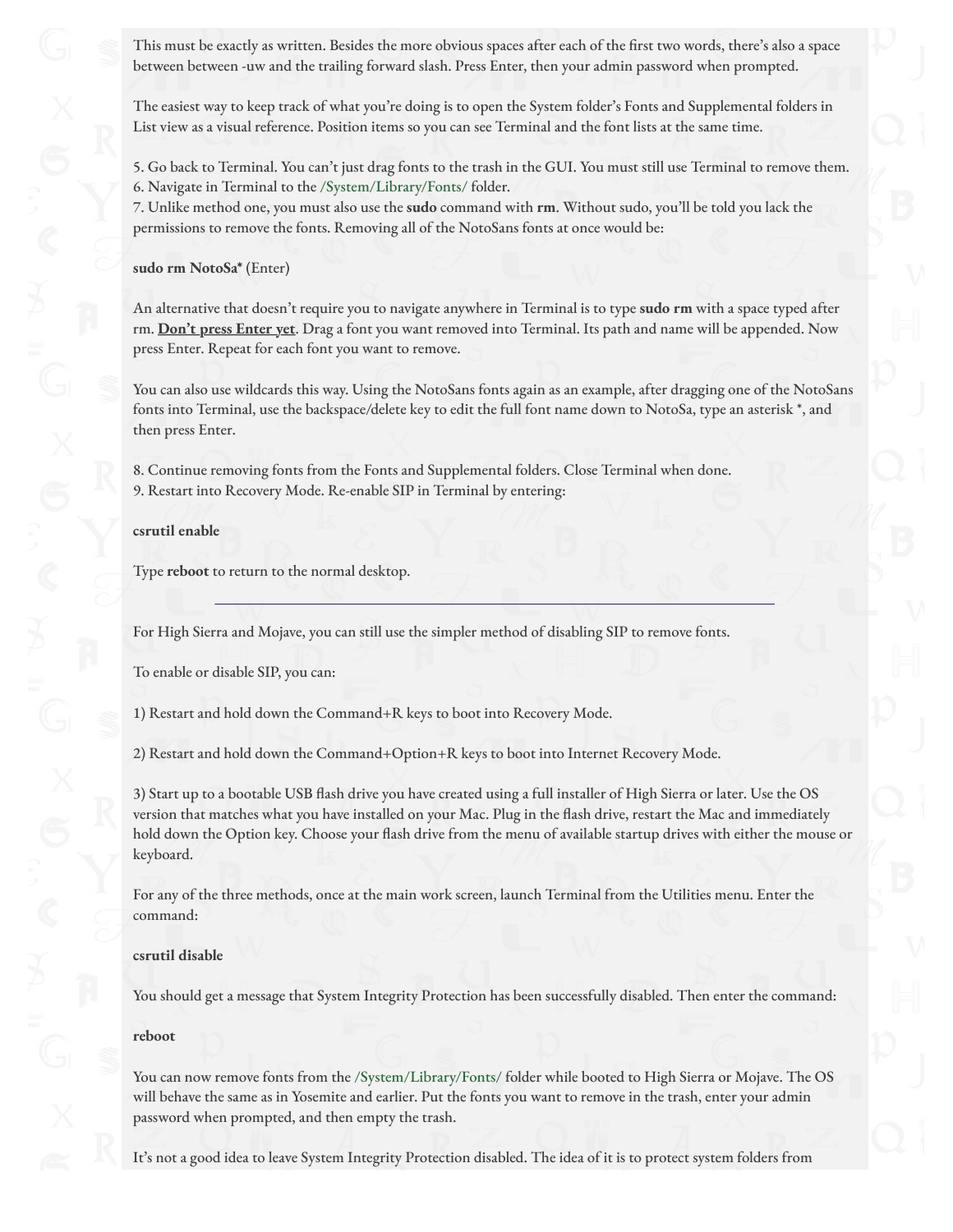malware that already exists (mostly in the form of adware at this time), and is beginning to become more prominent in macOS. With SIP enabled, such software will not be able to install to critical system folders. If they do (such as kernel extensions), the software will not be allowed to run. SIP also protects apps installed by macOS from injection of unwanted code.

Once you have pared down your fonts in the /System/Library/Fonts/ folder and deleted them, startup according to one of three above methods again. Only this time in Terminal, enter:

#### **csrutil enable**

You should get a message that System Integrity Protection has been successfully enabled. Then enter the command:

**reboot**

### 3. Known issues with disabled fonts

This section describes other fonts you may need available at all times depending on the software you use.

#### **Apple Gothic**

In macOS, the Messages app will not launch if Apple Gothic is missing.

#### **Geneva**

I have found no reference that requires Geneva, but it's best to leave it as it has long been a standard font for the Macintosh OS.

#### **Helvetica**

Some of the macOS supplied applications that will not launch if Helvetica is missing are mentioned in Apple Knowledge Base article [TA22311](http://support.apple.com/kb/TA22311?viewlocale=en_US). While not listed in that particular article, iChat is another application which requires Helvetica, as does iCal. If you've seen the message, "Internal Error" when starting iChat, you're missing Helvetica.

Some Adobe CS/CC apps will not launch if Helvetica is missing.

Mail in High Sierra still has a dependency on one of the Helvetica fonts. It will launch and display normally if Helvetica is missing, but if you do a Search, the Results listing will fall back to LastResort.

#### **Helvetica Neue**

The Office 2016 apps will not launch if Helvetica Neue is missing (earlier point releases only, now fixed).

**There's no good reason to remove the macOS supplied versions of Helvetica or Helvetica Neue unless you work in prepress, advertising, design, etc., where you must be able to use a di"erent version of these type faces (see section 6). If you don't, leave them be.**

iPhoto 7 and iLife 08 both require the presence of Helvetica Neue.

Mail also requires MarkerFelt, or the Notes portion of the application won't open. Notes has been separated as an individual app from Mail starting in Mountain Lion 10.8.

#### **MarkerFelt**

iReal Pro requires MarkerFelt to launch.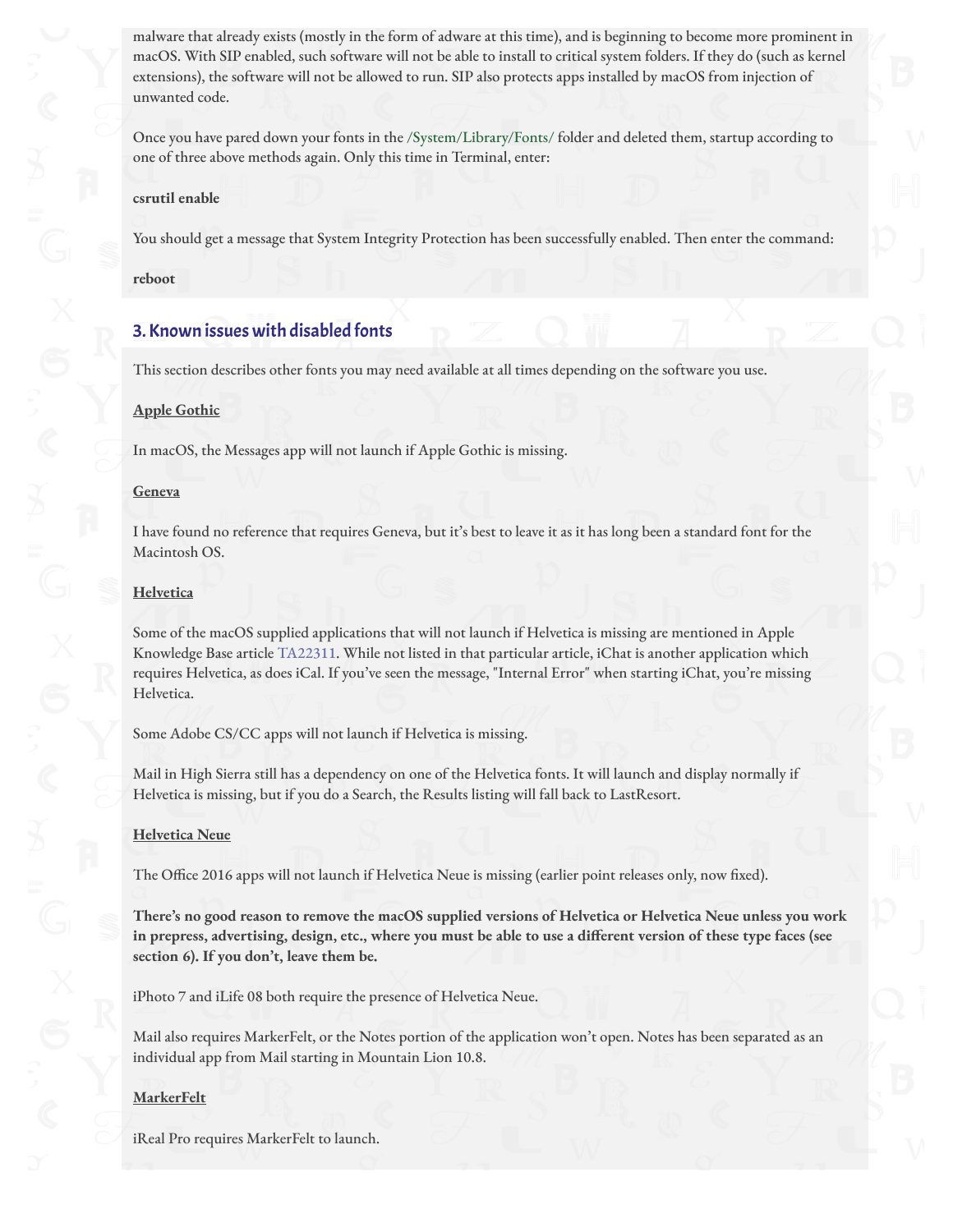### **Times**

If you are using the Monaco (X-Rite) GamutWorks application, it requires Times to function. This can be the Times.dfont supplied with macOS, an OpenType or a Type 1 PostScript version. But it must be Times. Times New Roman or any other variation of the Times typeface will not work. This is actually outdated information since GamutWorks is PowerPC only software.

Apple's Grapher application also requires Times. Like Monaco's GamutWorks, it must specifically be Times. In addition, Grapher also requires Symbol. Without Times, Grapher will not launch, instead giving you a message that there was a problem with the application. If you have Times open but not Symbol, Grapher will launch but then erroneously tell you there is a font conflict, when in reality it's just that Symbol is missing.

**Symbol**

MailMate requires Symbol.

**Zapf Dingbats**

iTerm2 requires Zapf Dingbats.

<u>ヒラギノ角ゴ ProN W3</u>

If you are using DxO Optics Pro, even if English is set as your language, it will fail to launch if this font is missing.

### 4. Fonts installed by Microsoft Office

Information from Microsoft is being noted here. As users have likely already realized for themselves, when you dig into an application package and modify anything, you are taking the risk of causing the program to function incorrectly. In all cases of such modifications, as relayed by a Microsoft engineer, doing so "breaks the code signature of the app, and is unsupported." So, proceed at your own risk and keep that in mind for any of the following information for Office 2016, 2019, 2021 or 365.

I've revamped this entire section as it was horrid mess of mixed instructions where you needed to do things such as looking under Office 2016 to get some removal information for Office 365/2019/2021 and visa versa. It's now arranged as follows.

• Since readers will, for the most part, be looking for info on the latest version, they will always be on top. Previous point versions for the same release will be next. Followed by older versions of Office.

• To avoid having to skip around the article, you'll find all of the necessary info for one version of Office in one place. That means I've cloned some text to another version, which may make the article a bit longer overall. But it will be far easier to follow when what you need to know for a given version is all under one heading.

• There was also a lot of completely outdated information. Such as anything to do with the 32 bit version of Office 2016 (the early 15.xx versions). I've also purged a lot of other older junk no one needs anymore since you should always be using the latest version of Office in order to have the most recent bug fixes and security updates.

As a general note, virtually all supporting files for Office 2016 and newer have been moved to the user account folder, /Users/your\_account/Library/Group Containers/UBF8T346G9.Office/. Within this folder, you'll find the Normal.dotm template, your email data, and pretty much everything else related to your personal Office information.

There is a font limit in Office. The apps used to show just about every open font. At one time, you could have over 14,400 fonts open and they would list. It also had a very specific cutoff. Go just one font over the maximum and the Office apps would display a cryptic error message, then close. This didn't matter since, really, who has that many fonts open on a regular basis? The limit is much lower now, though still much higher than most folks need. The Office apps don't crash, they simply cut off the number of fonts shown at about 1,000. You always see all of the OS system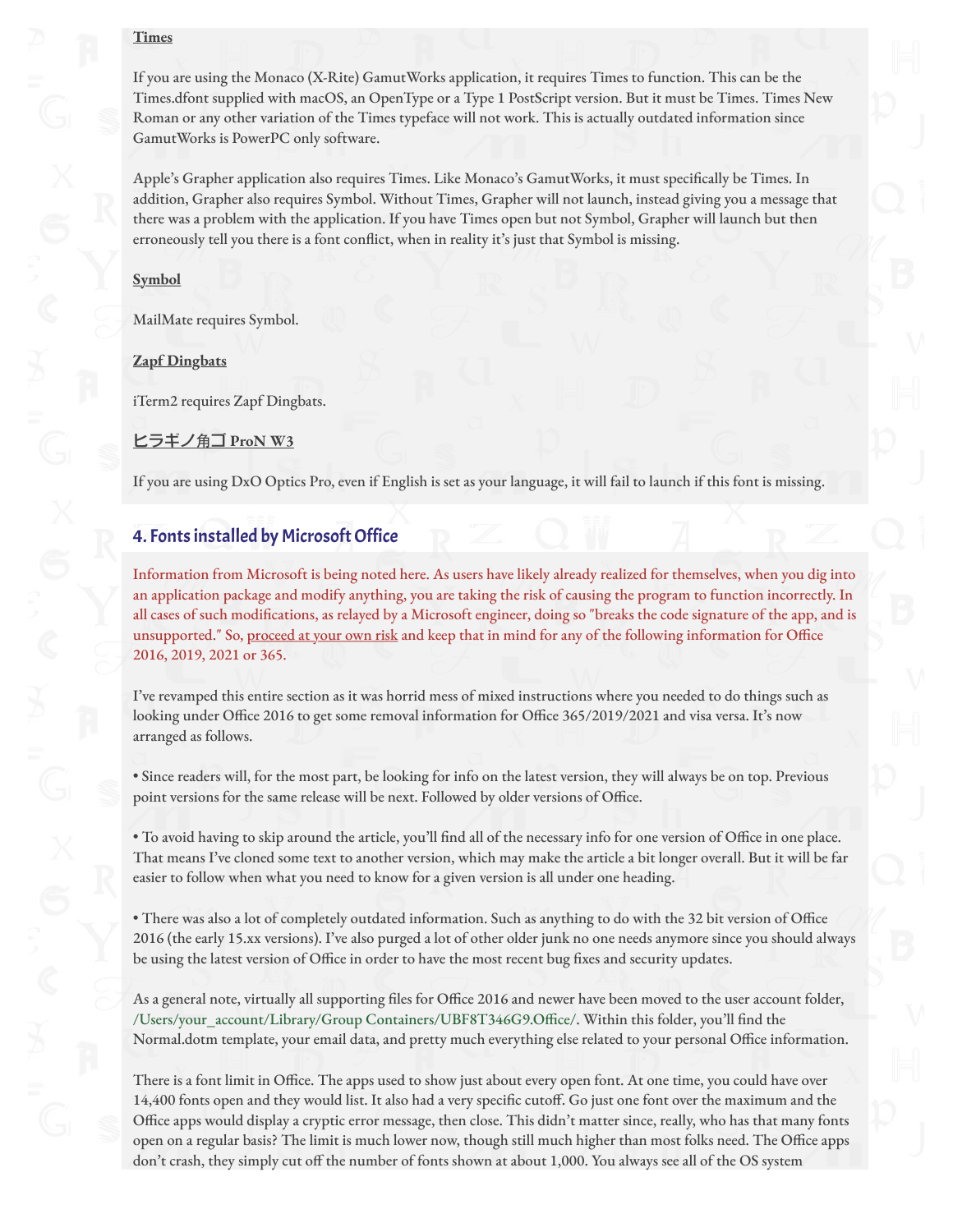installed fonts and the ones within the Office application packages. From there, Office starts alphabetically with your third party fonts and displays their names up to the limit. Anything beyond that is not shown. Only Excel shows you the reason why with this message:

We were unable to load all your fonts. Some fonts may be missing.

### **O#ce 365:**

Other than the activation difference - and even that is really the same procedure, except you start with a different first time installer - the app structure for Office 365 and 2019 is virtually identical. Meaning, you can follow these instructions for both Office 365 and 2019 to greatly reduce the number of fonts in the font lists.

We have switched to SoftMaker Office for use on our Macs. While I won't say never, it's unlikely I'll be adding information specific to further perpetual license versions of Office. MS did confirm there will be at least one more perpetual license release. Since Office 2019 will not work beyond Big Sur, there is now an Office 2021 released in conjunction with macOS Monterey.

You may ask, why won't Office 2019 work in Monterey? It's because Microsoft changed their support model for the perpetual license versions. For the Mac, they're now supported for three major OS releases. Period. Office 2016 will only run under El Capitan, Sierra and High Sierra. Office 2019 under Mojave, Catalina and Big Sur.

The \$99 per year fee for six Macs is a far better value than getting individual licenses for Office 2019. When you figure a perpetual license release is going to happen roughly every three years, \$300 is much, *much* less expensive. If you were to purchase six Home version editions of Office 2019 (the one *without* Outlook) at \$150 per license, it would be \$900. For the Home and Business edition *with* Outlook, it would be a whopping \$1,500! Then you'd spend that again about three years from now if you always get the latest release when they become available. Even installing Office 365 for only two devices is cheaper than the perpetual license Business edition.

The one time cost perpetual license is now really only beneficial to a single user who will keep using that version until it no longer works in whatever is the last OS it will run under.

There are also these differences:

1. The code for Office 2019 was frozen back in May, 2018, so Microsoft could start changing its code and testing for a perpetual license. It has none of the features added between then and now for Office 365.

2. Office 365 will get every new feature as they become available. Not really important for the person whose documents tend to use the basic features. But for a business, it's very important that you are always able to open client documents correctly.

There is one major annoyance in Office 365 and 2019. The font list shows a huge assortment of cloud fonts. You can click on any of them to use one. When you do, that font is downloaded to the /Users/your\_user\_account/ Library/Group Containers/UBF8T346G9.Office/FontCache/4/CloudFonts/ folder, and the cloud icon goes away. See below for how to stop Office 2019/2021/365 from showing cloud fonts.

### **16.22 update**

Microsoft has rearranged the furniture - again.

What did Microsoft do in 16.22? For one, they completely eliminated the embedded Fonts folder. All fonts are now back in the DFonts folder. On the plus side, Excel no longer needs the embedded Times or TH SarabunPSK fonts. All four main production apps (Word, Excel, PowerPoint, Outlook) have the same minimum set of fonts. The font seguisym.ttf (Segoe UI Symbol) is necessary in order to see the right pointing arrow for a tab character, and possibly others if you are viewing non printing ( ¶ ) characters. All other fonts can be removed.

To access the DFonts folder, right click on each Office app, choose Show Package Contents and go to the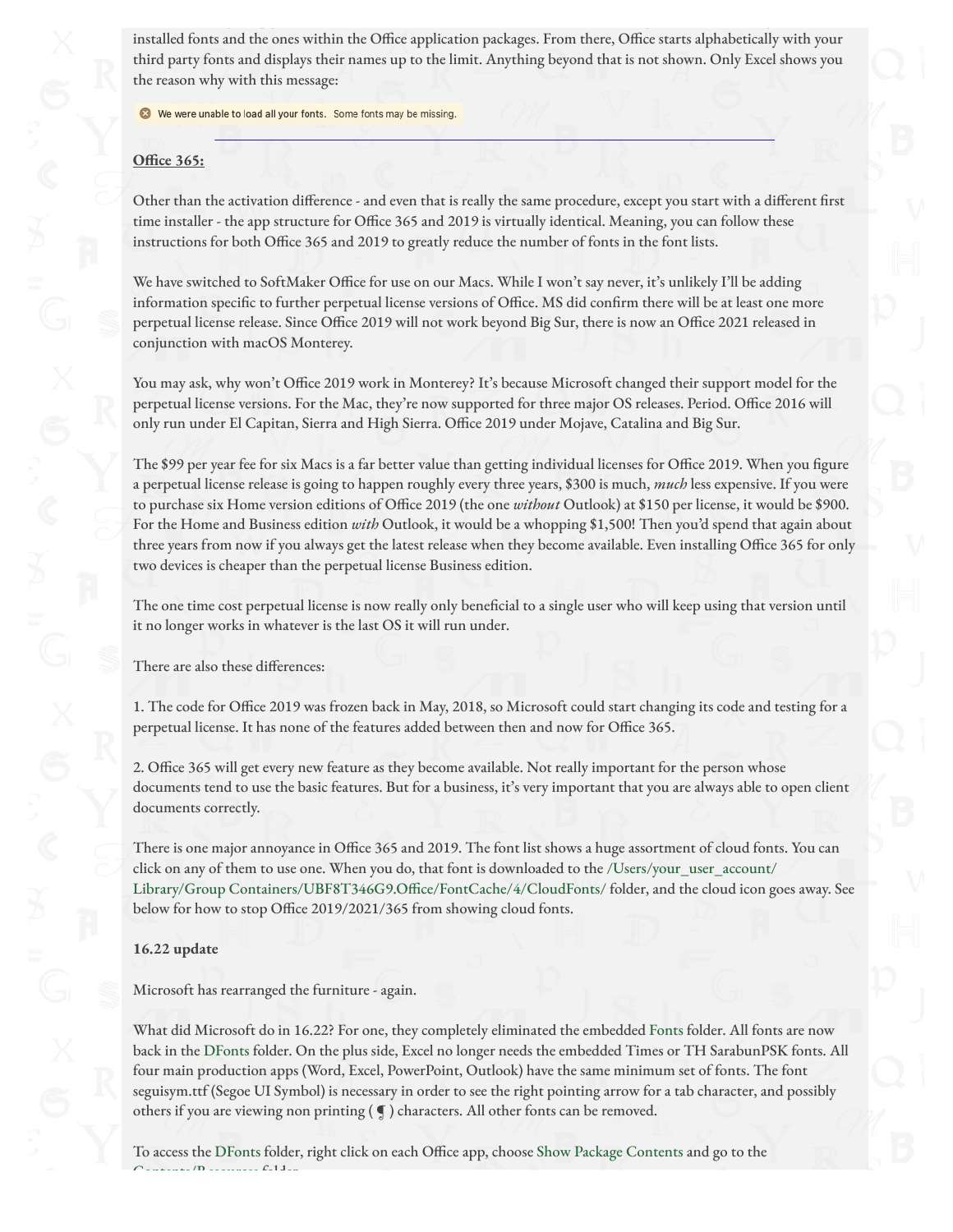#### Contents/Resources folder.

arial.ttf arialbd.ttf arialbi.ttf ariali.ttf ArialNarrowBoldItalic.ttf ArialNarrowItalic.ttf ArialRoundedMTBold.ttf ariblk.ttf Calibri.ttf Calibrib.ttf Calibrii.ttf calibril.ttf calibrili.ttf Calibriz.ttf Cambria.ttc Cambriab.ttf Cambriai.ttf Cambriaz.ttf seguisym.ttf symbol.ttf tahoma.ttf tahomabd.ttf Verdana Bold Italic.ttf Verdana Bold.ttf Verdana Italic.ttf Verdana.ttf webdings.ttf Wingdings 2.ttf Wingdings 3.ttf Wingdings.ttf

As has been the case for quite a while, Word, PowerPoint and Outlook will not recognize the existence of Zapf Dingbats in the System folder. Somewhere along the way, which I missed, Excel no longer recognizes this font, either. If you need to use Zapf Dingbats in Office, you'll have to copy the OS supplied version into the DFonts folder.

As with other recent versions of Office 365 and 2019, (in the embedded Resources folder) rename or remove the file:

applicationfontmetadata.json

If you prefer to leave the file and rename it, you can change it to anything so it can't be "found". Adding any character to the beginning of the file name will do it.

At this point, you're done with Word, PowerPoint and Outlook. In order to get Excel to show only the minimum fonts, we once again have to apply changes that used to only be needed for older versions of Office 2016.

In the embedded Resources folder of Excel, with the folder set to List view, click on the file fontFamilyImages1025.plist. Scroll down and Shift+click on the file fontsImages2052.plist to select it and everything in between. Delete all of the highlighted .plist files.

Next you need to edit the fontFamilyImages.plist and fontsInfo.plist files to fix the font lists so Excel in Office 365 and 2019 doesn't keep displaying the names of fonts you just removed.

First, download [BBEdit](https://www.barebones.com/products/bbedit/). You need a text editor that can properly display, edit and save an XML based .plist file. Open fontFamilyImages.plist and fontsInfo.plist with BBEdit and edit them so that both appear as follows: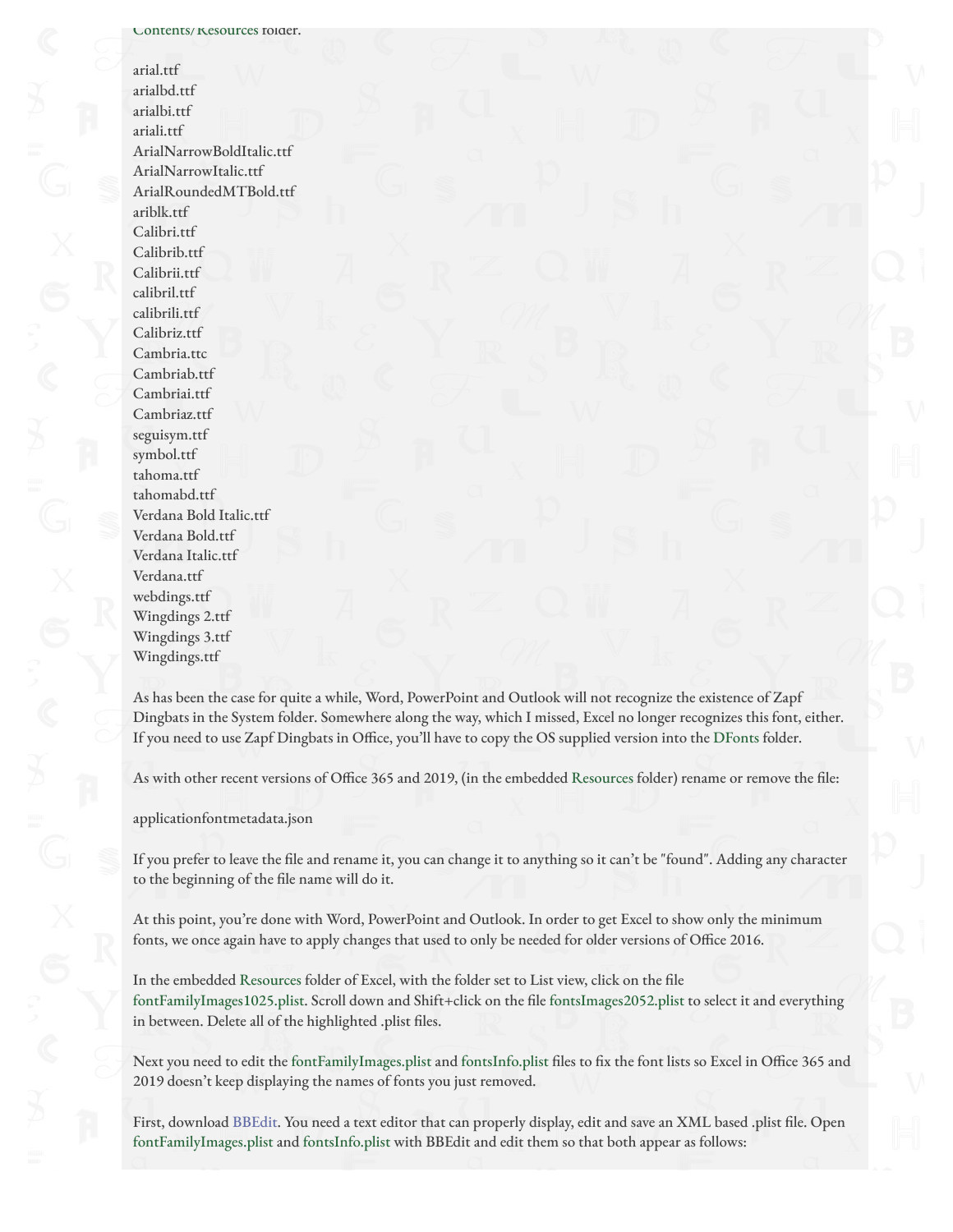You can remove most of the large amount of content quickly by clicking somewhere underneath the text, <plist version="1.0">. Scroll all the way down to the bottom of the .plist data and Shift+click somewhere near the bottom. That will highlight everything in between and you can delete the entire block of highlighted data in one move. Complete any necessary editing to duplicate the image shown here. BBEdit may need your admin password to complete the edit of these files. Enter that when asked so it can save your changes.

Now when you launch Excel in Office 365/2019, only fonts that exist on your Mac and what you've left in the embedded Fonts folder of Excel will appear in the font lists.

### **Cloud fonts in O#ce 365 and 2019, beginning in version 16.33**

Windows users have had this very easy option to disable cloud fonts for a long time. It's now, finally, part of the Mac version.

Open any Office 365 or 2019 app and open the preferences panel. Click on the *Privacy* icon. In the window that opens, click the *Manage Connected Experiences* button. Uncheck the bottom box, which will disable all three. You might be asked to restart Office in order for the privacy changes to take effect. Do so if necessary. Once done, all Office apps will stop showing the cloud fonts. Depending on what cloud options you may still want running, only the center check box (left image below) needs to be unchecked to stop the cloud font from appearing. Be aware this also (who knows why) prevents the Help menu from working.

A reader informed me they didn't get the same privacy options, despite the fact we were using the same build of Office 365. The main difference was the OS in use. Catalina for myself, and Mojave for them. The reason to mention this is so you are aware you may get a different option screen than someone else with the identical version of Office.

Either way, the goal is to turn *Connected services/Experiences* off and say bye-bye to the cloud fonts.

|                                                                                                                            | Privacy                                                                                                                                                                                                                                                                                                                              |                                                                                                                                                                                                                                                                                                                    |
|----------------------------------------------------------------------------------------------------------------------------|--------------------------------------------------------------------------------------------------------------------------------------------------------------------------------------------------------------------------------------------------------------------------------------------------------------------------------------|--------------------------------------------------------------------------------------------------------------------------------------------------------------------------------------------------------------------------------------------------------------------------------------------------------------------|
| Show All                                                                                                                   | Q Search                                                                                                                                                                                                                                                                                                                             |                                                                                                                                                                                                                                                                                                                    |
|                                                                                                                            | These privacy preferences apply to Word, Excel, PowerPoint, Outlook, and OneNote.                                                                                                                                                                                                                                                    |                                                                                                                                                                                                                                                                                                                    |
| <b>Connected Experiences</b>                                                                                               |                                                                                                                                                                                                                                                                                                                                      |                                                                                                                                                                                                                                                                                                                    |
| Enable experiences that analyze your content                                                                               |                                                                                                                                                                                                                                                                                                                                      |                                                                                                                                                                                                                                                                                                                    |
|                                                                                                                            | Experiences that use your content to provide you with design recommendations,<br>editing suggestions, data insights, and similar features.                                                                                                                                                                                           |                                                                                                                                                                                                                                                                                                                    |
| Learn More >                                                                                                               |                                                                                                                                                                                                                                                                                                                                      |                                                                                                                                                                                                                                                                                                                    |
|                                                                                                                            | By turning this off, some features will no longer be available to you. For example,<br>PowerPoint Designer, Dictation, Ideas, and more.                                                                                                                                                                                              |                                                                                                                                                                                                                                                                                                                    |
|                                                                                                                            | Enable experiences that download online content                                                                                                                                                                                                                                                                                      |                                                                                                                                                                                                                                                                                                                    |
| documents.                                                                                                                 | Experiences that allow you to search and download online content including<br>templates, images, 3D models, videos, and reference materials to enhance your                                                                                                                                                                          |                                                                                                                                                                                                                                                                                                                    |
| Learn More >                                                                                                               |                                                                                                                                                                                                                                                                                                                                      | $\bullet$ $\circ$ $\circ$<br>Privacy                                                                                                                                                                                                                                                                               |
|                                                                                                                            | By turning this off, some features will no longer be available to you. For example, Online<br>Template Search, Insert Online Pictures, Office Help, and more.                                                                                                                                                                        | $\rightarrow$<br>Show All<br>Q Search<br>$\langle$                                                                                                                                                                                                                                                                 |
| <b>Enable connected services</b>                                                                                           |                                                                                                                                                                                                                                                                                                                                      | Privacy preferences are synced with your account.                                                                                                                                                                                                                                                                  |
| Learn More >                                                                                                               | Experiences that analyze your content, download online content, and other<br>connected experiences such as co-authoring and online file storage. Outlook email<br>services and some essential connected experiences, such as downloading updates<br>and checking for a license, will continue to work when this setting is disabled. | <b>Optional Connected Experiences</b><br>Office has helpful features that are powered by cloud-backed services. Your admin has<br>given you the option to control some of these features including Smart Lookup, Outlook<br>Weather, Insert Online 3D models, and more.<br>C Enable optional connected experiences |
| All connected experiences will no longer be available - including the ability to roam privacy<br>settings between devices. |                                                                                                                                                                                                                                                                                                                                      | Learn More ><br><b>Privacy Statement &gt;</b><br><b>Diagnostic Data</b>                                                                                                                                                                                                                                            |
|                                                                                                                            | <b>OK</b><br>Cancel                                                                                                                                                                                                                                                                                                                  | View Diagnostic Data on Windows                                                                                                                                                                                                                                                                                    |
|                                                                                                                            |                                                                                                                                                                                                                                                                                                                                      | Restart Office to apply changes to your privacy settings.                                                                                                                                                                                                                                                          |
| Catalina options                                                                                                           |                                                                                                                                                                                                                                                                                                                                      | Mojave options                                                                                                                                                                                                                                                                                                     |

**Cloud fonts in O#ce 365 and 2019 before 16.33**

A reader by the name of Ben has discovered how to clear the cloud fonts from Office 2019. This also works for Office 365. Here are his instructions.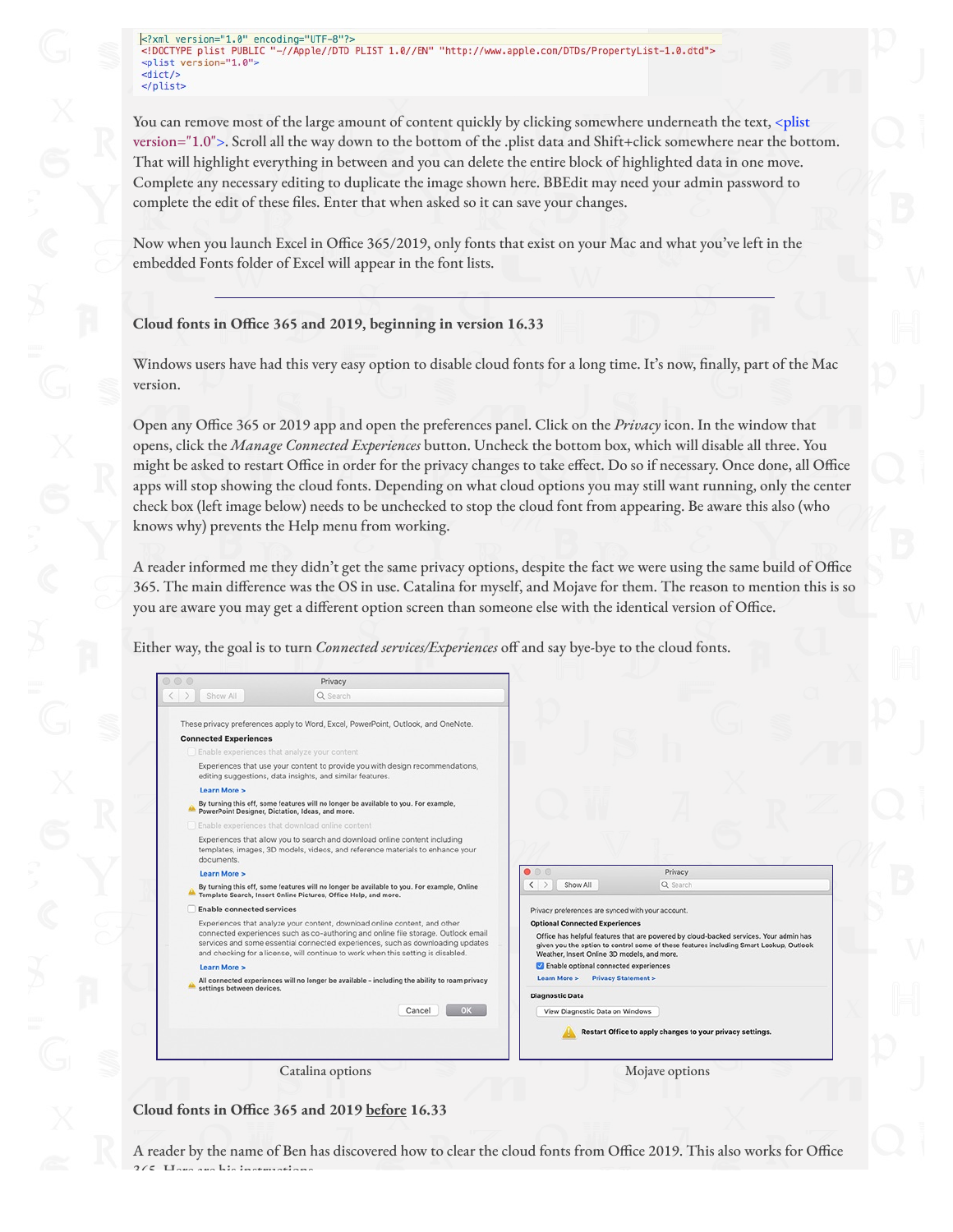365. Here are his instructions.

The list of cloud fonts is stored in a JSON file deep within your ~/Library folder. You can't simply delete it; the next time you open an Office app, it will be regenerated. However, you can rewrite its contents so that none of the cloud fonts appear in your font lists. Here's how:

Quit all the Microsoft Office apps that you have running.

1. In the Finder menu, click "Go" > "Go to Folder…"

2. A popup with a text field appears. Paste this path into the text field, then click the "Go" button.

**~/Library/Group Containers/UBF8T346G9.O#ce/FontCache/4/Catalog/**

3. In the Finder window that opens, control+click (or right click) the file named "ListAll\_hier.Json", then select "Open with" > "TextEdit.app". (My note. I used BBEdit, but either will work).

4. In the TextEdit menu, click "Edit" > "Select All" and press delete. Then copy and paste the following text into the now-empty file.

**{"MajorVersion":4,"MinorVersion":5,"Expiration":14,"Fonts":[]}**

5. Save and close the file.

Note: ListAll hier.Json is shared by all the Office for Mac apps. Editing the one file will remove the cloud fonts from all Office apps.

### **O#ce 2016:**

Office 2016 no longer installs any fonts to the /Library/Fonts/ folder. All fonts installed by Office 2016 are embedded within each application package. They are within a folder named Fonts. All fonts in the DFonts folder are extras that do not affect Office 2016's ability to function, and that entire folder can be removed.

A big thanks to MikeMuc at the German group [MacTechNews](https://www.mactechnews.de/) for figuring out where Office 2016 hides the perpetual list of fonts, even if you've removed them. At least for now, we can once again get the number of fonts in Office 2016 down to only what's needed, and have the font lists reflect that.

Microsoft transitioned Office 2016 from a 32 bit suite to 64 bit with version 15.25.

### **16.9 through 16.16.20**

Microsoft drastically changed the internal workings with the 16.x release. Because Office 2016 now follows the sandboxing rules of the App Store, it's been extremely difficult to remove fonts and have the apps behave accordingly.

This is a huge update. It includes not just a lot of security updates and fixes, but also new features and many improvements. For all intents and purposes, this amounts to a major 2018 upgrade from version 15.x to 16.x while still carrying the name, Office 2016.

Earlier versions of Office 2016 worked as expected, but beginning a few points releases back, Word, PowerPoint and Outlook will not list Zapf Dingbats.

Version 16.13 and forward has a new font set, TH SarabunPSK. It's in the previously empty DFonts folder of Excel. This new font set is also in Word, PowerPoint and Outlook, but is in the embedded Fonts folder.

Fixing the font list in Excel is really, really simple. The DFonts folder is still there and contains the new font set, TH SarabunPSK. You can remove that set, but Excel will continue to show it in its font list whether the font is actually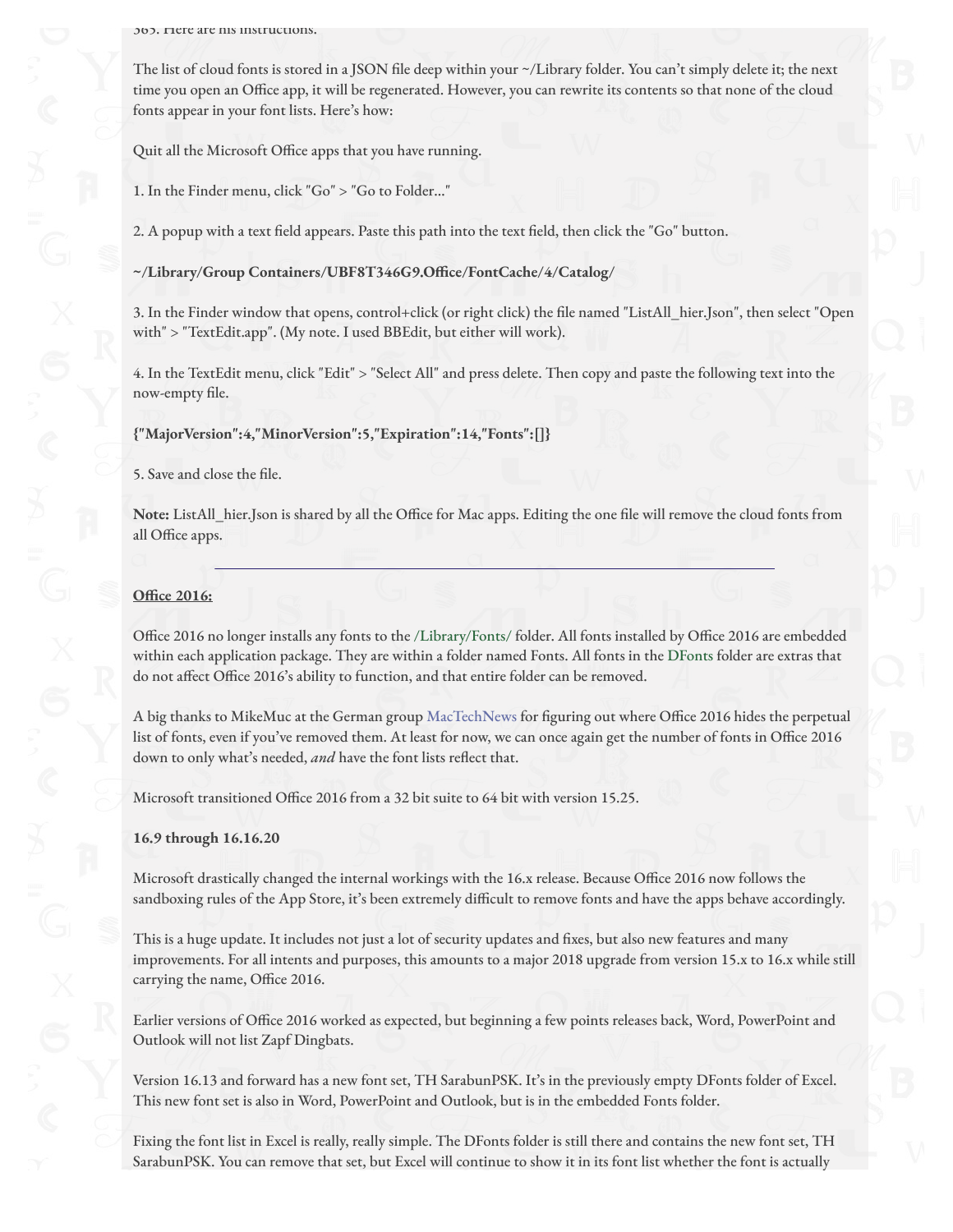there or not. Easiest solution is to just leave it. Otherwise, all you have to do for Excel is open the embedded Fonts folder and get rid of everything except the full sets of Arial, Cambria and Calibri (it won't launch without one of the Arial fonts). Open Excel and only the three remaining sets of embedded fonts, TH SarabunPSK, and what you have left on your Mac show in the font list.

Word, PowerPoint and Outlook pay no attention to the fact you already have Tahoma, Wingdings, Webdings and other fonts already on your Mac. Removed from within the application packages, they won't even appear in the font list. In other words, you have to leave those fonts embedded in order to see and use them.

To see, and be able to use all fonts you expect in Word, PowerPoint and Outlook, leave this set in each of the application package Contents/Resources/Fonts folder. The font seguisym.ttf (Segoe UI Symbol) is necessary in order to see the right pointing arrow for a tab character, and possibly others, if you are viewing non printing  $(\P)$  characters. All other fonts can be removed.

arial.ttf arialbd.ttf arialbi.ttf ariali.ttf ArialNarrowBoldItalic.ttf ArialNarrowItalic.ttf ArialRoundedMTBold.ttf ariblk.ttf Calibri.ttf Calibrib.ttf Calibrii.ttf calibril.ttf calibrili.ttf Calibriz.ttf Cambria.ttc Cambriab.ttf Cambriai.ttf Cambriaz.ttf seguisym.ttf symbol.ttf tahoma.ttf tahomabd.ttf Verdana Bold Italic.ttf Verdana Bold.ttf Verdana Italic.ttf Verdana.ttf webdings.ttf Wingdings 2.ttf Wingdings 3.ttf Wingdings.ttf

Unlike Excel, you can remove the TH SarabunPSK set without it refusing to vacate the font list.

Now that you've removed the physical fonts, you'll see Office 2016 (other than Excel) still lists everything. To get it to show only the fonts that exist, you need to apply this last step. For Word, PowerPoint and Outlook, right click on each, choose Show Package Contents and go to the Contents/Resources folder. Rename, or remove the file:

applicationfontmetadata.json

If you prefer to leave the file and rename it, you can change it to anything so it can't be "found". Adding any character to the beginning of the file name will do it.

 $Y$  do that really have any font set other than  $\alpha$  than  $\alpha$  they launch. But you will have problems if  $\alpha$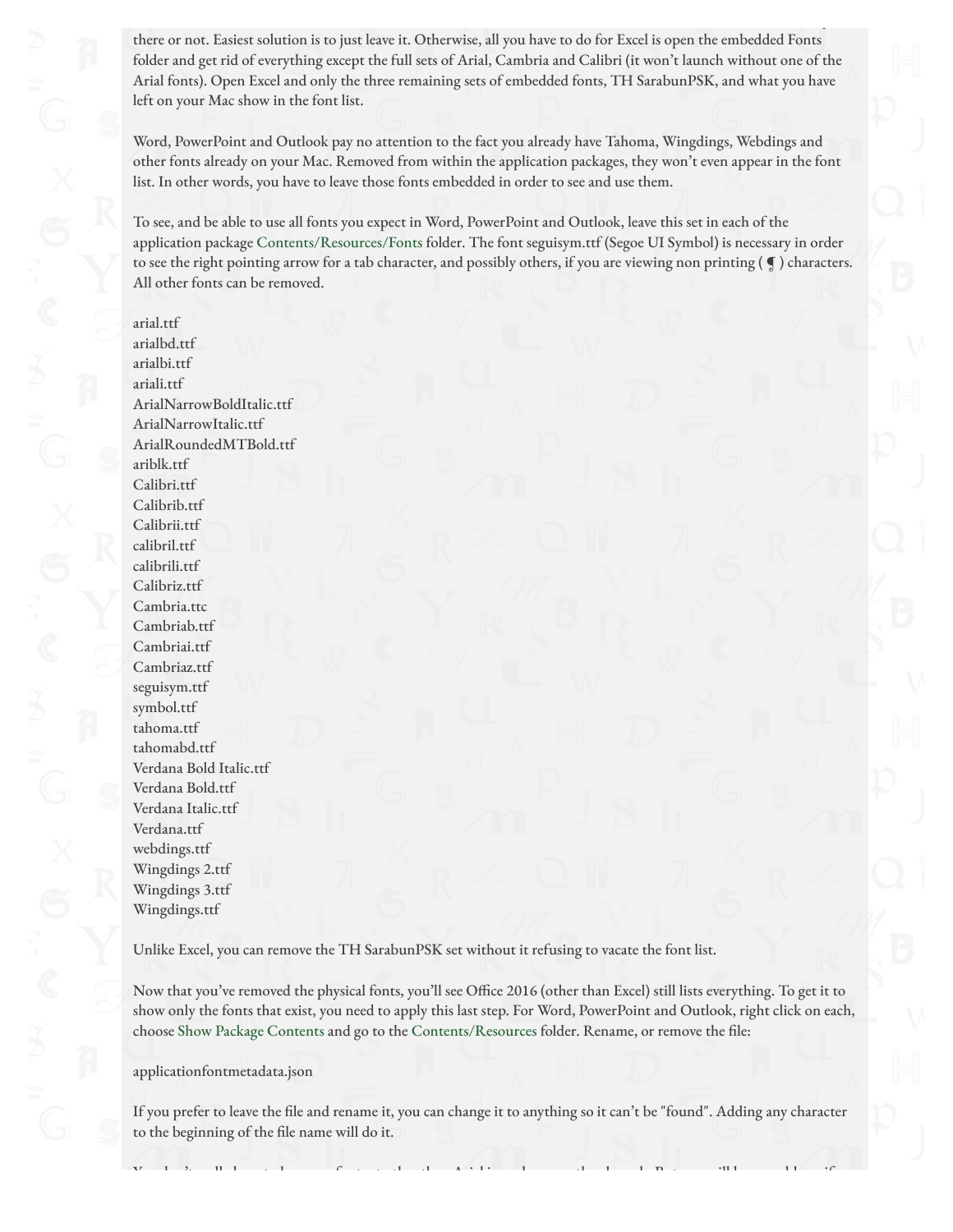You don't really have to have any font set other than Arial in each app so they launch. But you will have problems if particular fonts are missing. For instance, without Symbol and the dingbat fonts, bullets that depend on those fonts will not display since as far as Word, PowerPoint and Outlook are concerned, they don't exist, even though the exact same fonts have been installed by the OS and are in the same place every other app you use can access them from.

You can remove Calibri and Cambria from all of the Office apps, but be aware many folks will send you files that use them. They are also, of course, the default fonts for Office. You can't even change some preferences if they're missing. It's only two sets. I'd suggest leaving them.

A very big note I hadn't thought of before. All of the Office 2016 instructions above refer to the perpetual license, stand-alone version. They do not work properly with the volume licensed version of Office 2016. Much thanks to a reader for the following information as I only have the single user license to test with. The idea was to do the modifications above on one Mac, then copy the font fixed versions to all other Macs on the volume license so you only have to do the work once. Here's what he discovered. His text was well written, and is presented pretty much verbatim.

*Making copies of the updated packages is all well and good, but it only works if you have Office 2016 preinstalled on the Macs ahead of time (for non Office365 users). If your Office 2016 suite is serialized or VL (vol license) and Office365 sign-on is NOT used, copying over updated packages before a clean install will cause an "Offline" error at startup. And for serialized VL users, it wont work to use the included "Serializer" package, even after a restart. You have to delete the updated packages and install your VL/serialized package first. The version installed doesn't matter as long as it's the same version or LOWER than the custom/modified packages created.*

*Once the initial install of Office 2016 is complete, then the packages can be copied over successfully. In addition, it would be recommended to open each app to complete the first-run config (welcome screen with options to login with 365 if used and/or clicking the "Get Started" prompt.*

### **O#ce 2011:**

High Sierra, 10.13 and Mojave, 10.14 include many of the same named fonts Office 2011 installs on your system. Any time you manually remove fonts, you should then clear the font cache files from the system (section 17) and reset Font Book's database (section 7).

Catalina, 10.15 or any newer version of macOS will not be mentioned for Office 2011 as Catalina will only run 64 bit software, and Office 2011 is 32 bit.

The fonts installed by Office 2011 go to the /Library/Fonts/Microsoft/ folder. Therefore, it creates conflicts with the existing similar fonts installed by macOS.

The Office 2011 installation creates a mixed bag of older and newer conflicting fonts. You need to manually sort them out as described next.

During the initial install of Office 2011, newer .ttf font sets replace those installed by macOS. Though some in El Capitan through Mojave are newer. The OS installed fonts are deprecated to a new folder named /Library/Fonts Disabled/. They are:

Arial.ttf Arial Italic.ttf Arial Bold.ttf Arial Bold Italic.ttf Brush Script.ttf Times New Roman.ttf Times New Roman Italic.ttf Times New Roman Bold.ttf Times New Roman Bold Italic.ttf Verdana.ttf Verdana Italic.ttf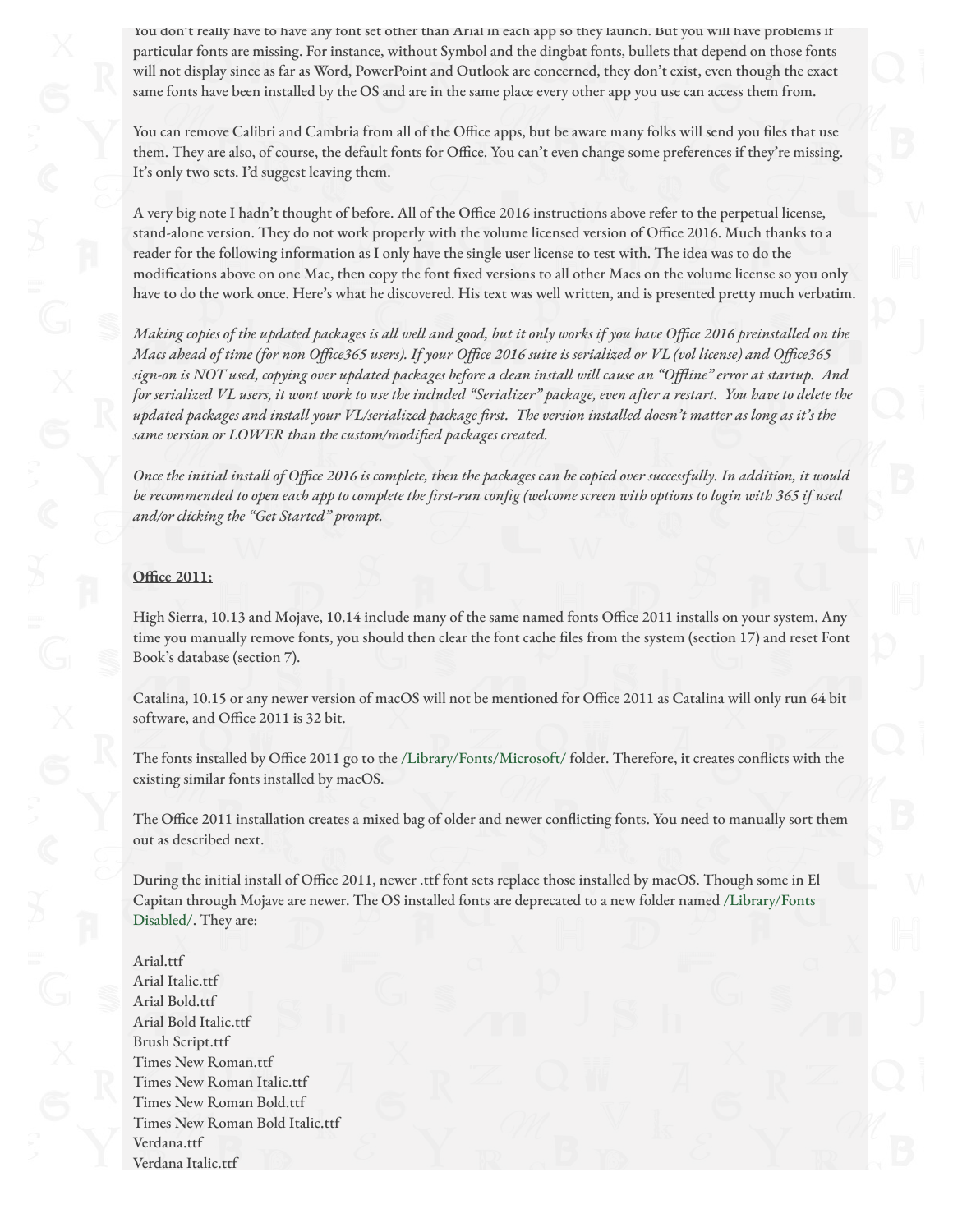Verdana Bold.ttf Verdana Bold Italic.ttf Wingdings.ttf Wingdings 2.ttf Wingdings 3.ttf

There is no need to keep the fonts in the /Library/Fonts Disabled/ folder since identically named versions have been installed. You can delete the entire Fonts Disabled folder if you wish. If you want to keep the latest revisions, you'll have to do a Get Info on each of these fonts in both the /Library/Fonts/ and /Library/Fonts Disabled/ folders. Then check the version numbers and toss the older version of each. Any newer versions still in the Fonts Disabled folder then need to be moved back to the /Library/Fonts/ folder.

Office 2011 also installs conflicting fonts which are *older* than those supplied with High Sierra, 10.13 and Mojave 10.14. These are Mac legacy TrueType suitcase fonts, as opposed to much newer .ttf versions supplied with High Sierra through Mojave. So keep the .ttf fonts supplied with macOS and remove the following Mac legacy TrueType suitcase fonts from the /Library/Fonts/Microsoft/ folder:

Andale Mono Arial Black Arial Narrow Arial Rounded Bold Comic Sans MS Georgia Impact Tahoma Trebuchet MS

For at least the last couple versions of Office, Microsoft has used the font family Cambria as the default for Word and Outlook. If you prefer to use some other font as your defaults, you can change it. In Word 2011, open the Normal.dotm template in your user account at ~/Library/Application Support/Microsoft/Office/User Templates/. Press Command+D to call up the font palette. Choose the font and point size you prefer, then press the Default button at the lower left. Click OK. Close the template and save. All new documents will now open with your chosen default font rather than Cambria. For Outlook, open the preferences and click on the Fonts icon. Change the options to your preferred font and close the preferences. You must do this before removing any fonts Outlook uses by default. If either font in its preferences are not available when you click on the Fonts icon, the preference won't open.

Once you have your preferences set for Word and Outlook, you can remove the rest of the fonts Office 2011 installs. If you use any of the preset documents from the Document Gallery, they will still open even if you remove every font Office installs. Any missing font the template looks for will simply be substituted with an existing font. Clicking anywhere on the substituted text will show the font name Word is looking for in the font selection drop down menu.

### **Personal notes on this subject:**

I don't need to, or want to see long lists of fonts. Most people don't realize how hundreds of active fonts (that many people also never use) slows the entire system down. They take up space in RAM. It takes longer for the computer to start up. Longer for apps to load. Longer for those apps to display font lists, etc.

More importantly is they seriously get in the way of production work. Unnecessarily long font lists are bad enough, but if I need to use a client's PostScript version of an Office embedded font, how do I know I'm using it? The lists in Office don't change. Are you looking at the font you're required to use for the project, or the one installed within the Office app? There's no easy way to tell. The owners of print shops get very cranky when a client notices their slightly modified version of (example) Bookman Old Style wasn't used, and you have to toss thirty thousand dollars worth of paper alone out the door and do the entire press run over. It's either that, or sell them what you ran - if they'll accept it - at a rather steep discount. If that sounds high to some folks, going through that much paper on a web press is *very* easy. It's a big reason these instructions exist.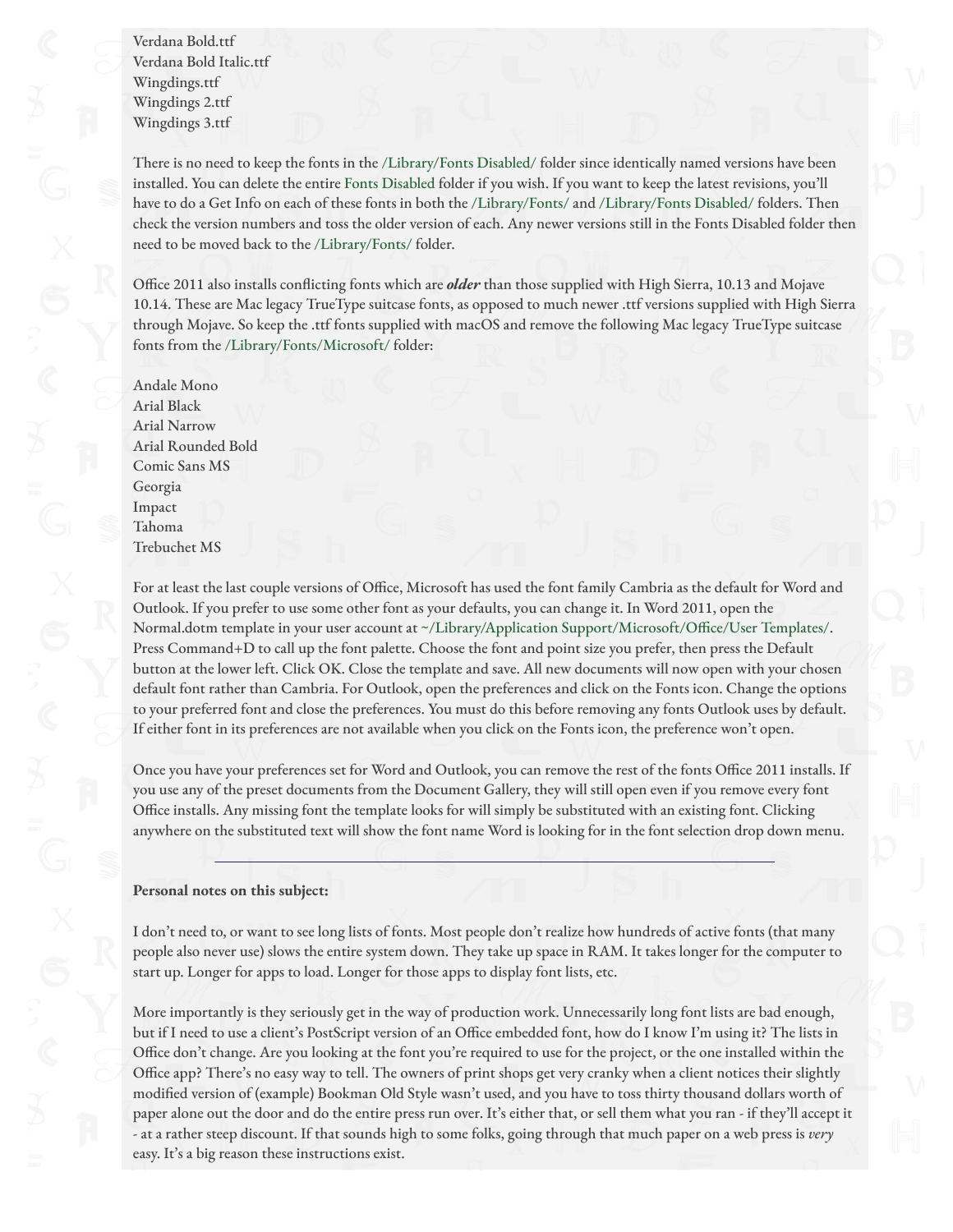By far, one of the best things Microsoft could do for users would be to allow you to *easily* remove fonts you don't need.

# 5. What to do with Connect Fonts

### **Suitcase Fusion:**

All information for older versions of Suitcase can be found in the old article link. This information refers to the current subscription version, Connect Fonts.

To manually reset Connect Fonts, go to the ~/Library/Extensis/Connect Fonts/ folder, remove the file Connect Fonts.fontvault and restart your Mac.

You can also replace this file in Connect Fonts' preferences. Click "New Vault" and choose the same location, which will appear by default. Say yes to replace the current vault.

**Preserving fonts in the vault for Connect Fonts:**

A warning with the above method for resetting all versions of Connect Fonts. If you have Connect Fonts set to store fonts you activate in its vault and you delete its database, they will all disappear with it. If you always activate fonts in place and never use the vault, then removing the database is safe to do at any time with any version of Connect Fonts.

If you are using the vault and need to reset any version of Connect Fonts, follow these steps first to save the fonts stored in the vault.

1) Your sets will be listed in the left pane under the "Font Library" heading. Highlight the first set and then Shift+click on the last set to select all. Press Command+D. It will ask you where you want to save your fonts. Navigate to an existing folder or create a new one. Choose your target folder and press the Choose button. Connect Fonts will save full copies of the vault fonts to that folder. They will also be saved in subfolders by the same name of all sets you had them separated by.

2) Quit Connect Fonts.

3) Go to your user account and remove the vault database noted above. Relaunch Connect Fonts.

4) Go to the folder you had saved your vault fonts to and drag and drop the subfolders of fonts into the Connect Fonts application. This will add them back to the vault and recreate your sets by the same names you were using before.

# 6. Controlling Helvetica fonts for prepress

If you work in a professional prepress environment, then this section will be important to you.

**Do you need to remove Apple's Helvetica fonts?**

I note this since not everyone reading this section may be clear on why you would want or need to do this. Apple made the unfortunate decision to give their Helvetica fonts the exact same internal names as the long standing Type 1 PostScript fonts from Adobe and Linotype. This creates a fixed font conflict that can be definitively resolved only by removing Apple's fonts from the system. This **does not** affect the newer OpenType Helvetica fonts available from Adobe and Linotype as they do not have the same internal names, and can therefore peacefully coexist with Apple's versions. Since it can be imperative to use the exact same version of a font that was used to create a project, the conflict with the older Type 1 Helvetica fonts makes it necessary to remove Apple's fonts.

This all started long before OS X/macOS. Apple's Helvetica fonts have always conflicted with the Type 1 versions; but back in OS 9 and earlier, no one cared. Apple wasn't using their Helvetica versions in the interface or any of its applications, so it wasn't a problem to remove Apple's Helvetica fonts from the hard drive and put your Type 1 fonts in their place. Then came OS X and Apple decided to start using Helvetica rather extensively in its applications design,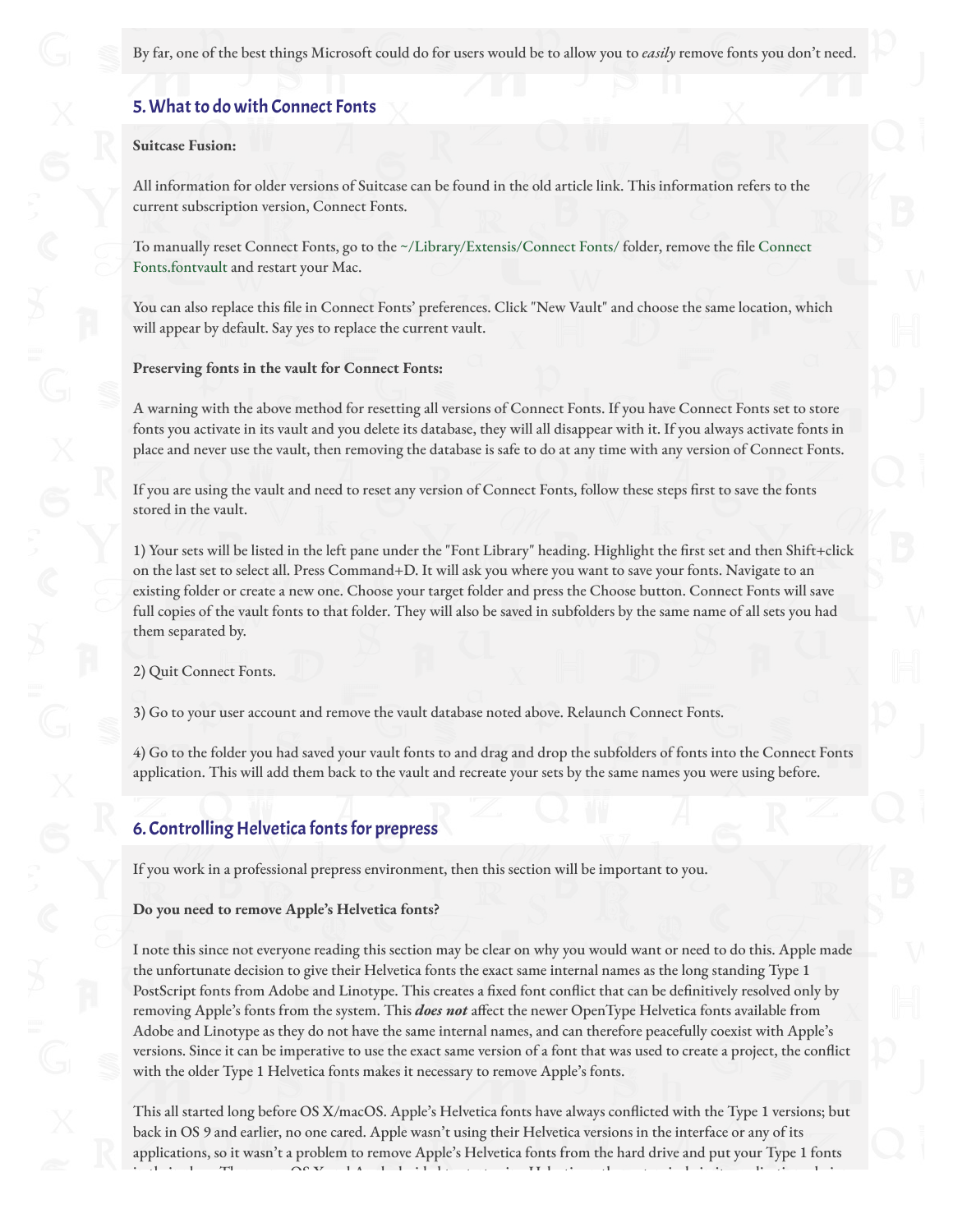in their place. I hen came OS X and Apple decided to start using Helvetica rather extensively in its applications design, forcing it to become a required font.

For the typical home user, there is no need to replace the supplied .dfont, .ttf or .ttc versions of Courier, Helvetica or Helvetica Neue. The information in this section is intended for advanced users. If you have no need to use older Type 1 PostScript or other older conflicting versions of Helvetica, Helvetica Neue or Courier, then please disregard these instructions. This avoids the possibility of your Mac becoming unusable by accidentally removing critical system fonts.

**In all following cases, if you use Font Book and have manually removed Apple's Helvetica fonts, you must also reset Font Book's database. A damaged or orphaned Font Book database can also cause other font managers to be unable to activate or deactivate fonts, even if the Font Book application is not on the hard drive. It can even prevent fonts from activating that you manually place in a Fonts folder. So whether you use Font Book or not, you must delete/reset its database after manually removing fonts from the system. See section 7 under "Resetting Font Book's database" for more details. If you have already removed Font Book and reset its database, you do not need to repeat these steps.**

**Removing Helvetica fonts in High Sierra through Catalina.**

Copy Helvetica.ttc and HelveticaNeue.ttc to another location and then remove them from the /System/Library/Fonts/ folder. You will need to [disable System Integrity Protection,](http://localhost:14444/page/7BE2F97D-1A4E-4E79-9B06-68B686847B24/#) or start up to another bootable drive/partition.

**Connect Fonts and Helvetica fonts.**

Connect Fonts can automatically circumvent the Apple Helvetica fonts through Catalina.

1) You can then delete the Font Book application if you wish (and actually, should).

2) Clear all font cache files and restart. See section 17 for more on font cache removal.

3) In Connect Fonts' preferences, make sure the radio button for "Activate the requested font" is on. Also, have the check box on for "Notify if a conflict occurs". You should always know when a font you're activating is turning another one off you may need for a current project (this check box disappeared in Suitcase Fusion 8).

Now you can leave Apple's Helvetica fonts right where they are in the System folder. When you open a conflicting Helvetica font (normally a Type 1 version) it will pop up a box that fonts you are opening conflict with the System fonts. Continue and Connect Fonts automatically deactivates the system fonts in favor of the Helvetica fonts you just turned on. When you deactivate your Helvetica fonts, the Apple Helvetica system fonts are turned back on for you.

I have double and triple checked this in various applications, turning Type 1 fonts on and off while I had a document open. Activate your Type 1 Helvetica fonts and the Apple fonts disappear from the available font menus. Deactivate the Type 1 versions and the Apple fonts are once again back. Same with the Helvetica Neue fonts.

If you'd rather be *completely sure* rather than relying on Connect Fonts' system to work, you may still want to remove Apple's fonts from the system folder and manually activate them from a different location when you don't need another version of Helvetica active.

**General information for third party programs.**

7. Font folder locations - Using Font Book

Microsoft Office 2016 used to have various issue if Helvetica Neue was absent, or was simply not the OS installed version. Version 15.39 and later don't require the presence of Helvetica Neue at all.

The Adobe apps aren't fussy. You can completely disable Apple's version of Helvetica and enable a Type 1 PostScript version. So that at least is nice for prepress and other users of Type 1 PostScript fonts. You can have the T1 PS fonts open for a project and still have all of your Adobe apps work.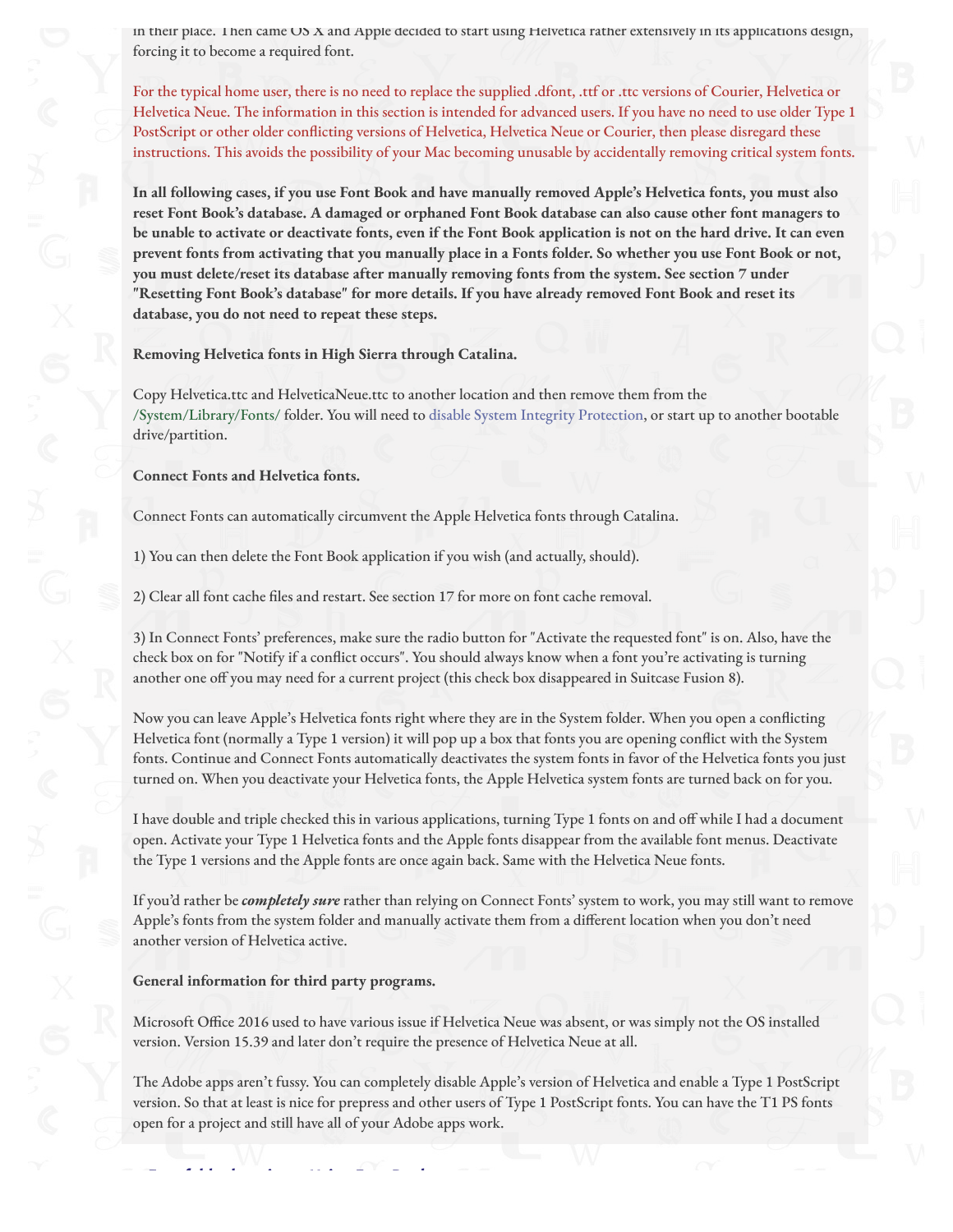# 7. Font folder locations - Using Font Book

macOS uses a folder priority to locate and open fonts. This list is in order from highest priority to lowest.

~/Library/Fonts/ /Library/Fonts/ /Network/Library/Fonts/ /System/Library/Fonts/ /System Folder/Fonts/ (the OS 9 Fonts folder)

Fonts activated from Connect Fonts or other third party font manager not located on the Mac in any of the above folders are given the least priority overall. You can see then that a version of Helvetica activated by your font manager will be superseded by any version of Helvetica located in any of the previously listed folders. In order to use your PostScript fonts activated by your font manger, all like named versions must be removed from the higher priority folders. (Connect Fonts can bypass this limitation and override the system fonts).

macOS's Font Book has preferential treatment here. By that, I mean fonts you activate using Font Book will get a higher priority over other font managers as it uses the folders listed above to activate and deactivate fonts. This, if you're using the default method of adding fonts in Font Book. They are copied to the Fonts folder of your user account. As you can see in the list above, that folder has the highest priority.

The advantage of Font Book (besides being free) is that by knowing these rules, you can try to quickly force preference of one font over another of the same name by placing the font in a Fonts folder that has a higher priority, **although you should always avoid knowingly doing this**. A font conflict will almost always prevent either font from showing up in any application if both are active.

### **Font Book in High Sierra, 10.13 through Monterey 12**

*Automatic font activation* has been removed from the preferences. Testing with both a Collection and a Library set confirms that auto activation has been removed from Font Book. Any fonts I disabled that were used in a test document were not turned back on when I opened the file again.



Font Book preferences in High Sierra through Monterey

#### **Resetting Font Book's database**

At times, Font Book's database can become corrupt. Usually from opening too many fonts, or fonts that are damaged. When you activate fonts with Font Book using the original method, not only are all fonts you've ever activated copied to the Fonts folder chosen in its preferences, but those fonts are also added as entries in its database (Library sets do not copy the fonts, but still do become entries in the database). Font Book uses this database to keep track of which fonts are active and which are not. The more there are, the longer it takes for your Mac to start up as Font Book must compare each font to the information in the database during startup to determine if a given font should be on or off. If the database becomes damaged, it can take a very long time for your Mac to start up to the desktop. If it's really mangled, your Mac may not finish booting at all. Another symptom of a damaged database is not being able to activate or deactivate fonts from Font Book's interface.

Manually removing fonts from your system will also 'damage' Font Book's database, so to speak. Font Book does not correct itself when you manually remove fonts that are listed in its database; not even after a restart. It then contains links to non existent fonts which causes the program to behave in the same manner as a corrupt database. You'll find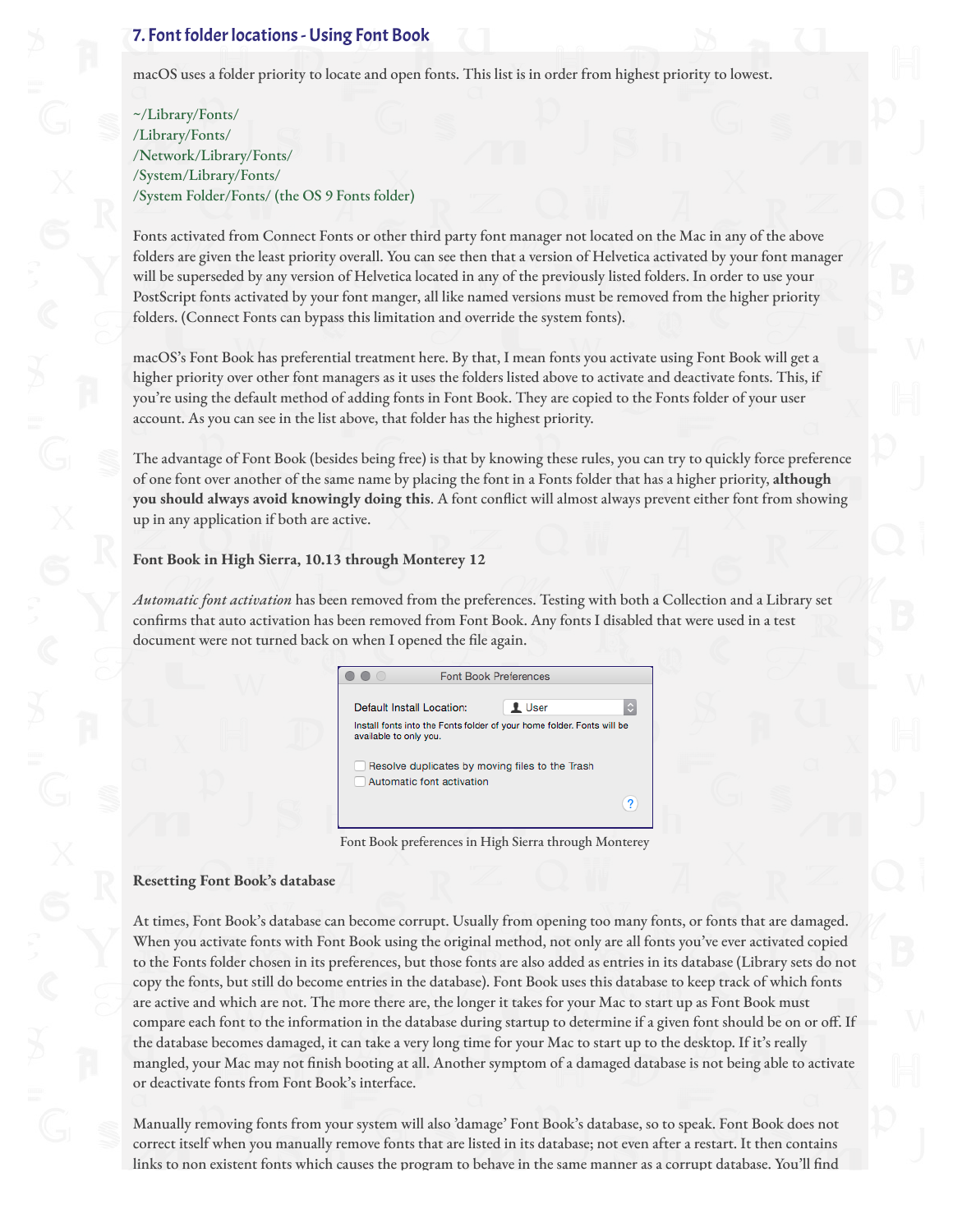that you cannot activate or deactivate certain fonts, or any at all.

*To reset Font Book completely, do the following in the order listed. It takes the least amount of time and only two restarts.*

 $\mathcal{L}$  is the program to behave in the program to behave in the same manner as a correct database. You il "non the same manner"  $\mathcal{L}$ 

**1)** Quit Font Book. Open the Preferences folder in your user account and put the following two "les in the trash.

com.apple.FontBook.plist com.apple.FontRegistry.user.plist

The file com.apple.FontBook.plist keeps track of Font Book's general preferences and activated fonts, whether as a standard or library collection. com.apple.FontRegistry.user.plist keeps track of deactivated fonts. Both may not be present. Delete what's there.

**2)** Open Terminal and enter this command:

**sudo atsutil databases -remove**

Enter your administrator password when prompted. This removes all font cache files maintained by macOS.

**3)** Restart your Mac and immediately hold down the Shift key to boot into Safe Mode. Keep holding the Shift key until macOS asks you to log in to your user account (you will get this screen on a Safe Mode boot even if your Mac is set to automatically log in). Let the Mac finish booting to the desktop and then restart normally. This will clear the remainder of Font Book's database and the cache files for the user account you logged into in Safe Mode.

#### **Removing Font Book**

As noted in section one, you really, *really* don't ever want more than one font manager on your hard drive at a time. So, if you don't use Font Book, it should be removed. You also need to remove its database. Leaving Font Book's database on the drive can interfere with other font managers, even if the Font Book application itself isn't running, or no longer exists on the hard drive. macOS will read this database (if it exists) during startup, or when logging into another account. Based on what that database says, the OS will fight to keep fonts active the database says are supposed to be, thus possibly preventing your preferred font manager from operating correctly.

Apple has protected both the Applications and Utilities folders for any program installed by the OS. This makes it a bit more difficult to remove Font Book, but not impossible. If you try to trash Font Book from the desktop, the OS states *Font Book can't be modified or deleted because it's required by macOS*. Don't take this message to mean Font Book is now an immutable part of the OS. High Sierra through Catalina say this about anything it installed when you try to them delete from the Applications or Utilities folders. It's hard to believe that Chess, Photo Booth, Stickies, or quite a few others are "required" by the OS. It will run just fine without them.

Follow the steps above under **Resetting Font Book's database**. The goal here is to remove Font Book's database.

**Do not launch Font Book after this, or you'll just have to repeat the above steps to reset Font Book.**

In order to remove Font Book, you will have to either temporarily [disable System Integrity Protection,](http://localhost:14444/page/7BE2F97D-1A4E-4E79-9B06-68B686847B24/#) or start up to another drive. The latter is much easier since anything on a drive or partition that is not the startup drive can be removed without disabling SIP. You only need your admin credentials.

**If you disable SIP and restart to the same drive you want to remove Font Book from, use either of these steps:**

1) Open the Terminal application in the Utilities folder. Highlight and copy the following blue colored line, then paste it into Terminal. You can, of course, type the command in yourself; but be very careful to enter it exactly as shown. Unix shows no mercy for any misplaced or mistyped characters.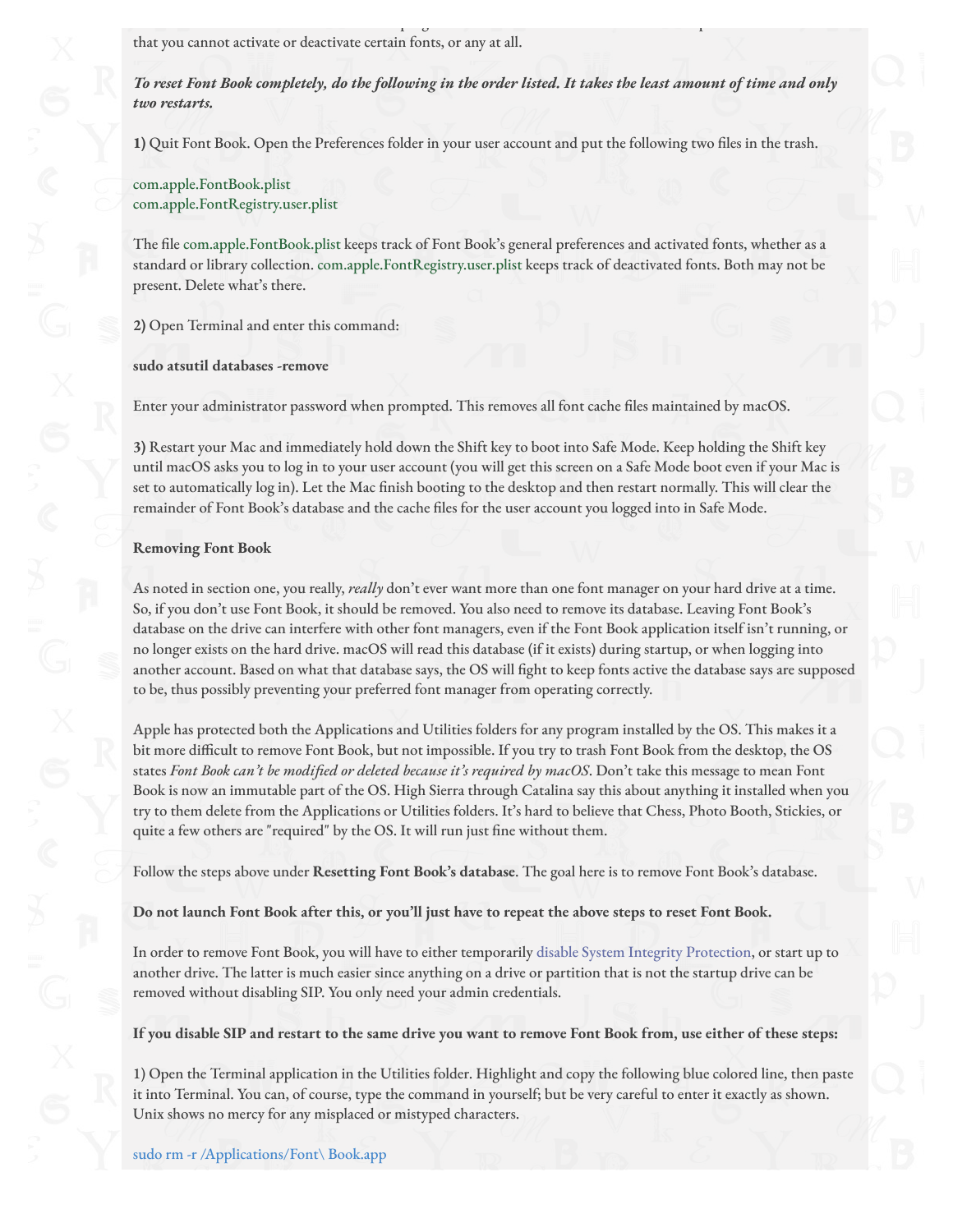Press Enter. You will be asked for your admin password. Type it in (Terminal does not return on screen what you're typing for a password) and press Enter. Font Book will disappear from the Applications folder. Close Terminal.

With High Sierra 10.13.4 and Mojave, using the above Terminal command is now required to remove Font Book. Even with SIP disabled, you cannot delete an OS installed app from the Finder while it is also the startup drive.

It's either that, or boot to another drive or partition so you can remove whatever you want from a non-startup drive. This method does not require disabling SIP.

Re-enable System Integrity Protection after method 1 or 2.

*As of Catalina, you can no longer remove any OS installed app that is on the startup drive using the Finder. They are all on a read only partition.*

In Catalina, the Applications folder is now a Finder object. It holds both your installed third party software and is a link to the /System/Applications/ folder, where all OS installed apps actually reside.

By far, the easiest way to remove Font Book in Catalina is to boot to another volume with Catalina on it. You can then easily view the /System/Applications/ folder on the other, non-startup Catalina volume and delete Font Book. You can also use the Terminal method in section 2 for removing fonts to remove unneeded apps.

This can also be done from a Mojave or High Sierra startup drive. You just need to open the correct volume. A Catalina install from an older OS (that can also read an APFS drive) will appear as two separate desktop items. One with the name you gave to the partition you installed Catalina to, and a second with the same name, but with *- Data* appended to it. Double click the desktop icon without the *- Data* extension and navigate to the /System/Applications/folder.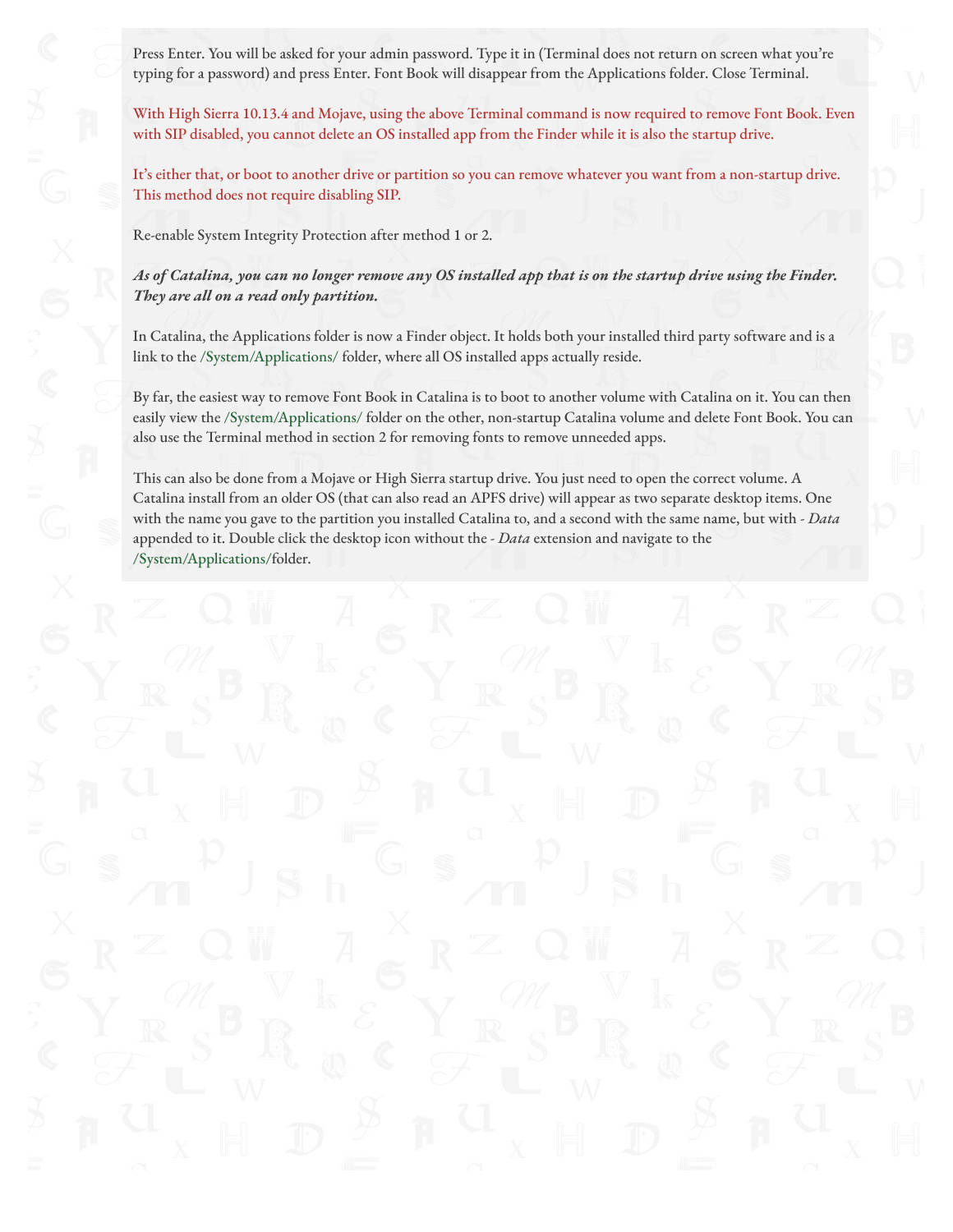### 8. Various other fonts you can move or remove

You can remove all of the OpenType fonts installed by InDesign or the Adobe suites so they aren't active when using those programs. InDesign or the Adobe suite opens them from its own font subfolder, so while they're available in the Adobe applications, other programs can't see them. The location for these OpenType fonts is /Applications/Adobe InDesign CS/Fonts/. Although more commonly, the location is /Library/Application Support/Adobe/Fonts/. You'll need to check both locations depending on which versions you've installed. Whether you install the Creative Suite, or the individual applications (Photoshop, Illustrator or InDesign; CS and CS2 versions), quite a few OpenType fonts will be installed in the latter folder. While no other applications or the OS will see those fonts, all of the CS and CS2 programs will. Move those fonts to another location for future use. Again, if you want to use those OpenType fonts for any program, you can activate them with Font Book, Connect Fonts, FontAgent or other font manager. You will also find a subfolder at /Library/Application Support/Adobe/Fonts/Reqrd/. Do not remove this folder or any of its contents. The Adobe applications require those fonts and will not launch without them.

The Adobe CS3 through CC applications now install all OpenType fonts they come with into the /Library/Fonts/ folder. These can all be removed. Those fonts required by the CS3 through CC applications are buried where only the Adobe programs can find them. There is no need for you to locate them. As in earlier versions, only the Adobe applications will see and use their required fonts.

Check the fonts in your ~/Library/Fonts/ folder. Again, look for duplicate fonts that conflict with the same name as those you prefer to use as a PostScript version and remove them.

If you have installed Acrobat or the free reader (older versions), you will find more PostScript versions of Helvetica and Courier in these applications' Support folders. Since none of them are in a location that will be automatically activated by macOS, they can (and need to be) left alone. Only those applications that installed them will use those fonts if they are not already active otherwise.

High Sierra through Mojave include fonts intended for iWork. Apple essentially gives you these fonts, even if you don't own iWork. In the /Library/Application Support/Apple/Fonts/iWork/ folder, you will various fonts. Because of the folder they are in, they are not automatically seen or used by the system. However, you can open them with any font manager in the usual manner; giving you some unexpected extra free fonts.

A few others you can copy include fonts within the Game Center app. Right click on Game Center and choose **Show Package Contents**. Drill down to Contents > Resources > Fonts. *Make sure to copy the fonts you find there* so you don't break the Game Center app.

There's a small treasure trove of fonts in Toast Titanium. Version 11 has 60 .ttf fonts. Right click on the Toast Titanium app. Drill down to the Contents > Resources > Fonts folder. Again, be sure to *copy* the fonts from this folder.

Did you ever find a folder named /Library/Application Support/Adobe/SavedFonts/, loaded up with a bunch of fonts identical to those in the /Library/Fonts/ folder? Those are old versions put there by Adobe. When you install most of Adobe's older CS suites (and now with periodic major upgrades to the CC apps), the installers put a lot of OpenType fonts in the /Library/Fonts/ folder.

Where the fonts in /Library/Application Support/Adobe/SavedFonts/ come from is, for example, you upgrade CS5 to CS6. The installer looks for older versions of the same bunch of OpenType fonts it's going to install and moves those older versions into the SavedFonts folder.

I suppose rather than toss them, Adobe decided there may be just enough kerning or other differences in them that a shop may need to go back to an older version to prevent type reflow. If you don't think you need those older fonts, you can give 'em the boot.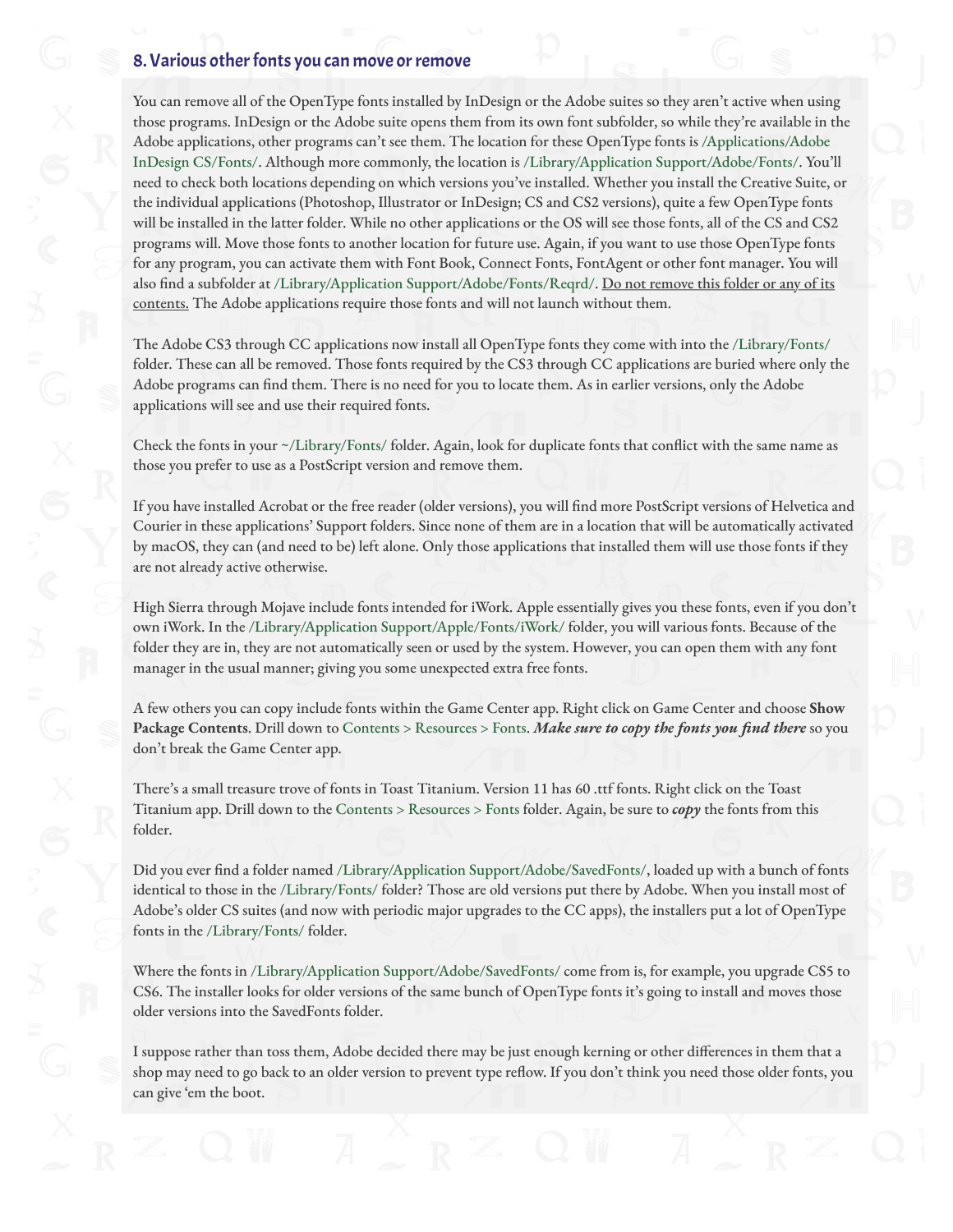### 9. Do you need a font manager?

Do you need to use a font manager at all? Actually, no. You can activate fonts by placing them into any of the Fonts folders of your drive mentioned in section 7 and removing them when you want those fonts closed. For convenience sake, I would suggest always using the common /Library/Fonts/ folder. Fonts placed in this folder will be active to all users of that Mac. If there is some font you don't want other users of that Mac to have access to, place them in your user account fonts folder, which is located at ~/Library/Fonts/. The most convenient way to use this method is to create an alias of the Fonts folder you want to use on the desktop. That way, you don't have to keep opening the hard drive and clicking down through the folders of the disk hierarchy to get to it.

There is a disadvantage to this method though. You run the risk of damaging fonts by constantly moving/copying/deleting them from the folder you're using to open and close them with. For these reasons, I do suggest using a font manager.

### 10. What is a font suitcase and why do we have them?

In decades past, computers had very limited amounts of RAM. This was partly due to the fact that RAM was extremely expensive. So most computers were outfitted with far less RAM than could be installed. This required the OS and applications to be as frugal with RAM usage as possible. Each font you activate takes up a small amount of RAM, so the Mac OS limited the number of fonts you could activate to 128. Since OS 9, computers generally have had more available RAM, so this limit was increased to 512. Designers, however, often wanted or needed to have more fonts open at once than the OS would allow; especially for projects like a catalog. The solution (more like a workaround) was to enclose fonts in a suitcase. The suitcase itself was counted as only one item by the OS in the Fonts folder; so you could open dozens or hundreds of fonts by enclosing them in a suitcase. Having fonts enclosed in a suitcase was also the only way the Mac OS would recognize fonts before OS X.

Using suitcases has become unnecessary on today's computers with gigabytes of RAM and more capable operating systems. You see that with OpenType fonts. Each typeface of a font (italic, bold, etc.) is a file unto its own (those with a .ttf extension) rather than being placed together in a suitcase. Not that the usage of suitcases has ended. It's a very convenient way of keeping a font set together. Apple's .dfonts are suitcase "les which contain the individual TrueType fonts for that family of fonts. There are four types of suitcase fonts currently in use:

1) Mac legacy TrueType suitcase fonts from OS 9 and earlier. These are 8 bit fonts limited to 256 characters, or glyphs. The suitcase can contain up to 999 individual TrueType or bitmap fonts. They can be of any font family. All data is stored in the resource fork of the fonts. It's not at all unusual to see a mix of fonts found in programs such as greeting card and banner makers. They'll give you a font suitcase named something like "Card Designer Fonts". You see just the one item on your desktop, but contains as many individual fonts as they put in it.

2) Type 1 PostScript fonts. These are two part fonts. One file is a suitcase containing all of the low resolution bitmap screen fonts. The rest are the outline printer fonts. As an example, here's Adobe Garamond:

Adobe Garamond AGarBol AGarBolIta AGarIta AGarReg AGarSem AGarSemIta

The first file (highlighted in green) is the font suitcase of bitmap screen fonts. The rest are the individual outline printer fonts. Both must be in the same folder in order to work. When placed in a Fonts folder or activated with a font manager, the OS or font manager only looks in the suitcase for the available type faces.

If you have the printer outline font for the italic version of a font, but the screen font for the italic face is missing from the suitcase, then the italic font will not work. If you have the outline fonts without the matching suitcase, then none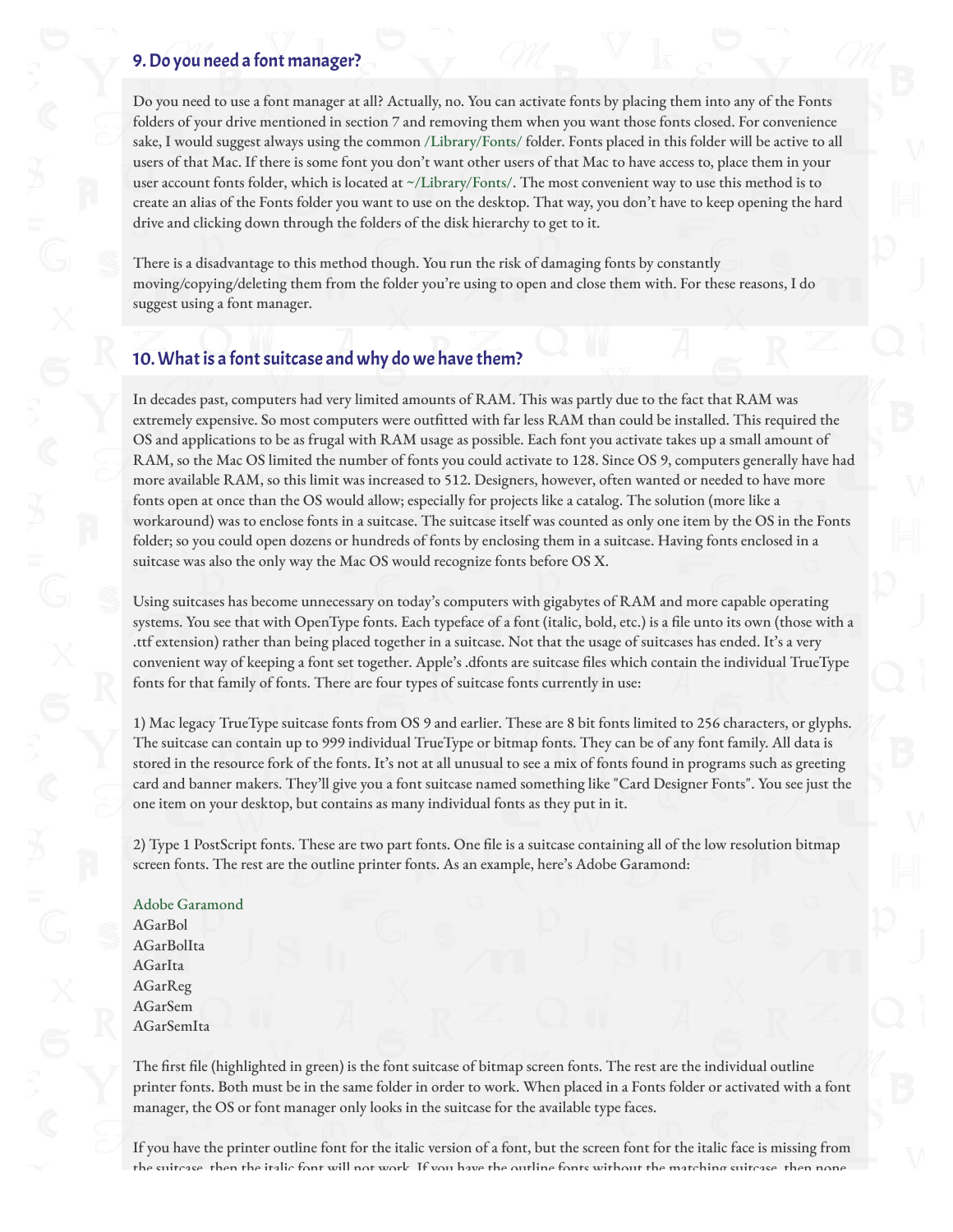the suitcase, then the italic font will not work. If you have the outline fonts without the matching suitcase, then none of them will work. In reverse, if you have the suitcase screen font for bold, but not the bold outline printer font; the bold font will show up as available in your font lists, but the printed output will be very low quality because the system will be forced to print the font from the low resolution bitmap font in the suitcase. Screen fonts in the suitcase that are missing the matching outline printer font are known as orphaned fonts. In later macOS releases, the OS will not load a suitcase that is missing its printer outlines. All data for Type 1 PostScript fonts is stored in the resource fork. They also are are 8 bit fonts limited to 256 glyphs.

Beginning back in El Capitan, neither the OS or any font manager will allow you to activate only a Type 1 PostScript suitcase as you could before. This is good since all you have are the screen fonts and it shouldn't be considered usable. You must have both the suitcase and that font's matching printer outlines to use it at all. You either have a complete font, or you don't.

3) Apple TrueType .dfonts. They are essentially the same as the legacy Mac TrueType fonts from OS 9 and earlier with three major differences: (a) the data is stored in the data fork of the font rather than the resource fork (b) they are Unicode fonts and (c) like OpenType fonts they are 16 bit fonts which can contain 65,536 glyphs. However, they are not OpenType fonts as they have a different font table.

4) TrueType Collection. These fonts have a .ttc extension. Similar to a .dfont, it is a suitcase containing multiple TrueType fonts. Apple (for the most part) has moved to this suitcase type in Snow Leopard and later.

# 11. FFIL and LWFN. What are they and which is which?

There are a fair number of explanations to be found on the Web as to what FFIL and LWFN stand for, but in a nutshell they are the Type codes of the respective files. At the time Type 1 PostScript fonts were created, the Mac OS kept track of what type of file it was, and which application owned it, by its resource fork Type and Creator codes. The Type code of a font suitcase is FFIL. For the outline printer font, it's LWFN. macOS and OS X can still use them, but Type and Creator codes are being replaced by a more modern method known as Uniform Type Identifiers.

Many Type and Creator codes have a meaning attached to them while others don't; or at least not an obvious meaning. For Adobe Photoshop, an EPS file saved by the application has the meaningful Type code of EPSF; but the Creator code for any "le saved from Photoshop is 8BIM. I'd never heard what that was supposed to stand for, if anything. So while there may actually be a phrase that FFIL and LWFN are an acronym for, from what I've been able to find they are nothing more than the assigned Type codes.

While you could call a .dfont an FFIL file since it is a suitcase, it's not a Type 1 PostScript suitcase. Having a different Type and/or Creator code is what helps the Mac OS keep similar items from being opened in the wrong application or defined incorrectly. In reality though, .dfonts don't normally even have Type and Creator codes.

A reader informed me that he was a beta tester for Photoshop v 1.01b. That version added 8 bit color support, which was huge at the time. The Creator code for Photoshop then became 8BIM, short for 8 Bit Image Map. A former employee of Adobe has confirmed the most commonly seen meanings for FFIL and LWFN found on the Web. They are: LWFN = LaserWriter Font, FFIL = Font File. Thank you both for your contributions.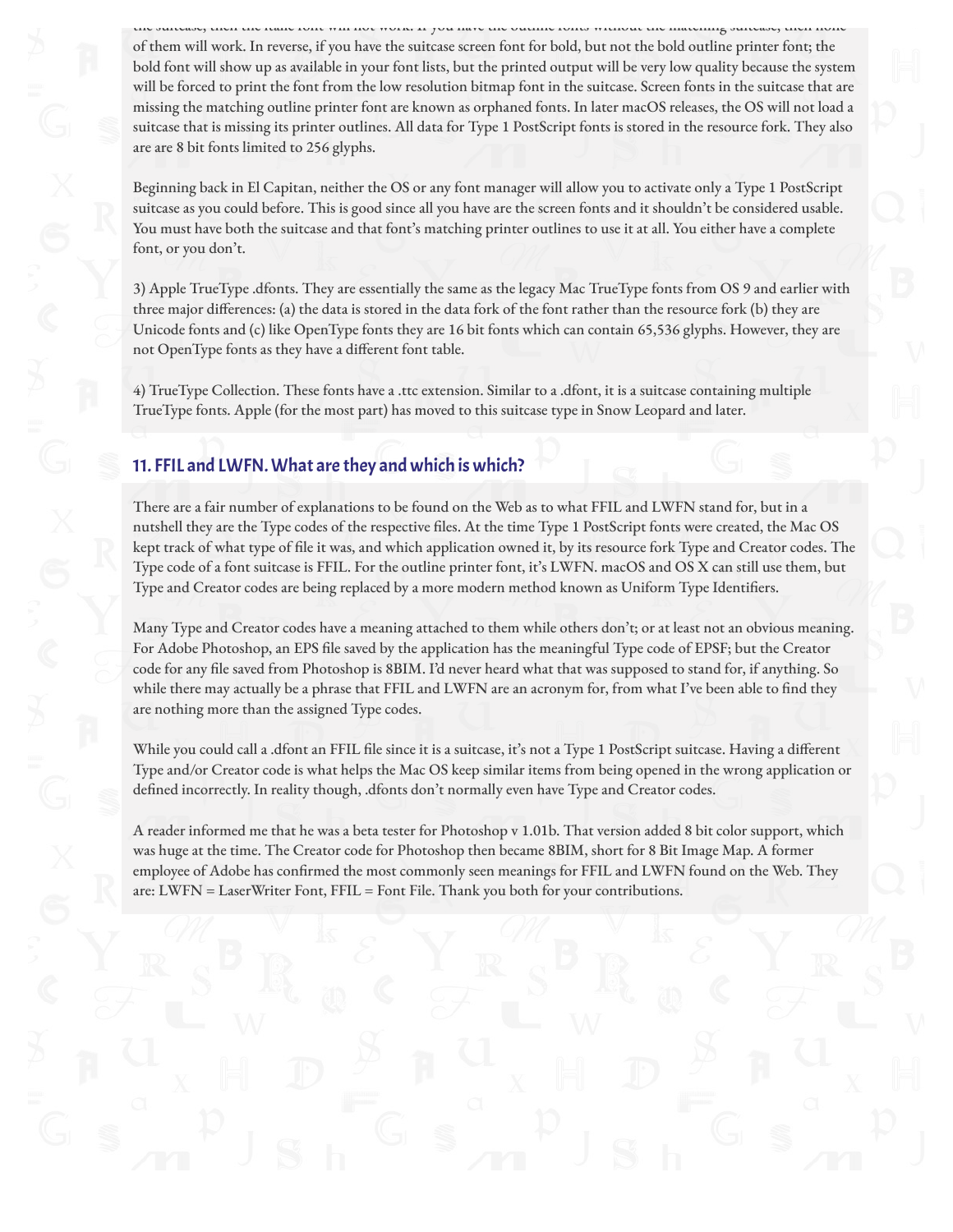# 12. External vs. internal font names

How many free TrueType fonts have you downloaded and found that many of them show up in your font lists with the name "New"? There is a reason for that. With all fonts the name of the "le you see on your desktop has **absolutely nothing to do with the names that show up in your applications**. That is controlled solely by the font's internal name. Those free fonts were likely created by someone who (1) didn't know they needed to, (2) forgot to or (3) simply didn't care about assigning a proper internal name to their creation. Windows TrueType fonts in particular, even those included with commercial applications, are a constant source of this type of confusion. It's not at all unusual for a Windows TrueType font to have a file name something like TT145B3.TTF, but shows up in your application as its internal name of "Bumblebee". To be fair, this can be a problem with any Mac font suitcase, also, because there is no easy way to tell how many fonts are in the suitcase or what names they'll produce in your font lists until activated.

Thankfully the designers of Mac fonts have almost always been kind enough to give the fonts they create descriptive file names, like the Adobe Garamond example above. Still the name of the suitcase is no true indicator of the font names that will show up in your programs, but historically this has been the case on the Mac.

Assigning the internal name is something the font's creator must do when using a font creation program such as FontLab or Fontographer. You can also use these programs to change the internal name of a font, or assign one where the original creator of the font did not. Like those three hundred free fonts you have that all show up in your font lists as "New".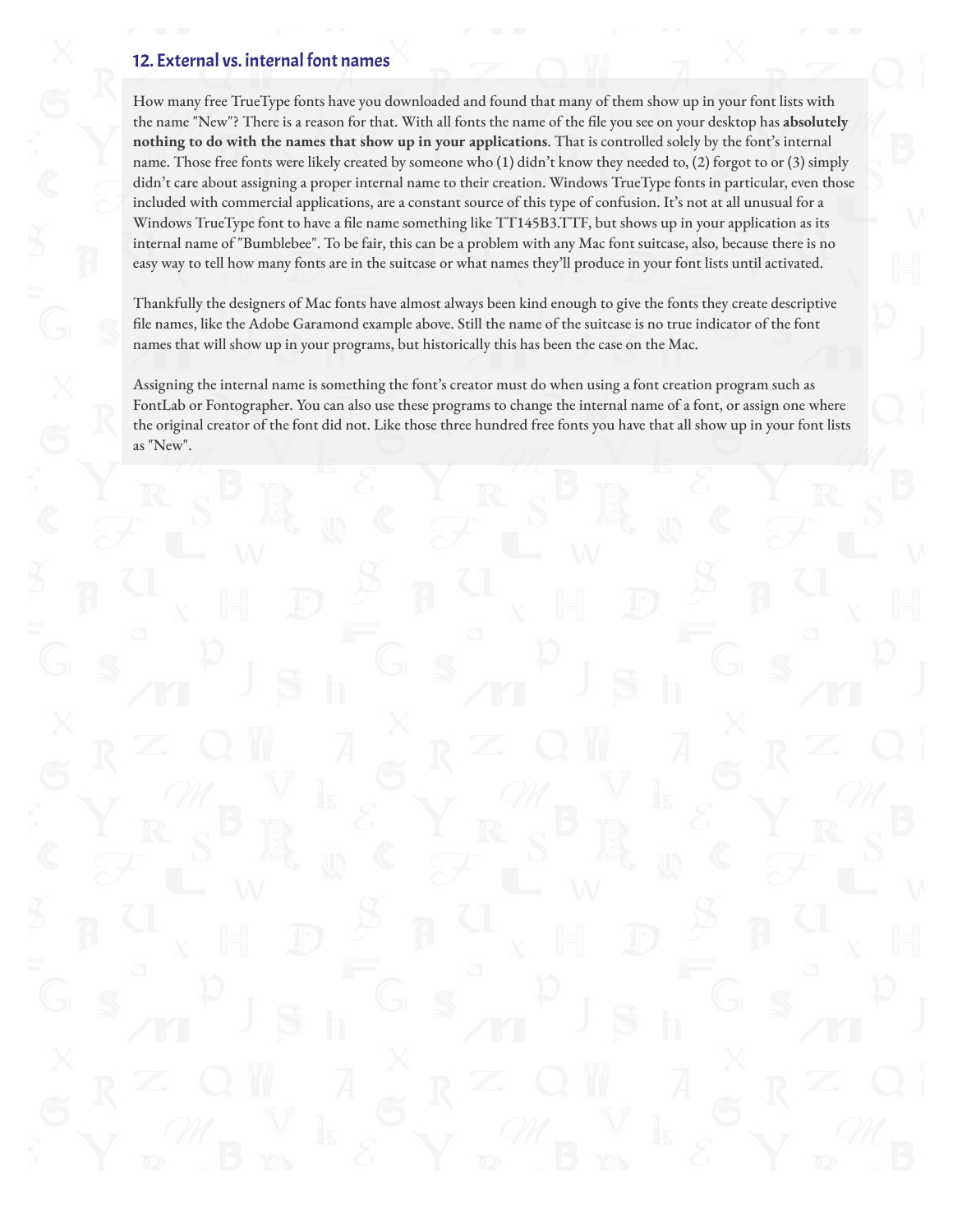# 13. What is a font conflict?

In order to understand how font conflicts occur, it was first necessary in the previous section to explain internal font names. The shortest explanation of a font conflict is that two or more fonts you have activated are declaring the same internal font name to the OS.

Fonts are actually little programs. Or as once described by Adobe representative, Thomas Phinney, "Plug-ins for the OS". Fonts don't just sit on the hard drive waiting to be called on. When you activate them, each individual font takes up a small amount of RAM; which (among a few other things) is needed to load the internal name the OS displays in your applications. If you are opening a suitcase, more RAM is used because multiple names must be created at once; especially if it's a suitcase containing more than one font, such as a TrueType Collection, .dfont or Type 1 PostScript font can have. If the suitcase contains 30 fonts, it will open 30 separate tags in RAM.

So let's say you activate a font with a file name of Courier and its internal name is also Courier. Then you activate a second font with a file name of "Courier Plus", but the designer made its internal name Courier. You now have two fonts declaring the same internal name of "Courier" in RAM with the obvious conflict; more than one active font saying it is Courier. When you go to choose them in your application, how can the OS or the application possibly know which one you mean to use? The answer of course is, they can't.

Various things happen when you have font conflicts. Sometimes the font you just opened with the same internal name will take precedence over the one that was already open. Other times the font that was already active with that name will be the one to continue to show up in your programs, the new one won't. Rarely, if ever, will you see more than one font with the same name show up in your lists. More likely, active fonts with duplicate internal names won't show up in any program. Quark XPress is very good at having fonts disappear from its lists when there is a conflict. This is not a bad thing and I wish more applications would do that. It's essentially letting you know immediately you have a font conflict by not showing you a font you're expecting to see in its list of available fonts.

Conflicting internal names is exactly what the font problem is between Apple-supplied versions of Helvetica in High Sierra through Monterey and older Type 1 PostScript fonts. Apple gave almost every individual typeface exactly the same internal name as the Type 1 PostScript versions. Since the OS protects the system fonts from being disabled, you can't open your preferred versions of Helvetica. This can be circumvented, however, by following the instructions in Section 6 for Catalina or older. For Big Sur and later, you simply can't use Type 1 PostScript fonts that conflict with the OS installed versions. And you should be, anyway. Adobe is killing all support for Type 1 PostScript very soon. If you need PostScript, use their newer OpenType Helvetica fonts. These do not conflict with the OS versions.

# 14. Are you a good font, or a bad font?

Other than not being able to see a font you expected to, what is actually happening behind the scenes when you have a bad font? There are more problems that can occur with fonts than just conflicting internal names.

One issue is damaged fonts. Just like an application, fonts take up space in RAM. Typically it is a small amount. However, a damaged font, just like a damaged program, will do things it's not supposed to. With fonts the most common issue from becoming damaged is a memory leak. A font may normally only take up a few Kbytes of RAM, but a damaged font can step outside the amount of RAM the OS thinks it is supposed to be using and take more. When this happens the font may overwrite data being used in adjacent RAM by another active application or the OS itself. Suddenly, data the OS or an application may need, or be looking for is gone; overwritten by the damaged font. Disabling the font *might* release the RAM back to the assigned program or the OS, but the damage is already done. In the case of an application, you will need to shut it down and relaunch it in order for it to behave correctly again. The OS will likely require a restart.

All other font issues are in how they are built. Free fonts are the number one source of these font problems. Free fonts known to be bad are **Alien League** and **Brady Bunch**. Both have an incorrect internal name. There are several name fields that need to be filled in by the font's creator. Among them are the PS Font Name, Full Name, Menu Name and FOND Name. In the case of both fonts mentioned here, three of the fields have the same name as what the font is supposed to be, but both have Arial in the Full Name. So both conflict with the real Arial font. Another 'bad font' is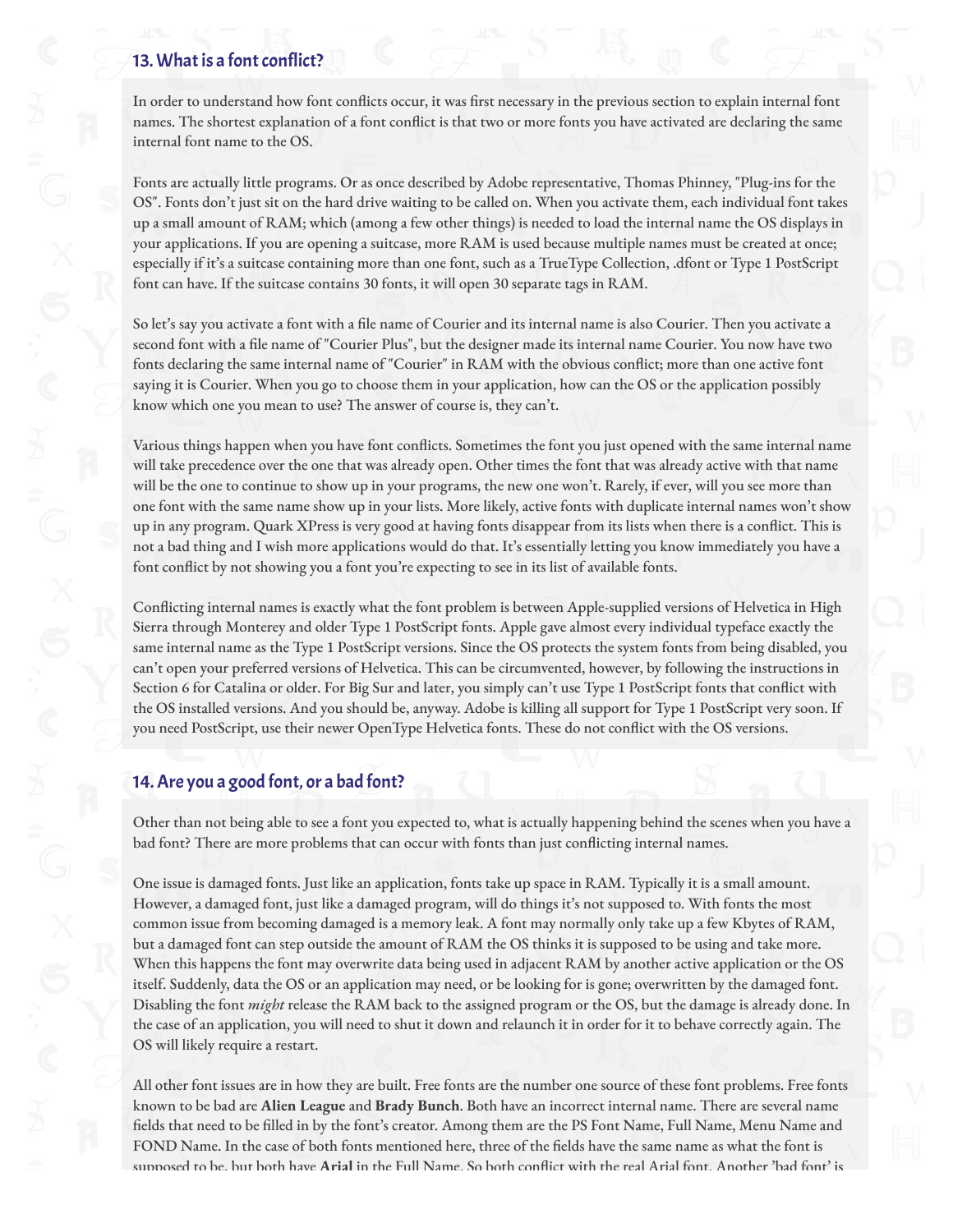If you want to see the effects of this (it's harmless, but annoying), download the Brady Bunch font and activate it. You can easily find this font by using "font+Brady Bunch" (without the quotes) as a web search. Google makes heavy use of Arial in the text it returns for a search. When you display such a page, Brady Bunch gets in the way of the regular Arial (Roman) font. Arial Bold will still be correct since that's a different internal name and a separate font, but all regular Arial text will display in the Brady Bunch font. Now that you've seen it, deactivate the Brady Bunch font, toss it in the trash and everything will return to normal.

Newer info on the Alien League font: I don't know if it's due to this article, but Alien League has been updated and can now be downloaded from *most* sites as a correctly functioning font. There are still bad copies out there, but they are actually getting very difficult to find. You can't go by the name of the font since both a bad copy and a fixed version are named alien5.ttf. Without a font editor to view the internal names with, you can't really know which is which without activating it and seeing if Arial suddenly gets trumped by Alien League.

The Brady Bunch font has also been fixed. Lots of copies of the old bad version are still out there, but if you want a repaired version, download Brady Bunch Remastered.

With any font, there are multiple common errors they can possibly have. These issues can include outlines that make up the shape of a character having far more points than necessary to define a curve, having segments which overlap, paths running the wrong direction, and/or have stray anchor points. If you are unfamiliar with vector drawing, you draw a shape by placing down points. Between the points are [Bézier](http://en.wikipedia.org/wiki/B%C3%A9zier_curve) line segments. You continue to draw your shape until you come around to your first point and close the path by connecting the last anchor point to the first. A path in Photoshop is an example of a vector outline, as is any such shape drawn in Illustrator. Fonts shapes are drawn the same way.

Free fonts may be poorly designed (and thus earn a 'bad font' rating) due to the lack of effort by their creator. Many are done by drawing characters by hand with pen and paper, scanning them into the computer and then using a tracing program to create the paths. These result in rough fonts using hundreds to thousands more anchor points than necessary to create the outline shapes. Problem is, most people make no attempt to clean them up, but instead just drop the resulting paths into the font they're creating. Yes, it saves a lot of time creating your font, but the end result is the junk they are.

Unnecessary points make the vector to raster processor work a lot more than it should have to when displaying the font to your screen and printing. Granted, computers do this so fast you'd have a hard time measuring the time difference between a well drawn font and a poor one, but it's still an indication of quality over a slap-it-together font. Overlapping segments (Bézier lines) cause a break in an outline that shouldn't exist. If a path is running the wrong direction (the outer path must be created in a clockwise direction, and the next inner path counter-clockwise), various things happen, depending on the character's shape. For example, take the letter 'A'. Depending on correct or incorrect drawing of the outer and inner paths (for the hole in the middle), the character may display as just a solid triangle where the hole is, but invisible where it should be solid. A stray point is an anchor point that connects to nothing. Stray points can be particularly bad for RIPs. When the RIP comes across one, it sees the point, but it has no other instructions then what to do with it. It can't draw anything since a single anchor point goes nowhere and isn't a shape unto itself. It's not a line, so the RIP can't draw one. The RIP can't fill a shape since there is none. The automated error handling of a RIP may be able to handle the problem, but otherwise may cause it to crash.

While there are a handful of good free fonts out there, the vast majority are worth exactly what you paid for them. For an excellent source of free fonts, head to [Font Squirrel](http://www.fontsquirrel.com/). I've downloaded and examined quite a few randomly chosen fonts. All are very well made. The owners of Font Squirrel vet the fonts you find there, so only the highest quality free fonts are made available.

# 15. Fonts you can and cannot use in macOS

**Get ready to say goodbye to Type 1 PostScript fonts.**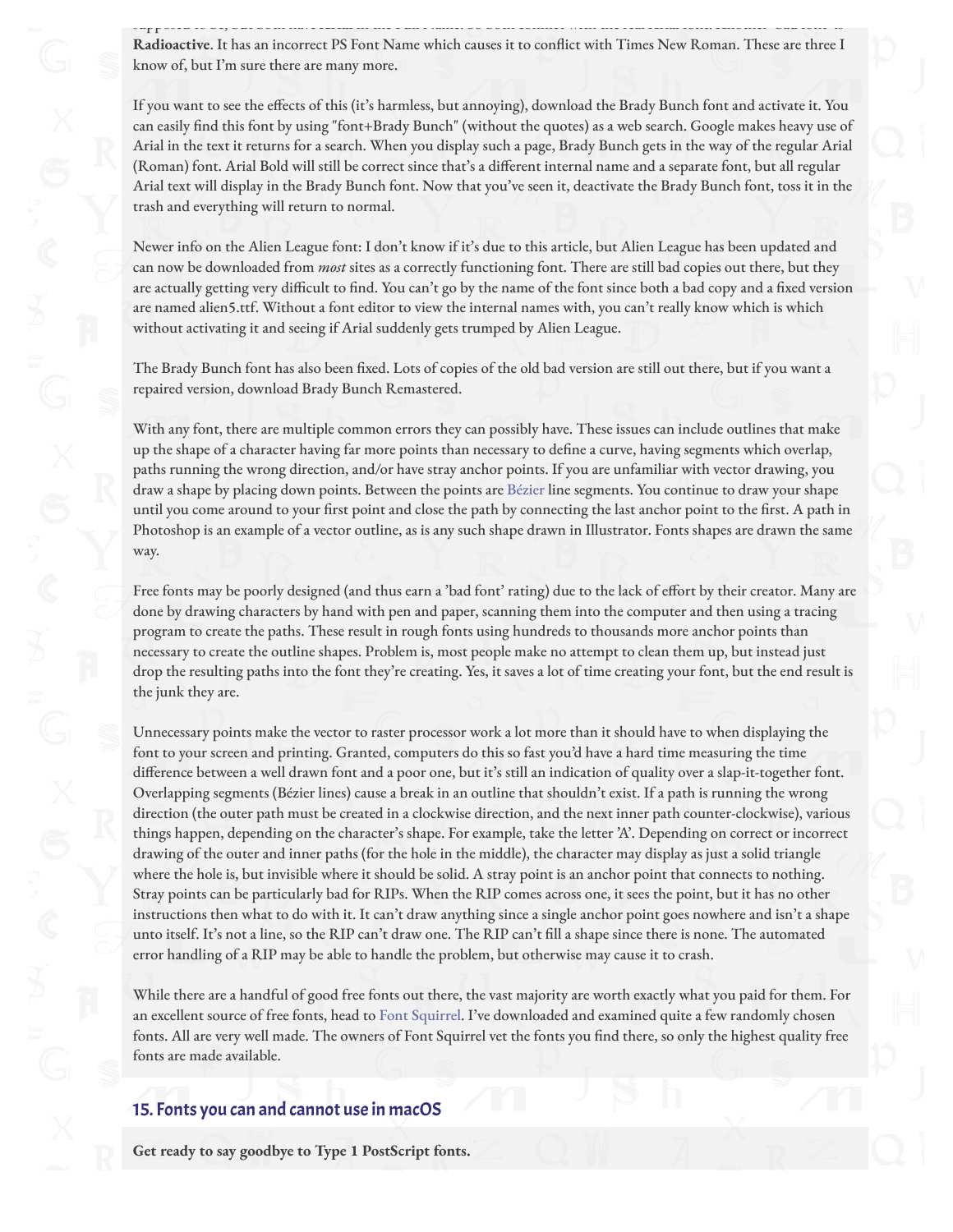If your company hasn't already been weaning itself off of Type 1 PostScript fonts, now is the time to start. With the [release of Photoshop 2022, Adobe has now](https://www.extensis.com/blog/how-to-prepare-for-photoshop-discontinuing-support-for-postscript-type-1-fonts?mkt_tok=eyJpIjoiWmpoaE1URTRaVE5rTURJNSIsInQiOiJtbk13aUdHc2NFdm9jWU5odGZZa2tqUmI5SWdFdktcLzZuNWR0UjN0cEJ4RHo5dTNIS3JZbWExaXdKQnpBWWYwVHM5TzVmNjFVbGc3VWJGSDRsTkxqOXZ0d0trWExxYmxWMWlCVWQ2Q3ZDRVJLOVBPczA0V0lyT2hEZER5aURTYWkifQ%3D%3D) [killed all support for Type 1 PostScript font](https://helpx.adobe.com/photoshop/kb/announcement-end-of-support-postscript-type-1-fonts.html)[s with that app. Extensis also](https://www.extensis.com/blog/how-to-prepare-for-photoshop-discontinuing-support-for-postscript-type-1-fonts?mkt_tok=eyJpIjoiWmpoaE1URTRaVE5rTURJNSIsInQiOiJtbk13aUdHc2NFdm9jWU5odGZZa2tqUmI5SWdFdktcLzZuNWR0UjN0cEJ4RHo5dTNIS3JZbWExaXdKQnpBWWYwVHM5TzVmNjFVbGc3VWJGSDRsTkxqOXZ0d0trWExxYmxWMWlCVWQ2Q3ZDRVJLOVBPczA0V0lyT2hEZER5aURTYWkifQ%3D%3D) has an article about it.

Adobe has since added [a new page](https://helpx.adobe.com/fonts/kb/postscript-type-1-fonts-end-of-support.html) explaining in detail what is going to happen when. Since Multiple Master fonts are also a Type 1 PostScript variant, these will also go the way of the Dodo.

All other CC apps are still recognizing Type 1 PostScript fonts, but it will only be for two more years. And when Adobe entirely drops T1 PS support, everyone else will likely follow.

When Catalina was in beta, Type 1 PostScript and legacy OS 9 fonts didn't work. I filed a bug report and it was quickly fixed. Finding them out of whack again, I was considering filing another bug report. But when a reader sent me the above links, it become a moot point. I had heard a while back this may happen, but until seeing these pages at Adobe and Extensis, it wasn't a certainty yet. Now there's no sense fixing something that already has one foot in the grave and no balance left to prevent falling in the rest of the way. With those gone, I wouldn't be surprised if the old legacy OS 9 style TrueType fonts, or ancient DOS/Windows .ttf and .ttc fonts also get kicked to the curb.

Why is this happening? One word: Unicode. None of these older font formats have it, and it was only a matter of time before they were relegated to the annals of history.

You can still use Type 1 PostScript fonts in Catalina through Monterey. The simple trick is to place these fonts directly into your user account Fonts folder. Also, the makers of Typeface have discovered Type 1 PostScript fonts work outside of your user account Fonts folder, as long as they're not on the startup volume, and are activated in place. Full details [here](https://typefaceapp.com/help/tips/postscript). Users of Font Book may not have noticed anything wrong since the user Fonts folder is where all newly added fonts get copied to by default. If you try to activate T1 PS fonts in place on the startup volume from anywhere other than your user account Fonts folder, you'll get blank lines in the font lists of apps like Office 365, the Adobe suite, Quark XPress and others. For .dfonts, you can add them to any font manager via its interface. You can also still do this with old legacy OS 9 TrueType suitcase fonts, but they no longer work in some apps. In the Office 365 suite, Excel and PowerPoint will show OS 9 fonts, but Word and Outlook ignore them.

You also may have noticed in Big Sur and Monterey that Type 1 PostScript and legacy OS 9 TrueType fonts now display with a generic Unix EXEC icon. They still work as noted just above, but when Apple does things like this, it's usually a very big hint something is going away.

### **How to convert your Type 1 PostScript fonts:**

1. Online. There are numerous sites that will do font conversions for free. You simply upload your font via your web browser (usually one at a time), wait a few moments and download the converted font. Of the half dozen or so I tested, they work well, but is not something you'd probably want to do with hundreds, or thousands of fonts to convert.

2. Stand alone converters. This is all they do. They batch convert fonts from one format to another and are reasonably priced. The two I'd recommend are [TransType](https://www.fontlab.com/font-converter/transtype/) and [FontXChange](http://fontgear.com/fontxchange.html).

[3. Full featured font editors. From the most expensive to free, there's F](https://glyphsapp.com/news/glyphs-mini-2)[ontLa](https://www.fontlab.com/font-editor/fontlab/)[b, F](https://glyphsapp.com/news/glyphs-mini-2)[ontographer](https://www.fontlab.com/font-editor/fontographer/)[,](https://glyphsapp.com/news/glyphs-mini-2) [Glyphs 3](https://glyphsapp.com/)[, Glyphs Mini](https://glyphsapp.com/news/glyphs-mini-2) 2 and the open source [FontForge](https://fontforge.org/en-US/).

You'd think FontLab's premiere editor would be able to batch convert fonts, but I've never found a way for it to do that. Fontographer is from way back. FontLab bought it from Macromedia. The only reason I can think they wanted it was to offer a less expensive version to their own FontLab editor. But it is 32 bit only software and will not run on any Mac OS later than Mojave. Their description makes it pretty obvious they have no intention of ever rewriting the Mac version to to 64 bit and instead encourage users who already have Fontographer to upgrade to FontLab.

FontForge is free. It doesn't natively batch convert fonts, but users can write scripts to automate FontForge functions. I did see a script for the Windows version to batch convert fonts. No idea if there's a Mac script.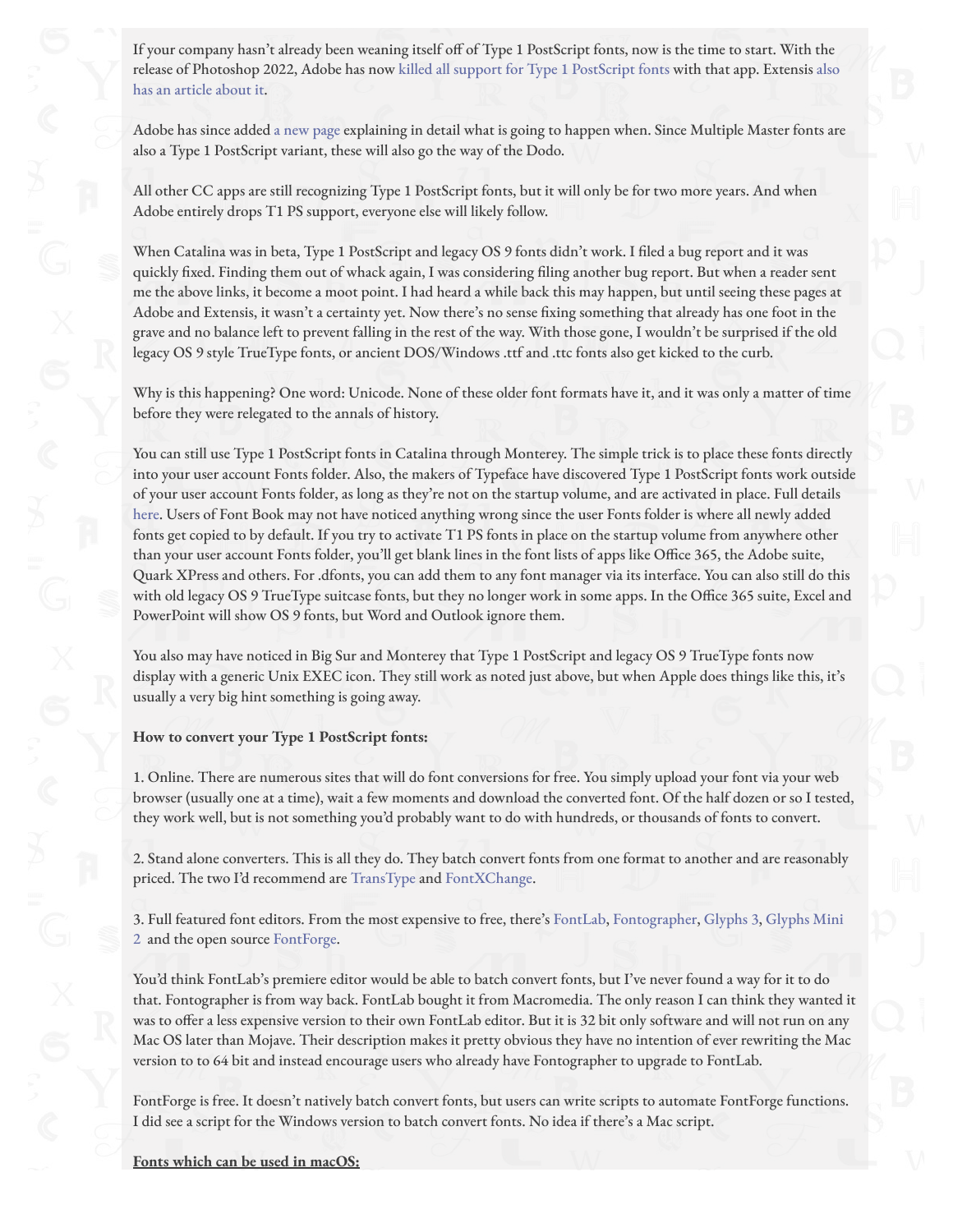**Apple Data Fork Fonts** (.dfont) - A Unicode TrueType suitcase variation which allows for 65,536 characters per font.

**Color Fonts** (.otf .ttf and .ttc) - Until recently, you haven't had this much fun with fonts! Think of them as Type 3 PostScript fonts on steroids. While those could only use simple fill patterns, shading and solid colors, color fonts can be darn near anything. You've actually been using one for a while and maybe didn't even realize it - Apple Color Emoji.

There are four types of color fonts. The chart shown on [this site](https://www.colorfonts.wtf/) checks off which types an OS directly recognizes. As of Mojave, macOS and Safari (version 12) now support three of the four color font versions, including SVG (Scalable Vector Graphics) fonts. Apps that don't support SVG color fonts will see and use them, but only as a standard font.

Which apps and web browsers currently support color fonts are also listed on the site. For example, if you have the CC 2018 apps, Photoshop, InDesign and Illustrator can use both SVG and bitmap color fonts. Quark XPress 2018 fully supports all four types of color fonts.

Adobe has the Trajan color font active in Photoshop CC 2017 and later. You can add it to TypeKit for use in your other Adobe apps by heading to [this site](https://typekit.com/fonts/trajan-color).

So, where can you get color fonts? Lots of places! There's a link to download (currently) 182 free color fonts [here](http://www.fontspace.com/category/color). Or, buy them [here](https://creativemarket.com/fontself/collections/359610/Color-fonts-made-with-Fontself?u=fontself&utm_source=Twitter&utm_medium=CM+Social+Share&utm_campaign=User+Collection+Social+Share&utm_content=Color+fonts+made+with+Fontself). Lots to pick from and very reasonably priced.

Feeling creative? [Fontself](https://www.fontself.com/) sells a \$49 plug-in that works with Photoshop and Illustrator CC 2015.3 through 2022 to build your own.

The question you may ask. Are these just a gimmick? For those in prepress, maybe not a whole lot of interest. But for designers, they're gold! Think of the time you had to spend in the past taking a plain font shape and then running it through lots of filters and other steps to get a chiseled look, metal, brush strokes, wood, etc. Now you just type!

I can see these fonts becoming commonplace and heavily used in a fairly short amount of time.

**Mac legacy TrueType** - Also a TrueType suitcase font, normally with no file extension. 8 bit fonts limited to 256 characters.

**Mac Type 1 PostScript** - Paired fonts comprised of a suitcase of screen fonts and the individual outline printer fonts. Most often without any file extensions. Sometimes the suitcase of screen fonts will have an extension that helps define that it is the screen font suitcase, but aren't otherwise necessary. The file name extensions found on some suitcase files vary between .bmap, .scr and a few others. Originally, 8 bit fonts with a 256 glyph limit. Encoding options were updated later to allow for some extension of the number of allowed glyphs.

An example of a Mac Type 1 PostScript font can be seen in section 10 with Adobe Garamond. As you can see, "paired" doesn't necessarily mean only two items. There is always just one suitcase of screen fonts, but there can be any number of printer fonts. Each printer font will have at least one matching screen font within the suitcase.

**Multiple Master** (Mac OS X 10.2 and later only) - A Type 1 PostScript variant. Rarely used in production. While older versions of Preview and the Acrobat Reader do depend on certain Multiple Master fonts for their operation, they are no longer produced by Adobe and have been declared obsolete.

**OpenType** (.otf .ttf and .ttc) - Unlike the majority of fonts between the Mac OS and Windows, OpenType fonts are Unicode and have the advantage of being cross platform compatible. They are 16 bit fonts capable of having up to 65,536 characters. Files with a .otf extension, which contain only CFF data will always be a PostScript font. TrueType OpenType fonts will have either a .ttf or .ttc extension. Unfortunately, this is not always true. The OpenType [guidelines](https://www.microsoft.com/typography/otspec/otff.htm) allows developers to use .otf for a TrueType structured OpenType font if they wish. So just by looking at it, it is impossible to know whether or not the .otf font you have is actually a PostScript font.

'Impossible' sometimes has a workaround to it, so there are ways to "nd out if the .otf font you have is actually a PostScript font. Activate your OpenType fonts and then launch Quark XPress. In the list of fonts, Quark separates OpenType fonts by structure. A TrueType font will have the standard green and black OpenType icon. PostScript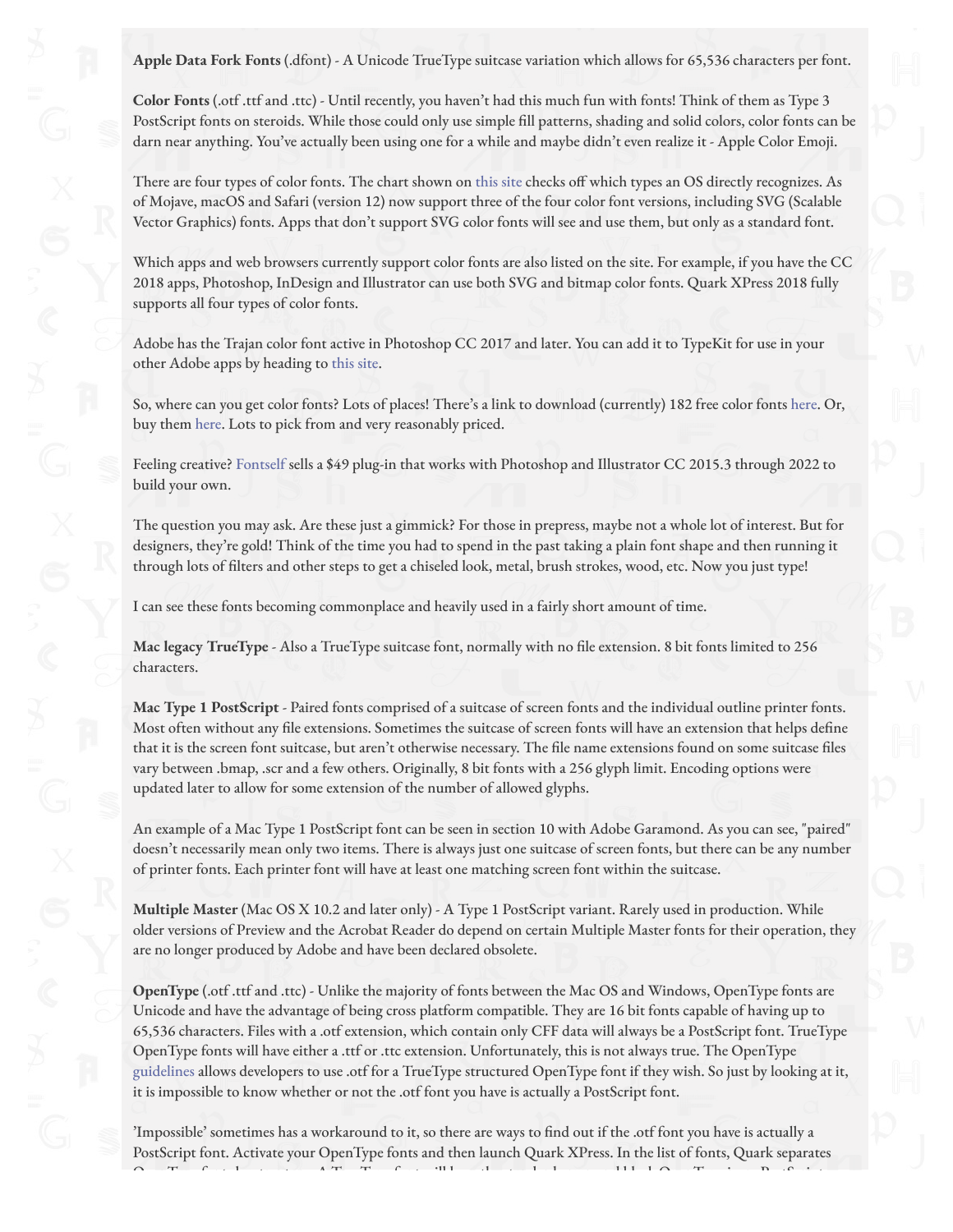Open Iype fonts by structure. A Irue Iype font will have the standard green and black Open Iype icon. PostScript OpenType fonts will be shown with a red and black icon. Connect Fonts also notes which type of fonts they are. A PostScript font will be shown in the Type column as **OpenType - PS**, and a TrueType version as **OpenType - TT**.

**OpenType Variable** (.otf .ttf and .ttc) - These are essentially OpenType versions of the old Multiple Master fonts. But, they're also a lot easier to use, in apps that give you the necessary controls. Adobe has a good overview on them (and includes a nice animated GIF of one in action) on [this page.](https://blog.typekit.com/2017/10/19/new-variable-fonts-from-adobe-originals/) If you want to try a few, Photoshop CC lists several variable fonts you can use while in the app. You won't find them anywhere on your drive. They are live fonts, but only appear in Photoshop from wherever Adobe hides them.

**Windows TrueType** (.ttf) - The Windows version of the original 8 bit, 256 character TrueType fonts.

**Windows TrueType Collection** (.ttc) - Windows version similar to Mac TrueType suitcase fonts. They can contain more than one TrueType font in a single package. This is again referring to the original 8 bit version, even though the same .ttf and .ttc file extensions are used for the OpenType versions.

#### **Fonts which cannot be used in macOS:**

**Apple bitmapped fonts from OS 7.5 and earlier**

**Linux Type 1 PostScript** - Paired fonts with .pfa and .afm extensions.

**Type 3 PostScript** - A fairly short lived PostScript variant. They allowed for the full use of the PostScript language such as shading, color and fill patterns. However, they lacked hinting, an important typography attribute. Obsolete.

**Old,** *very* **old third party bitmapped fonts** - Way back before TrueType or Type 1 PostScript fonts. There were no outline vector fonts for printing. Each point size for a typeface had to be built as a high resolution bitmap file from a companion program, or purchased separately. Good riddance.

**Web Fonts** - OpenType and TrueType fonts can be served from a remote computer to function as web fonts, but there are three other styles that only work in your web browser. Those end in the .eot, .woff, and .svg file extensions. macOS, OS X and any font manager will pay no attention to these font types if you try to use them directly on your Mac.

#### **Fonts which can "sort of" be used in macOS:**

**Windows Type 1 PostScript** - Paired fonts with .pfb and .pfm extensions. Normally, these fonts have never been able to be used on the Mac; not in OS9, OS X or macOS. Technically, you still can't. You can't open them with any font manager or use them by directly placing the fonts in one of the standard Fonts folders. But the Adobe applications (Photoshop, Illustrator, InDesign) starting with the CS2 suite can indeed read these fonts. Place them in the /Library/Application Support/Adobe/Fonts/ folder and you will be able to use Windows Type 1 PostScript fonts with (and *only* with) the Adobe programs. The CS4 through CC versions do not create the Fonts folder mentioned, but all you have to do is go to the /Library/Application Support/Adobe/ folder and create a new folder named Fonts.

For InDesign CC 2015 and later, there is now an empty Fonts folder in the /Applications/Adobe InDesign CC 2015/ folder for just this purpose. Use this folder if InDesign CC 2015 or later is the only app you need to see Windows Type 1 PostScript fonts. For no reason other than it's faster to get to.

An example of a Windows Type 1 PostScript font is as follows:

DSSCR\_\_\_.PFM DSSCR\_\_\_.PFB

This particular font is Dorchester Script MT. All Windows Type 1 fonts consist of two files for one complete typeface. A .pfm file for the font metrics, and a .pfb file for the binary data. You must have both in order for the font to work. If there were a bold version of this font, you would have another uniquely named matching pair of .pfm and .pfb files.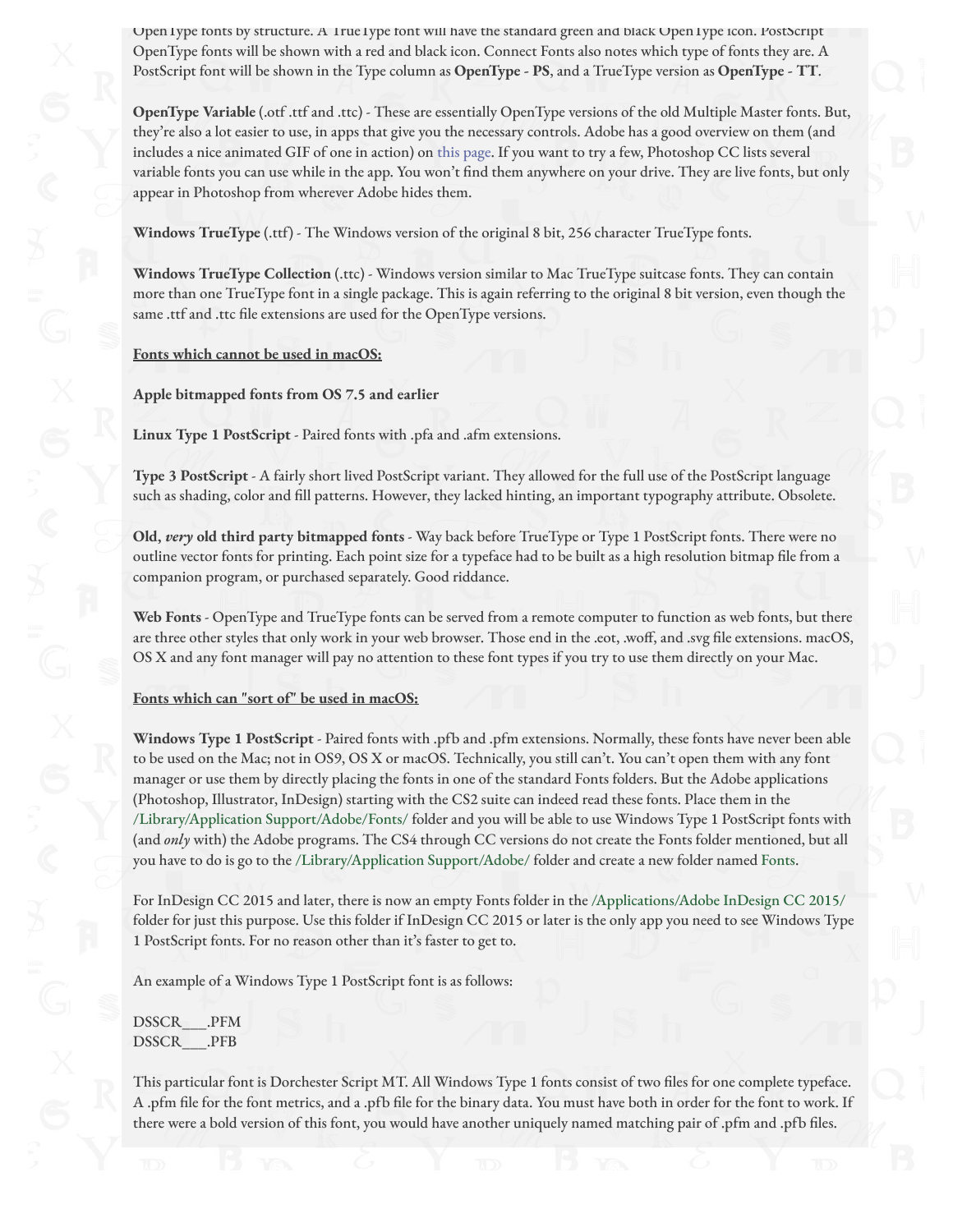### 16. Font manager reviews

I've used (or at least tested) every font manager mentioned in this article. To help you make a more informed choice as to which one you may want to use, I'm going to list the pros and cons of each one as I see them. These are not exhaustive reviews, but focus on the more common features or omissions that make a given font manager easier or harder to use. Reviewed here are the current versions available at the time of writing, so some features may not be available depending on the version you are using. They are; FontAgent 10.0, Font Book in macOS 12.x Monterey, FontExplorer X Pro 7 (7.3), Connect Fonts (23.0.1), RightFont 6.0.5, Typeface 3.5.2 and FontBase 2.16.9.

If there is a font manager not mentioned here, it has either been discontinued (in which case I will remove the review), or is too simplistic to bother reviewing. A fair number of commercial font packages will include such basic font managers. They turn fonts on and off, and that's pretty much it.

Generally, Type 1 PostScript fonts are limping along in Monterey. You can still activate them with various third party font managers, but they appear as question marks, or blank boxes in many apps. The workaround is to manually place them in the Fonts folder of your user account. Or, [read this article](https://typefaceapp.com/help/tips/postscript) from the makers of Typeface for another option.

There's also an issue where activating or deactivating a large number of fonts in Font Book, FontAgent, FontBase and Connect Fonts caused TextEdit and Pages to freeze. The only solution was to force quit the frozen app and relaunch it. Other font managers do not cause this problem. Other apps with a font list may also be affected, but I tested the current managers mainly with these two apps. And this may be a Monterey issue as it's the only OS I tested these apps under.

### **Connect Fonts**

### **Pros:**

1) Can create full sets that include font names already in other sets.

2) Can activate fonts in place. No need to create copies of the fonts you activate.

3) Has a reliable automatic font activation feature.

4) Font Sense technology virtually ensures auto activation will open the correct version of a font.

5) Lets you decide which font to activate or keep active when opening a conflicting font.

6) Has a vault option if you prefer to store copies of fonts that have been added.

7) Can control conflicting system fonts automatically.

8) Quickmatch feature helps you locate fonts which are similar to each other.

### **Cons:**

1) Conflicting fonts cannot be acted upon individually.

2) Doesn't catch as many bad fonts as FontExplorer X Pro.

### **FontAgent**

### **Pros:**

1) Copies all fonts you activate to a separate location in your user account. Therefore, even if you remove the original font or no longer have access to it, you can still activate the font from its working folder.

2) Can create full sets that include font names already in other sets.

3) Reliable automatic font activation.

4) Font Savant technology virtually ensures auto activation will open the correct version of a font. MagicMatch will give you close optional choices when the original isn't available.

5) Includes Smasher.

6) Can disable all of the Supplemental folder fonts, or any combination of them you want.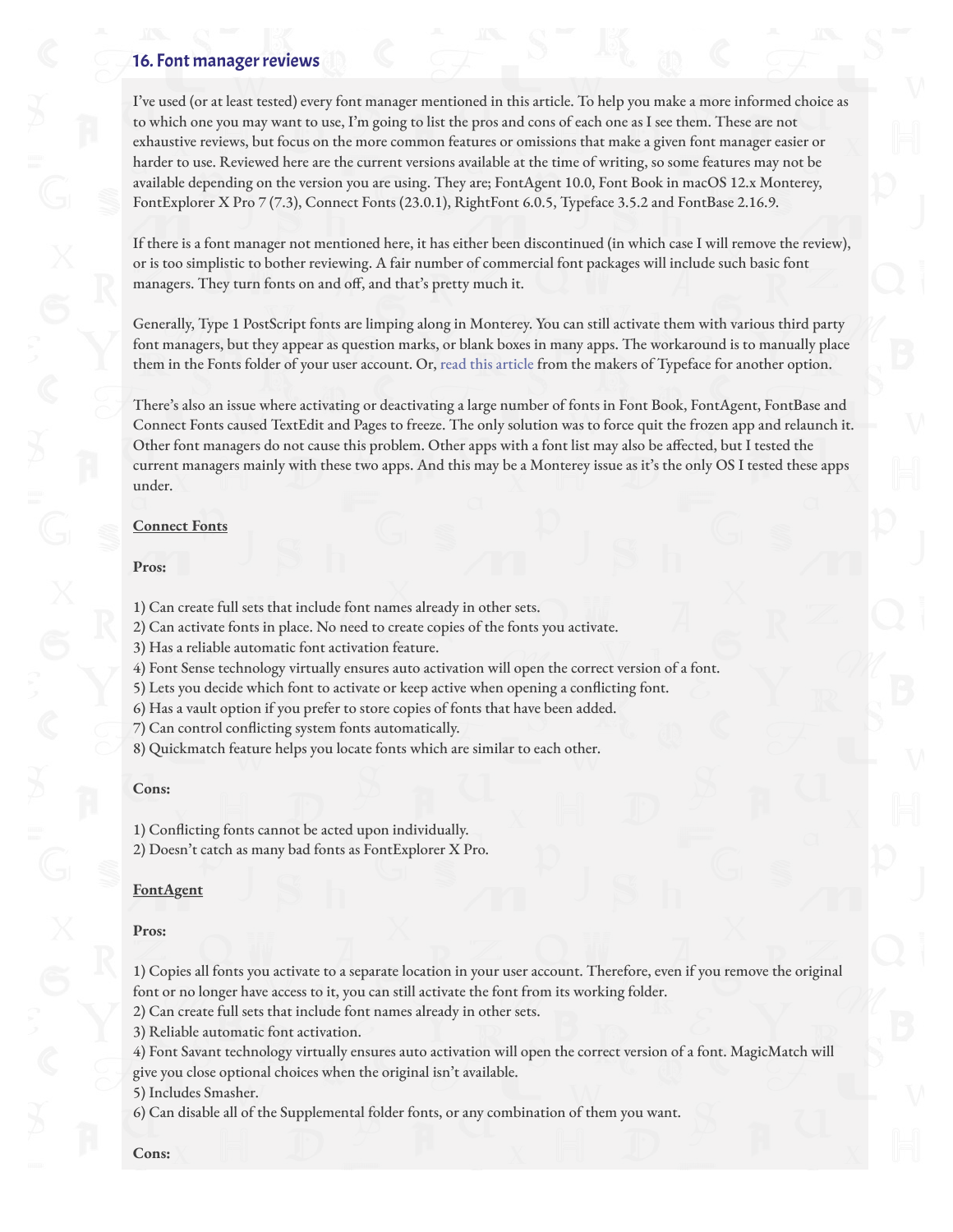1) Fonts cannot be activated in place. Everything is copied to its working folder.

2) Does not inform you of a conflicting font that is already active in another set unless you're using auto-activation.

#### **FontBase**

### **Pros:**

1) Has a free version. "Awesome" version is a \$3 per month subscription.

2) Can create font sets.

3) Can partially deactivate fonts in the Supplemental folder.

4) Incredibly fast at activating and deactivating fonts.

### **Cons:**

1) Does not differentiate between identical fonts in separate sets.

2) Only understands OpenType and ancient 8 bit TrueType fonts.

3) All added fonts are copied to a working location.

### **Font Book**

### **Pros:**

### 1) It's free.

2) Can create font sets.

3) Resolves font conflicts. Much better control in Lion through High Sierra than previous versions.

4) Can create Library sets to open fonts in place.

### **Cons:**

1) Different library sets can contain the same fonts, but they must be linked from exactly the same location in order to activate them.

2) Resolving fonts always favors those in the /System/Library/Fonts/ folder. This makes it impossible to activate another type of font with the same name.

3) The conflict resolution function, whether using automatic or manual, can and will remove fonts from the main Library folder.

### **FontExplorer X Pro**

### **Pros:**

1) Can create full sets that include font names already listed in other sets.

2) Can activate fonts in place. No need to create copies of the fonts you activate.

3) Can be set up to behave like FontAgent and copy all activated fonts to a working folder to be managed from there.

4) Has an automatic font activation feature.

5) Lets you decide which font to activate when opening a conflicting font.

6) Very good at catching faulty fonts.

### **Cons:**

1) Auto activation only looks for the correct internal font names. You could activate the wrong version of a font on an existing project.

### **RightFont**

**Pros:**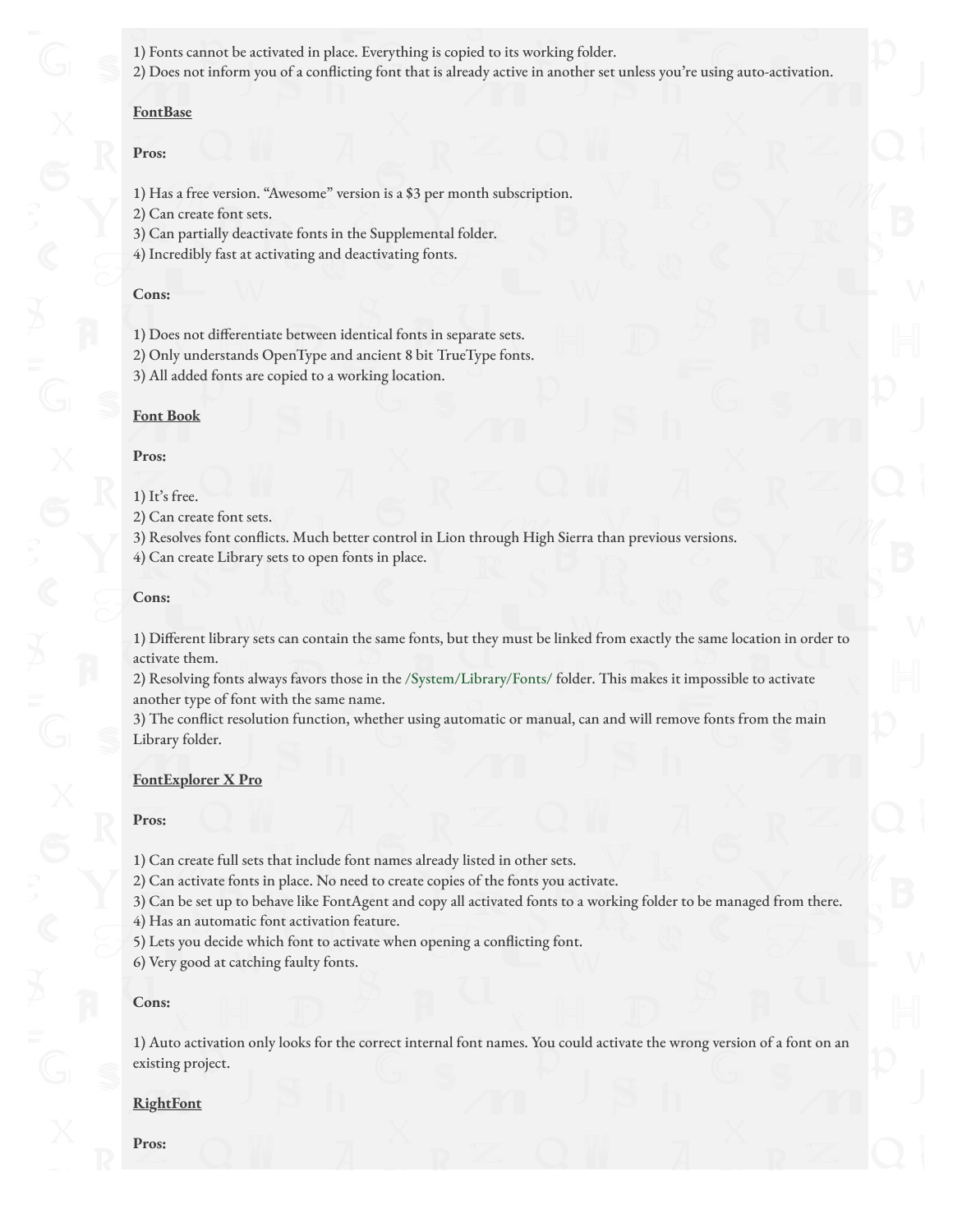1) Simple, straightforward interface. Even simpler than Font Book, which may appeal to novices. 2) Can disable all of the Supplemental folder fonts, or any combination of them you want.

### **Cons:**

1) No method in RightFont to add duplicate fonts to handle modified versions.

#### **Typeface**

#### **Pros:**

1) Can create full sets that include font names already in other sets.

2) Activates all fonts in place. No copies are created.

3) Lets you decide which font to activate or keep active when opening a conflicting font.

4) Individual fonts in a suitcase can be activated or deactivated rather than all or nothing.

5) Can disable all of the Supplemental folder fonts, or any combination of them you want. 6) Very fast adding sets, and activating/deactivating fonts.

#### **Cons:**

1) None significant (in my opinion).

Font Book is included with macOS, so you can play around with it as much as you want. FontExplorer X Pro and FontAgent have versions you can download and use as fully functional software for 30 days. Connect Fonts and Typeface have a 15 day trial period. Plenty of time to run them through the paces.

Connect Fonts has solved the issue with the Helvetica system fonts. When you activate (for example) a Type 1 PostScript version of Helvetica (which will conflict with Apple's versions) Connect Fonts automatically turn the system Helvetica fonts off! When you deactivate your preferred version of Helvetica, Connect Fonts automatically turns the Apple versions back on. See section 6 for more details. **However, this only works in Catalina, which is the oldest version of macOS Connect Fonts will run under. If you want this ability in older versions of macOS, you'll need to use more recent versions of Suitcase.**

Part of the original point of this article was to work around the inability of most font managers to disable fonts in the two main Fonts folders from their interface. By manually reducing the fonts on your system to only those listed in Section one, it won't matter that you can't control the remaining fonts; and you shouldn't be trying to deactivate them anyway. And per the OS versions listed in this article, you can only do this with El Capitan, Mojave and Catalina.

I consider full font sets a very big plus. When you have multiple projects going at once, you want to have a single set for each project that includes every font it uses, not just those that don't already exist in another set. That makes your stop to your font manager a quick and painless process when you can simply turn off set three and turn on set ten. No need to search the other sets for fonts you still need activated. I also consider activating fonts in place a major plus. If you can activate a font right from where it is, why bother copying it to another folder as Font Book (standard set) and FontAgent insist on doing? The only advantage to that is if the fonts reside on removable media when you first activate them, so you may not have access to the originals later. But to avoid that, all you have to do is copy the fonts to your hard drive first. It's not like they take up a lot of space.

Font Book in High Sierra through Monterey now allow you to open fonts in place by using Library sets. But there are still limitations to how you can add fonts. See below.

Here are my recommendations based on what I consider important.

**Please note that some of these descriptions may not apply to the version of a given font manager you are using. Other than some older notes I leave for comparison, they are based on the versions which were current at the** time of writing and may be a little, or drastically different from older versions.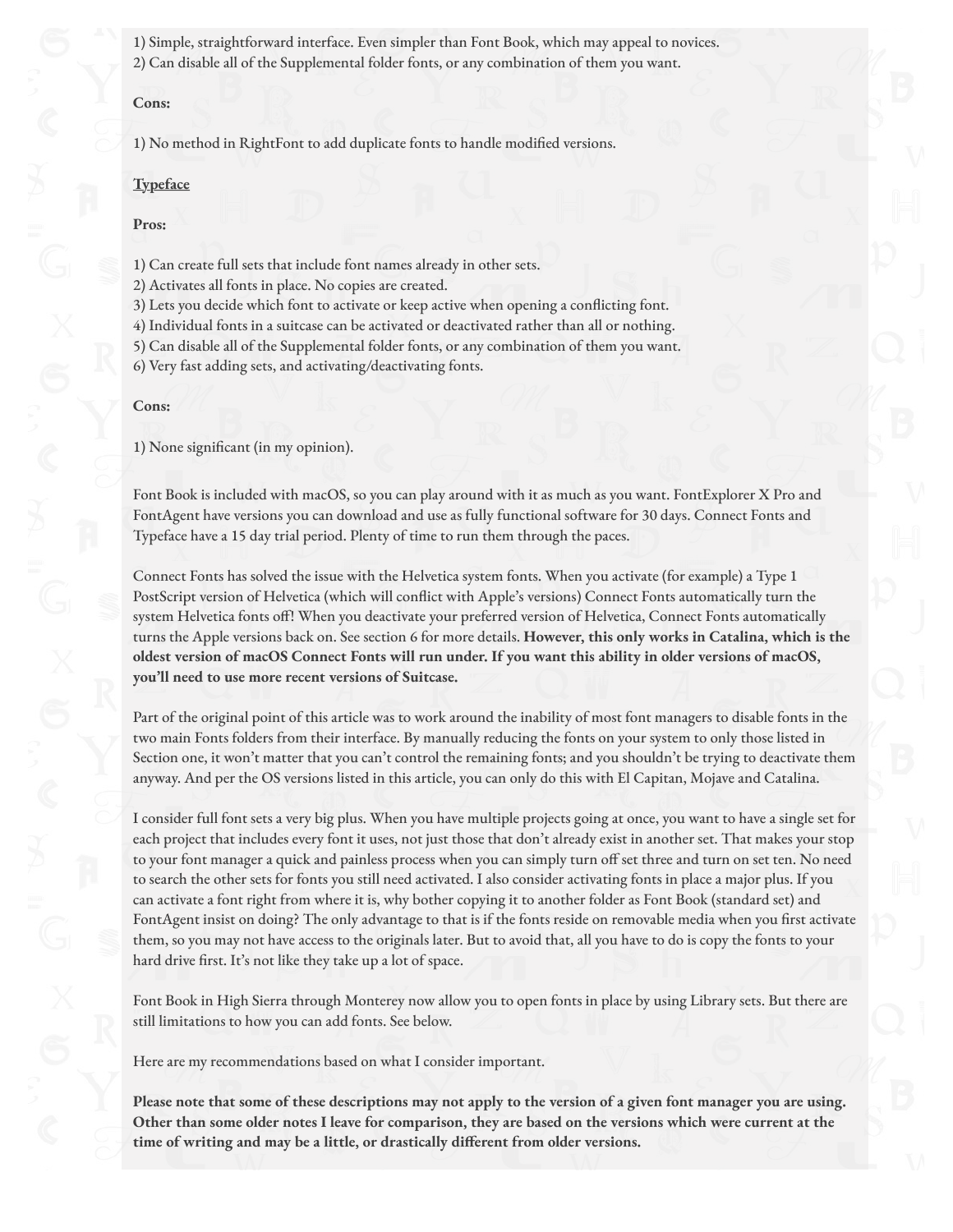**1) Typeface:** What a difference in the current 3.5.2! It is now so much better than the 2.3 version I tested before, I switched to it from FEX, given Monotype's apparent disinterest in their app.

Typeface is *vastly* improved from the last time I reviewed this font manager. Only takes 5 seconds to activate 2353 fonts. Less to deactivate. All fonts appear and disappear quickly in the apps I tested with.

Typeface handles duplicated fonts correctly. I imported two duplicate sets and activated one. Activating the other set prompted me to skip or replace. It also treats all new fonts as "in place". It doesn't store copies anywhere, which I find far more intelligent than copying everything you add as Font Book, Connect Fonts and FontAgent insist upon doing.

It now has a direct choice for Import > Supplemental System Fonts to make an easy set for those. Say goodbye to the 100 Noto Sans fonts and many others neither you or the OS need activated. You can deactivate all of the fonts in the Supplemental folder, or any individual ones you want.

Clicking on one font switches to a single view of that font. To prevent Typeface from doing that so you can select the individual fonts of a set to activate/deactivate, you can either hold down the Command key while choosing your fonts, or without a modifier key held down, move the cursor towards the lower right corner of a font. When you do that, a clipped area of that font's window will appear. Click the icon that appears to select or deselect that font. You can skip around to any individual font to select or deselect them one at a time without affecting any previously marked fonts. Include the Shift key to select or deselect a range of adjacent fonts. Then right click on any marked font and choose to activate or deactivate.

To add sets, chose Import > Fonts from Folder from the menu bar (or right click on the left column and make the same choice). You can also drag and drop into the main right hand window, or onto the left hand sidebar.

If you're like me and have removed the Font Book set (which is initially the only set), the set section disappears. A fix in 3.5.2 allows you to always add sets to the sidebar, even if it's empty. And you don't have to worry about dropping a new folder of fonts into the currently shown font samples. You'll still get another new set, as you expected.

Is it a simple app? Not at all. It's nearly the equal to Connect Fonts and FontExplorer X Pro with its feature set. And at only \$35, it's hard to go wrong with Typeface.

**2) FontExplorer X Pro:** *FontExplorer X Pro has been discontinued. Their site now shows this text at the top of the page:*

# Important Notice!

**FontExplorer X by Monotype has provided you with many years of sophisticated font management. However, like all good things, FontExplorer X is coming to an end. Starting June 30, 2022, this product will no longer be sold. Your software will continue to work as usual, but please be aware it will not be updated or supported after June 30, 2023. Don't worry—we're already putting some great things together to ensure you continue to have the best font management experience possible.**

*This makes it a 'Do not buy.' app. Yes, it does work in Rosetta 2 on M1 Macs, but Apple has a clear record of this type of backward support for only two or three major releases. Meaning, if you purchase FEX anyway, it will stop working entirely when Apple does away with Rosetta 2 in whatever is the current macOS release at that time. Monotype's text very much suggests they'll release something new to replace it soon. When we see it, this review will be replaced with a review on the new font manager.*

Why moved to the number two spot? Because this app hasn't received a major upgrade in over three years. They removed the user forum from their site about two years ago. As of March 2, 2022, and a long delay, the app did finally get an update to 7.3. This update made the Adobe CC 2021 and 2022 plug-ins for Photoshop, InDesign, InCopy and Illustrator Intel and M1 compatible. The app itself is still Intel native only.

FontExplorer X Pro supports full font sets. Full choice of which font to activate or keep active when you try to activate a font that conflicts with one that's already on. Allows you to deactivate fonts in the /Library/Fonts/ or ~/Library/Fonts/ folders. Activation of fonts in place.

During its initial setup you get a check box to "Organize Font Files". This is where you determine how you want FontExplorer X Pro to handle your fonts. If you leave the box unchecked, then fonts are always activated in place.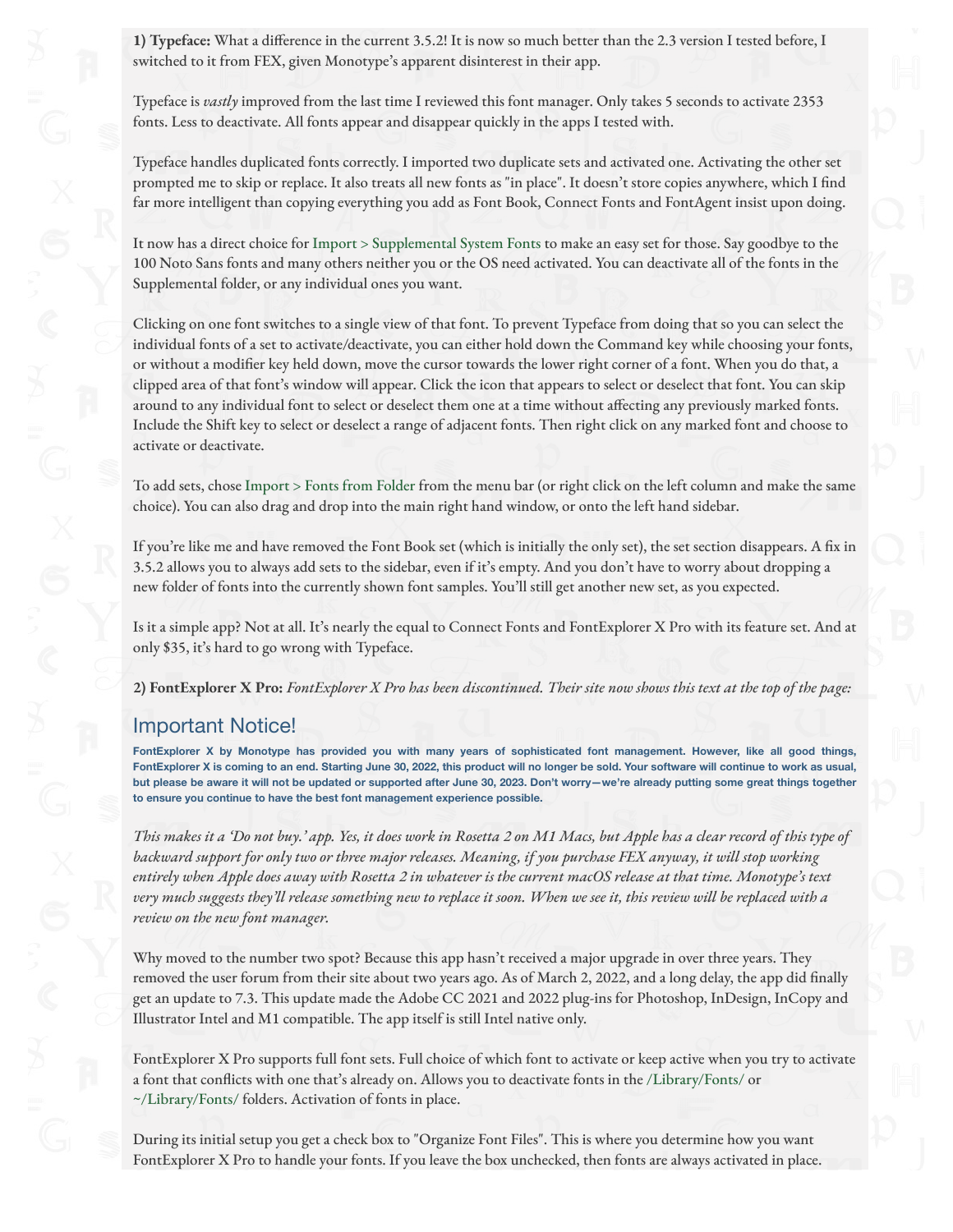Turn the check box on and it operates in the same manner as FontAgent, by copying or moving the fonts you add to its own storage space in your user account. If you change your mind later how you want FontExplorer X Pro to handle fonts, you can open its preferences and make your changes.

Unlike FontAgent, you can keep fonts that have been removed from the interface in storage, if you're using that option. A check box in the Advanced preference settings allows you to determine if items removed from the interface also removes the associated fonts.

The default set, *Language Supports English* is confusing. As an example, I duplicated a handful of fonts from the /Library/Fonts/ folder and added them as a new set. As expected when using the option to *Import font as duplicate*, and then applying the same choice to all remaining fonts in the set, FEX added all of the duplicates as separate entries. As you would also expect, when you turn that set on, you are told all of these fonts are already active in the /Library/Fonts/ folder. I then chose to have FEX deactivate the currently activated fonts and applied that choice to all other fonts in my duplicate set. The duplicates in the /Library/Fonts/ folder were then deactivated.

All good so far. Just what you would expect the font manager to do. The problem is, after you've turned any of these duplicate sets on or off, the *Language Supports English* set continues to show those fonts as being off, even if they're enabled in any set they're listed in. Unless you have some great need for this set to exist; like you routinely work with multi language documents and it actually is at least somewhat important for you to know if a given font supports English encoding, I would suggest right clicking on that set and removing it. For no reason other than to avoid the confusion of having it give you the impression fonts are disabled or enabled. Either that, or just don't click on it. It's not there to control fonts. It's just to let you know which fonts on your system support English encoding. Dark gray check box - yes. Light gray - no.

FontExplorer X Pro has a much improved interface (though still busy compared to Connect Fonts) and new features. Compared to the original free versions, I find it less cluttered than before, and therefore easier to navigate.

It's also very fast (though no longer alone in that category). With a test of 2,300 fonts, it added all of the fonts in place in about 20 seconds. It activated the set in roughly 15 seconds. All of the fonts were available in every app. Disabling the entire set took about 5 seconds.

Auto activation is reported to be spotty. Fonts that should open with a document don't. If it still relies only on seeing the correct font name, then you could open the wrong version of a font and not know it. Connect Fonts and FontAgent have a method of avoiding this possibly very expensive error.

This is never an issue for me as I simply don't trust any auto activation feature, no matter who writes it. There's too much money at stake in large print shops if the wrong font is used on a project. I make a set for each job I work on and put the fonts for that job in its own set. When I'm working on a project, only that set is on.

FontExplorer X Pro has a large number of options to fully control your fonts. Overall, it's one of the best font managers available.

**3) Connect Fonts:** You may recall in my last review of Suitcase I had said it has become an app aimed mainly at large businesses. Well, it couldn't possibly be any more true now. How many individuals or small businesses do you know who will willingly spend \$108 per year, per computer, for a font manager? Read on. It's not quite as simple as price.

Connect Fonts is the new name for Suitcase. It's also the name of the online page you can access. Along with this new font manager, Extensis also has Connect Assets, which is a cloud based DAM (Digital Asset Management) solution. Connect Fonts and Connect Assets are separate subscriptions. So no, you do not get Connect Fonts as part of that \$300 per year fee for Connect Assets. Each person must have their own license for either. Have 30 seats that require asset access? Then it will cost your company \$9,000 per year just for that. Add another \$108 per year (\$3,240 total) for each of those 30 seats to also have Connect Fonts.

You do not need to use the online portion of Connect Fonts. It can be a stand-alone font manager on your desktop the same as you've always done with Suitcase. Though you do need it to use all of the online font options. More recent versions of Suitcase can access the online Connect Fonts page, but your options are limited.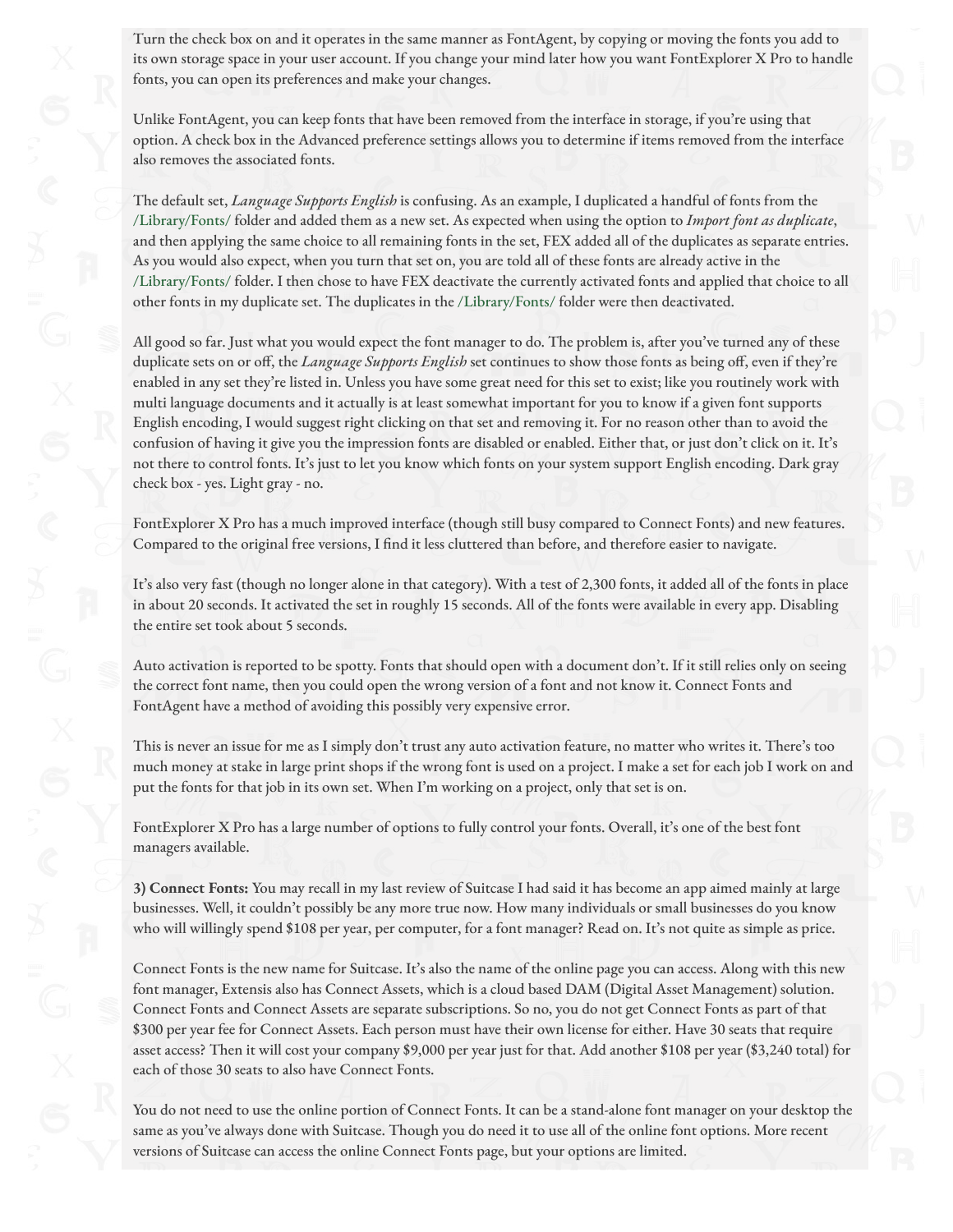You can connect to your online font library at **connect.extensis.com/login**. Enter your Extensis ID and password. Or, from the Connect Fonts app, click the **Open in Browser** button at the top. Since you're already signed in with the app, you automatically get logged in online.

When you go to the Connect Fonts web page, it initially says **1 of 5 seats used**, with the person who logged into the account with the same credentials as the desktop app being the administrator. Click the **Invite** button towards the top right to add up to four other users who can access your online font repository. You can do this individually, or as a bulk addition. For each person you add, you can assign them as Administrator, License Manager, or User. Presuming you only want one person to handle the fonts for your team of 4 possible additions, you choose User. From there, you can give them access to **Modify** what's in your online font repository, or **Read Only**. There's also a check box that allows the user account to **Collect For Output**. Lastly, you choose which **Font Libraries** (Team Libraries/Sets) you want each person to be able to access. Click the **Send Invite** button and the recipient receives this pertinent information in an email from Extensis (live email links removed for the purpose of this article):

### *Let's get started:*

- *1 Downloadand install Suitcase Fusion (the desktop client that pairs with Connect Fonts).*
- *2 Launch Suitcase Fusion.*
- *3 Login to Suitcase Fusion using your account credentials. If you're new to Extensis, a user account has been created for you, and you've received a separate email with your temporary password.*
- *4 Login to Connect Fonts (use the same login credentials as Suitcase Fusion).*
- *5 Any shared Team libraries will display in the library panel on the left-hand side of the screen.*
- *6 Get creative.*

When I clicked the link in step four, it then showed 2 of 5 seats used. Even though I was on the same computer, in the same browser, the server presumed I logged in from elsewhere as the test account from the email address I set up. And it did show this in the browser as two users logged into the page. Myself as Administrator, and the test account as Read Only. So, as long as everyone has their own Connect Fonts app, or a more recent version of Suitcase, you can share specified font libraries in a team of up to five.

A rather slick option is the fonts via your browser. I let it install the Safari plugin (Chrome, Edge and Firefox work without it) and chose to create a new set in the browser. You then upload your fonts for that set. It's a nice option for users on the run to have access to their legal font library no matter where they are, without having the fonts directly on their laptop. From the web page, it acts just like your desktop font manager with buttons to activate or deactivate fonts. Though the Connect Fonts app on your Mac must be running when you do this. Otherwise, nothing happens. And while you can choose one of your older registered versions of Suitcase in the browser, you cannot activate or deactivate the fonts within it. Connect Fonts is the only one that will tie in. Otherwise, it does work as advertised. Fonts I activated in the browser appeared in Photoshop, TextEdit and Pages. Inkscape and the SoftMaker Office suite did not. But that's a fault with the apps themselves. Neither will pay any attention to fonts activated in place. If they're not directly in the user account Fonts folder, the apps don't see them.

Who thinks the new Connect combo is worth this kind of money? In my opinion, it would only be the large business model mentioned earlier. Firms such as Nike, Apple, 3M, or any company who need employees working around the city, country or even worldwide to be able to access both files and fonts for various products in the works. And want those assets available to all without having to shuffle them around on an FTP or as email attachments. It's all right there in your browser as if you were using a local server. And without Connect Assets, it's still a way for one person to consolidate and manage the fonts for a project with up to four others having access to the project fonts, ensuring all involved personnel are using the exact same fonts.

Since this article is mainly about font management, let's pretend Connect Assets doesn't exist and focus on Connect Fonts. It's a noticeable improvement over Suitcase. Activating 2,300 OpenType fonts takes about a minute. Same to deactivate that amount. Still slow compared to other choices listed here, but much faster than it used to be. If you're activating or deactivating a couple of hundred fonts, Pages and TextEdit will momentarily stall, but then work normally when Connect Fonts is actually done with the process. But like some of the other font managers noted here, if you try to activate/deactivate a couple of thousand fonts, Pages and TextEdit will just plain ol' freeze. You'll have to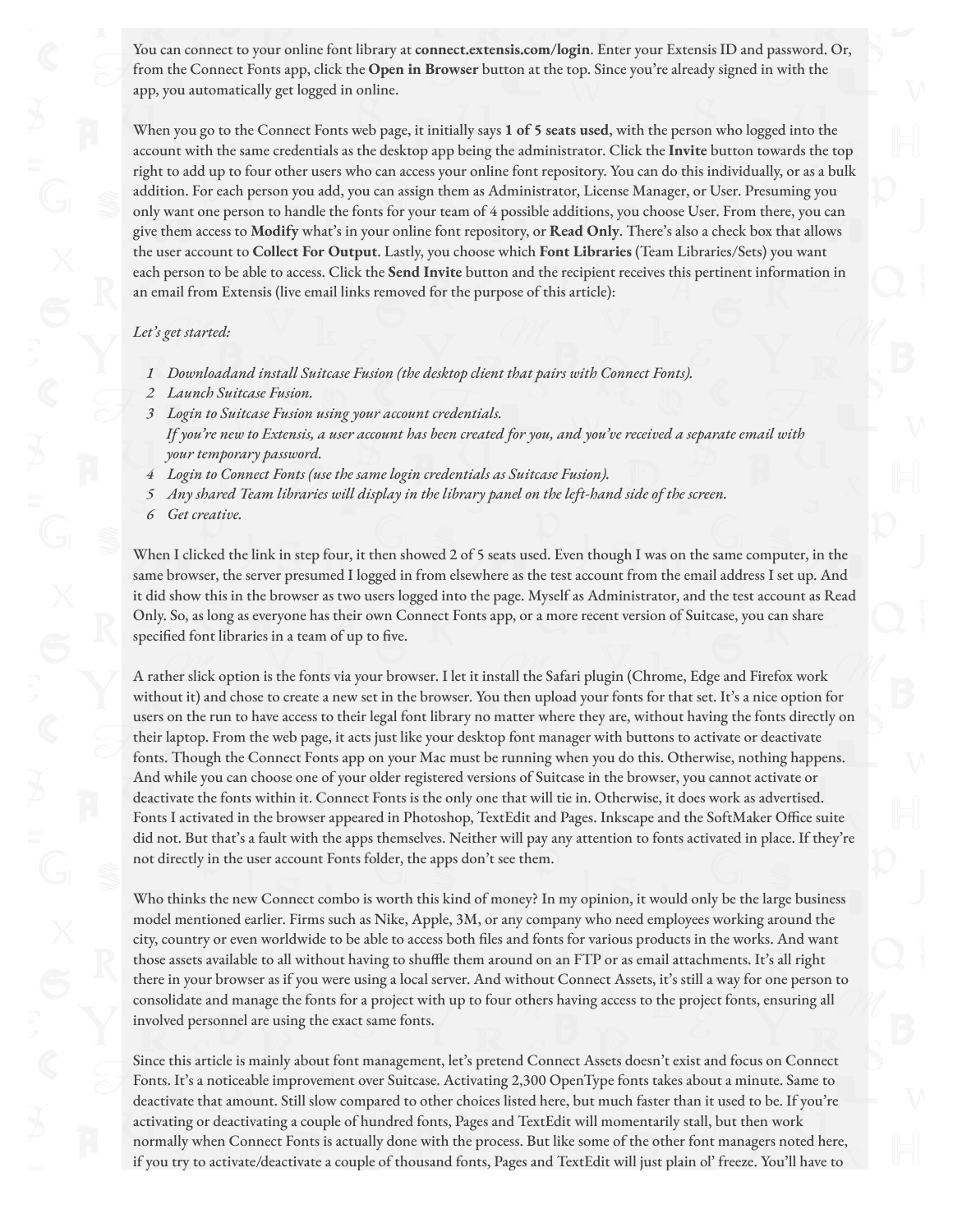Force Quit and relaunch them.

During the initial setup of Connect Fonts you first choose if you want all new fonts added to the Vault, or used in place (original location). Which like before in Suitcase is really no choice at all since it adds all of the fonts you activate to the Vault anyway, and then removes them when deactivated. This first screen also gives you a choice of whether or not to enable Google Fonts in the interface.

Next, you choose which plug-ins you want active. All of the main Adobe suite apps are there, including the retired Adobe Sketch, but not Quark XPress or anything else outside of Adobe. Following that are boxes to check for updates automatically and whether or not to share system profile information with Extensis.

Lastly, you can choose to deactivate all non-required system fonts. Which means Connect Fonts can now control the Supplemental folder fonts like pretty much every other third party font manager. It doesn't matter if you skip this choice since you can still turn these fonts on or off in the main interface afterwards anytime you want. This final setup screen also gives you an option to clean the font caches to end the setup routine.

As a basic judgement, Connect Fonts is a quite a bit of an improvement over Suitcase. And you don't need Connect Assets in order to use the remote server option in a browser for your fonts. I just don't know how many people Extensis believes are going to willingly part with \$108 per year for a font manager. For a group routinely involved in team managed products, they will probably find value in it. Even though each individual user has to have their own copy of Connect Fonts, or Suitcase if that user is always only accessing fonts made available by the administrator of the online account.

However, let's face a basic fact. You can get by without any font manager at all, including Font Book, by manually putting fonts into the Fonts folder of your user account to activate them, and take them out to deactivate. The benefit of a good font manager is it makes this chore much easier and more organized. But unless you truly see value in the browser option, which you don't need at all if you're using a desktop computer, or if you always have all of your fonts on the device you carry with you anyway, I don't see any reason to spend this much money per year for a single user font manager when there are equally good choices for far less.

**4) FontAgent:** Auto activation is very reliable. Stable program that rarely crashes. Copies all activated fonts to another location, which I don't find necessary. FontAgent 10 uses Sets, similar to Connect Fonts or FontExplorer X Pro. Much less confusing to have it behave the same as its competitors. Version 10 carries on with the well designed interface introduced in version 7.

You can now add a set for the Supplemental fonts folder. And even though FontAgent is managing copies of these fonts in your user account, which would all technically conflict with those in the /System/Library/Fonts/Supplemental/ folder, it still manages to disable or enable any of them you wish.

That's the good news. For professionals, it's still a dangerous font manager to use. The one main issue I've mentioned for previous versions is still its greatest downfall. And that's being able to activate multiple, conflicting fonts without the user ever once being informed by the app. And even that isn't consistent. There's only a preference to inform you of conflicts through auto-activation. Any sets you manually turn on that produce a conflict tells you nothing. As in earlier versions, if you have duplicate fonts in multiple sets, they all shown green (activated) when you turn any one of them on. I've long wondered, is FontAgent simply being smart enough to recognize the fonts are identical? So I tested it to find out.

As with all previous versions, FontAgent creates a repository in your user account of every font you add, saving its own copies of all of them. This time, I took a font and intentionally stripped a bunch of glyphs out of it and saved a copy to the same name. All internal names were the same, and since the fonts were now physically different, it should produce a conflict error. At least, that's what you'd think.

If the fonts are truly identical, then no matter how many times you add the same duplicated font in different sets, FontAgent keeps one copy of the font, and one only, in your user account. So yes, it does realize they are 100% identical, which is why every single instance of a given font turns green when you activate it in any entry. So far so good, since that makes sense, once you understand why it's doing that. Next, I added an unmodified font in one set, and then the modi"ed version in another set. Turning one or the other on does not turn both green. Yes, again.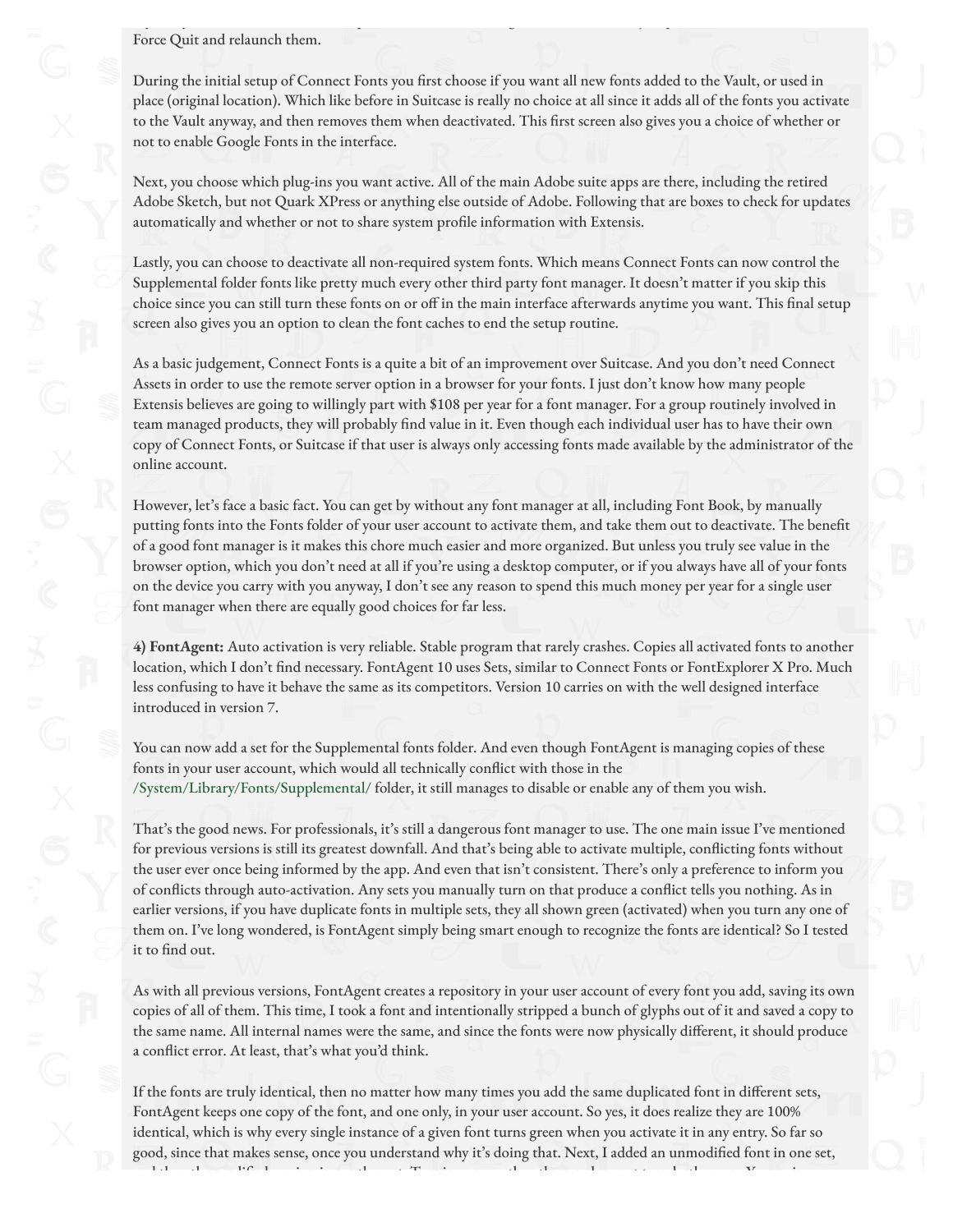and then the modified version in another set. I urning one or the other on does not turn both green. Yes, again. FontAgent realizes they are not identical and has copies of both in the user account.

This all sounds logical and good. Right up until you turn one font on, and then the other. At this point, FontAgent simply should not let you do that. But you get no notice you've turned on not just a conflicting font, but a physically different one. Clicking on each one in the interface does show a preview for each "active" font in the bottom pane. And since I really hacked the modified one, it's clear glyphs are missing. So it should be impossible for both to be active.

In your apps, as you would expect, only one instance of that font name appears in the menus. Which one do you get? Since you now have a font conflict, it's essentially random. Sometimes the first font you activated is the one used, and other times it's the second one. So we have the same issue as previous versions. You could end up using the wrong version of a client supplied font, which could result in the loss of hundreds, or thousands of dollars at your company's expense.

If you remove any fonts or sets from the interface, FontAgent will also delete the related fonts from its storage location in your user account. You don't get a choice of whether or not the fonts are removed.

FontAgent's Font Savant technology, which is similar to Connect Fonts' Font Sense, makes FontAgent a strong contender. Having auto activation open exactly the same fonts as before is extremely important in a production environment, saving you from both lost time and income because the wrong version was used. When the original font cannot be found, MagicMatch will show you the closest alternative it can find.

It's also still slow. About 2 minutes to open or close 2312 fonts. Far better than the 20 minutes it took before to do the same thing, but it simply shouldn't take this long. Like other managers I had this issue with under Monterey, Pages and TextEdit froze after activating or deactivating these test fonts, and they wouldn't all appear in other apps.

Overall, FontAgent 10 is a very good font manager, but its biggest failure is that it may not warn you that a conflicting font you've turned on isn't the one previously used in a document. This can be a tremendously costly error in production.

**5) Font Book:** Simple, but effective.

Using the original set method, all activated fonts are copied to the Fonts folder of the active user account (default). You can change it to copy all added fonts to the /Library/Fonts/ folder. Library sets do allow you to activate fonts in place without fonts being copied to the Fonts folder designated in Font Book's preferences. There are problems, however. While you can create multiple Library sets that include the same fonts, they *must* be from the exact same location. Adding identical fonts from different locations will add them to the Library set, but then you can't activate either one once they've been deactivated.

When you have conflicting fonts, those already installed in the /System/Library/Fonts/ folder always win. The opposite fonts will always be the ones disabled. All others in the /Library/Fonts/ or ~/Library/Fonts/ folders can be controlled, but you must do things in the correct order. If you tell Font Book to automatically resolve conflicts, the fonts which are currently active are always the ones to remain active. If you want the conflicting font enabled, you must first deactivate the active font. Then you you can activate the opposite font. This is true even in the conflict resolution interface.

Be very careful if you turn on Font Book's preference to move conflicting fonts to the trash. For example, let's say you have a font in the /Library/Fonts/ folder deactivated, and an identical font active from somewhere else (which you can do in a Library set). Now turn the font in the /Library/Fonts/ folder on. Since the font which was already active is always the one to remain on, when you resolve the conflict, the font in the /Library/Fonts/ folder will be deleted! Not kidding. Right out of the main Library folder. So not just you, but every user account on that Mac loses access to that font. **This does not apply to Catalina or later since the OS installed fonts are locked down**.

Font Book's conflict resolution screen in High Sierra through Monterey actually improved, and does what you would expect! As an example, I duplicated Arial Regular from the /Library/Fonts/ folder to the desktop, then activated it in a new standard font collection. This copied the font to my user account Fonts folder. Font Book of course declared there was a font conflict. Clicking the button to automatically resolve the conflict did what most users would want it to do.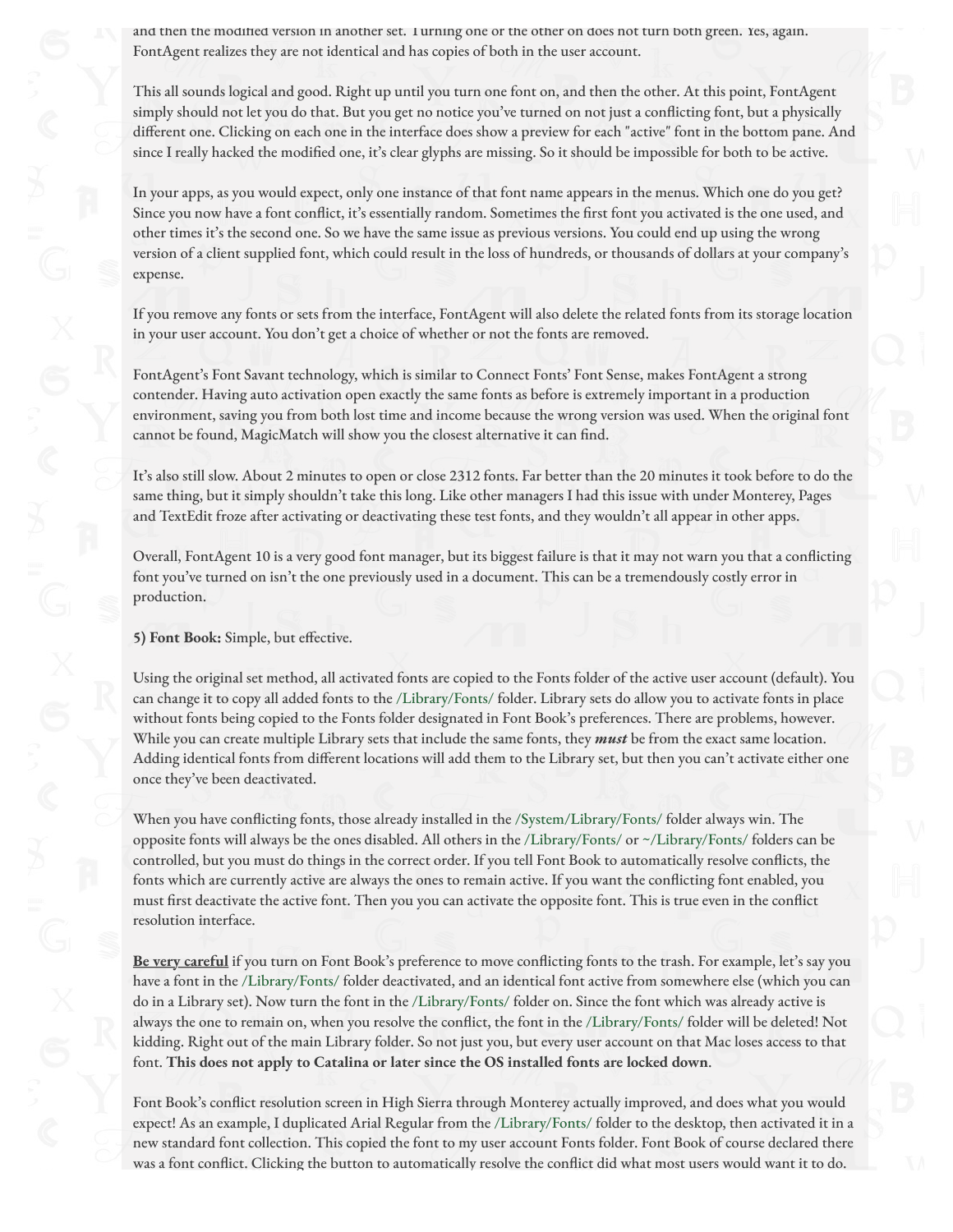It deactivated the Arial font in the /Library/Fonts/ folder, allowing the font you just asked Font Book to activate to be the active font.

was a font continuous the button to automatically resolve the con. It to do. It to do. It to do. It to do. It t

While Font Book doesn't tell you which conflicting font it disabled, you can click on each set and then expand the font in question. Clicking the expansion arrow next to Arial under Computer showed that Regular was off, while Italic, Bold and Bold Italic were still active, proving that the duplicate I asked Font Book to activate was indeed the version in use. So, thank you Apple for this tremendous improvement in conflict resolution. The user can now easily determine which version of a conflicting font is on or off.

All of those extra Asian fonts that show up in Font Book's interface, which aren't anywhere in the various Fonts folders, are buried in the Font Book application package itself. They used to be called Stub fonts, and have returned in Sierra through Monterey as subset fonts (same thing) buried deeply on the drive. Leave them alone.

The All Fonts heading has finally been fixed. At least in High Sierra through Monterey. Collections and Library sets now both appear in that list along with system installed fonts. Before, fonts you added to Library sets would not appear under All Fonts. The only fonts that will not be shown now are those Font Book intentionally hides. Such as the system's San Francisco fonts.

A real killer for Font Book is how incredibly slowly it imports fonts. I've never been impressed with Font Book, and I think that comes across in my review. But I wanted to see how much of a difference there was between Connect Fonts, FontExplorer X Pro and Font Book in High Sierra. I brought a total of 2,500 various font types into each app (3,000 individual typefaces). I used activation in place for each so no font copying was involved. This is the time it took in each just to import the fonts. Connect Fonts - a bit under a minute. FontExplorer X Pro - less than 30 seconds. Font Book - one and a quarter *hours*! I have to say, I don't know why anyone would want to use Font Book, or why Apple hasn't junked the current version entirely and started over.

Font Book's main downfall is how easily its database is corrupted. When that happens, you suddenly can't activate or add some fonts, deactivate those which are already active, have fonts show up in some applications but not others, etc. The only fix is to restart in Safe Mode and back again with a normal restart to clear Font Book's database. In later versions of the Mac OS, you can open the Preferences folder in your user account, put the files com.apple.FontBook.plist and com.apple.FontRegistry.user.plist in the trash and restart. This is an okay font manager for light home use, but not a production environment.

**6) RightFont:** Nice looking, but a simple font manager with few controls.

Very surprisingly (at least to me), RightFont and FontBase are given high ratings on many web sites doing font manager reviews, placing them above FontExplorer X Pro and Typeface. And I do mean surprising because they are anything but good. I can only reason the popularity of these apps compared to the far superior choices of FontExplorer X Pro or Typeface is they're cheap. Or in the case of FontBase, free. Though at \$59, RightFont is not cheap for how underwhelming it is. If you're going to replace Font Book, spend the money on a truly useful font manager.

Why mention these font managers at all? I get emails once in a while asking if I've ever heard of xxx font manager, and could I do a review on it? Hence their inclusion. Take the review of these two font managers more as a reason to avoid them.

RightFont has gotten a massive visual makeover from version 4 and earlier. I had hoped the vendor had also done something to improve how it works. They haven't.

Pages and TextEdit both freeze under Monterey when activating/deactivating 2300 fonts. It is better in version 6, though. In version 5, the apps froze and stayed that way until you force quit and relaunched them. Now they're only unresponsive until RightFont is done activating/deactivating a large number of fonts.

Dragging and dropping a folder of fonts into the left column does not create a set by that name. Everything just gets lumped under the Font Library heading. In order to keep separated sets, you have to create a set folder first, then import the fonts you want within it.

You still cannot import duplicate fonts. Well, you can, but nothing actually happens when you do. When you import a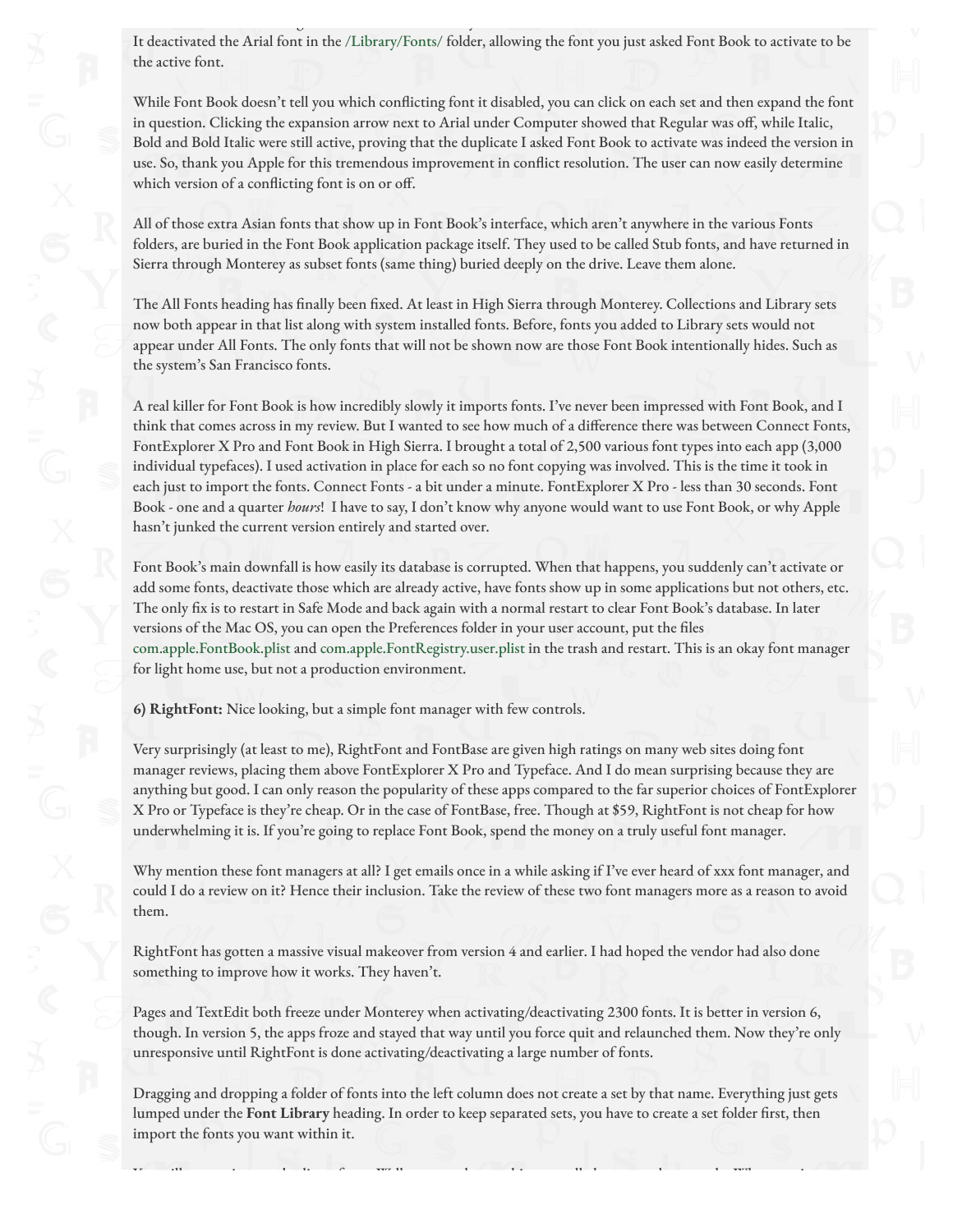You still cannot import duplicate fonts. Well, you can, but nothing actually happens when you do. When you import a duplicate, there is still, and always, only one of that font. This is bad. As noted in other font manager reviews, you must be able to truly allow access to fonts that have the same names. Clients long have, and still do send in modified fonts. If you use the wrong one on a project, it could cost you hundreds, or thousands of dollars to redo the work.

Imported fonts used to be separated by alphabetical subfolders. They now all go into one monolithic database. You have no choice here. There is no option to open fonts in place. Any fonts you import get added to an ever growing database in your user account.

You can now have your fonts separated by sets. As with previous versions, this does you no good if you need to bring in identically named fonts for different projects since you can still have only one font by that name in the database. It also suffers from the same major mistake as other less useful font managers. I created two folders with identically named fonts. Added both sets and turned one on. RightFont marked both sets as active. This, of course, comes back to the issue where RightFont will only add one of any identical font to the database. All others are ignored, even though they're listed in separate sets.

RightFont 6 can properly disable all fonts in the Supplemental folder (or any number of them you wish). Do that by clicking on the **System Fonts** heading. A concatenated list of the System's Fonts folder, and Fonts/Supplemental folder will be displayed. Click on any font and press Command+A to select all. Then right click on any font and choose Deactivate. When finished, all of the Supplemental folder fonts will be disabled. Those in the main /System/Library/Fonts/ folder won't be since no font manager can control those. You're free to disable or enable any number of fonts in the Supplemental folder.

Clicking on the expansion arrow next to **System Fonts** reveals the active user account name, **All Users** and **System**. Clicking on **System** shows you only the fonts in the /System/Library/Fonts/ folder. It's a rather pointless heading since you can't do anything with these fonts anyway.

It's also slow. It took RightFont 4 minutes to activate 2,524 fonts, and just as long to deactivate them. This is far better than than the hour and fifteen minutes it takes Font Book to do the same thing, but it sure isn't anything to brag about.

**7) FontBase (free version):** Meant to be used only with OpenType fonts. It will let you import Dfonts, Type 1 PostScript and OS 9 legacy TrueType, but it will not activate them. On a bit of a strange note, it has no issue handling ancient 8 bit Windows TrueType fonts.

FontBase does not pay attention to duplicate fonts. If you bring in two identical sets it will show both, but activating one set does the same to both. It shouldn't do that. Only the set you chose should activate. The other set should be flagged as duplicates if you try to activate it.

It defaults to adding over 3000 Google fonts as a set. Delete that set if you don't care about cloud fonts.

FontBase doesn't even bother to show you the system fonts, but you can add the Supplemental folder as a set. You can then deactivate these fonts. However, it doesn't work properly. If for example you disable the entire set, a lot of these fonts do disappear from your font lists, but not all of them. It does at least kill those annoying Noto Sans fonts. So, FontBase gets a partial pat on the head for doing a partial job.

On the plus side, it's incredibly fast. 2300 fonts activated or deactivated in just 2 or 3 seconds! It takes just a bit longer to first create a set since every single font you add is copied to your user account at /Users/your\_account/FontBase with a subfolder for every set you create, giving each subfolder the same name as the set. Fortunately, fonts don't take up a lot of space. Still, it would be nice if it would skip this function entirely and just handle fonts where they are. That it makes full copies of the Supplemental folder fonts is likely why it doesn't succeed in deactivating all of them. It's trying to handle what are then all conflicting copies, while the OS tries to hold the original fonts open.

When you remove a set, it drops the copied fonts into the trash.

FontBase has become a fairly decent app. Especially for free. You just have to be aware it only handles OpenType and old 8 bit TrueType fonts, and that it will continually pester you to upgrade to the paid version at a \$3 per month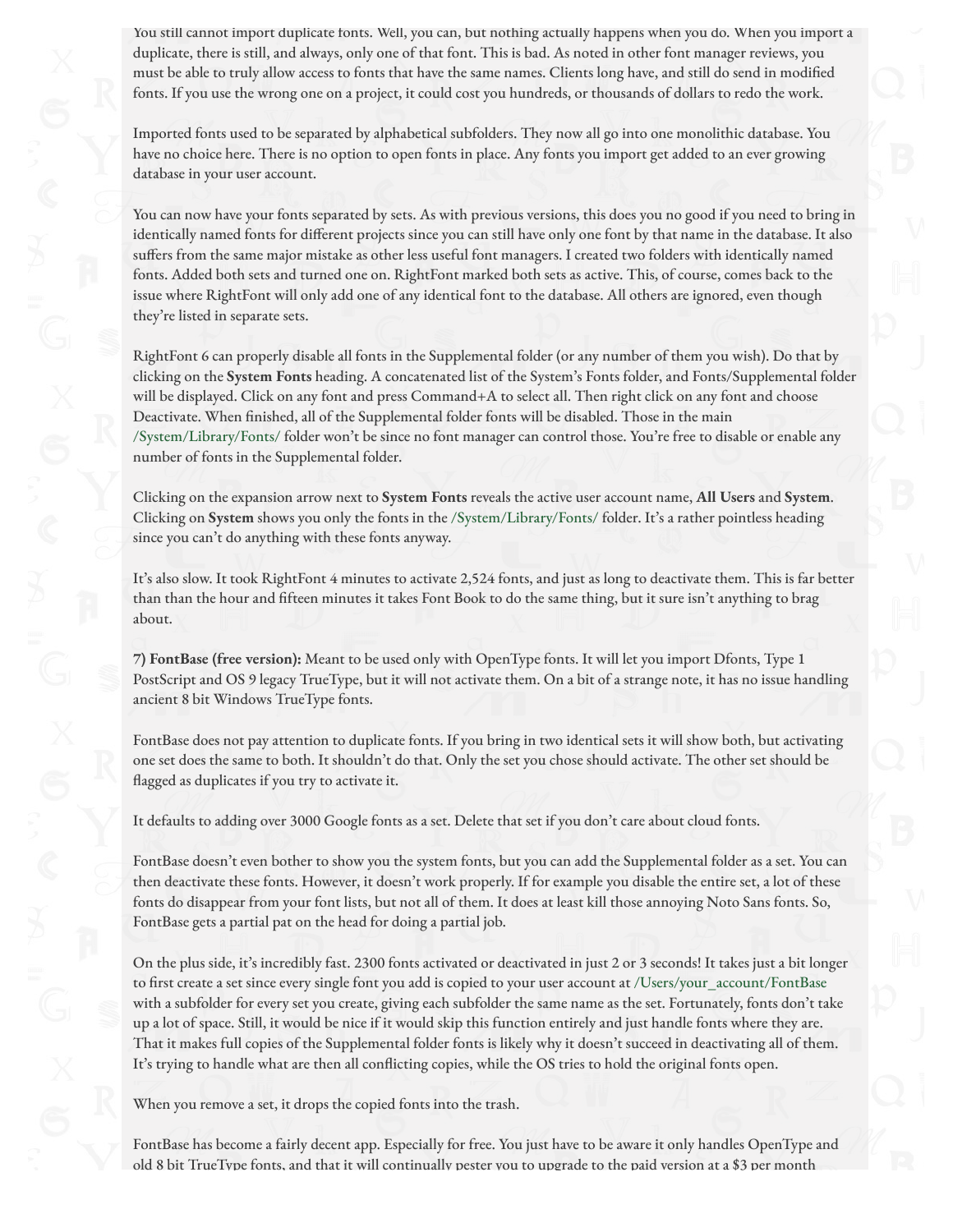old 8 bit TrueType for systems to that it will continue you to upgrade to the paid version at a 4 per month. subscription. But the speed is amazing, even though it's making copies of everything you add to the interface.

**At minimum, Type 1 PostScript is being shown the door by Adobe for Photoshop in 2021.** Dfonts and legacy Mac TrueType will likely be next. At this point, it somewhat no longer matters that FontBase only works with OpenType, or old 8 bit TrueType fonts.

Do RightFont and FontBase work? Yes, for what they do. Are they font managers I would recommend to professionals? No. They're very minimalist managers with nowhere near enough features to be used in a production environment.

# 17. How to handle font caches

All types of software create and maintain cache files. The purpose of a cache file is to access frequently used data faster than it can usually be obtained from its original location. Since we're talking about fonts, we'll use them as an example. Any font activation causes the OS to create cached data of those fonts. This data is optimized for both faster retrieval and rendering; much faster than it would be to access the fonts themselves every time a call is made to draw a font to the screen. If over time you use a particular font less, even though it's active, the cached data for that font may eventually be removed from the cache in favor of those being used more frequently. If you use the font again, its data will be added back into the cache in the assumption that the data will once again be needed more often. Hence, cache data is something that is always in flux whether it's font data, data for the OS itself or any other program that use various types of caches.

Because that data is read from and written to so often, the data is bound to have errors introduced at some time. When that happens, you see odd problems. With fonts, it's almost always garbled text caused by corrupt font caches.

Utilities you can use to clear your font caches are [FontNuke](http://www.jamapi.com/pr/fn/), [Cocktail](http://www.maintain.se/cocktail/) and [OnyX](https://www.titanium-software.fr/en/onyx.html). The last two are powerful utilities which can do far more than just cleaning font caches. If you are not familiar with these applications, then I would caution you in their use as you could cause your Mac to become non functional, requiring a reinstall of the OS.

Connect Fonts, Typeface and FontExplorer X Pro come with cache cleaning tools. With Connect Fonts in the foreground, the option is under File > Clean Font Caches. This is a very thorough cleaning. It clears the the OS font cache files, and those for many third party apps which maintain their own separate font cache files.

FontExplorer X Pro has its tools broken down into three options:

### **(1) Clean System Fonts Folder**

This choice refers to the entire system, not just the System folder. What this tool does is move any font that is not installed as part of the OS to a new folder on your desktop. A very quick and easy way to separate the OS X supplied fonts from those you've added. (Lion and later duplicate this feature in Font Book). This can be very helpful when you're having trouble tracking down font issues. Once you run this option along with cleaning cache files and the remaining fonts are still misbehaving; then you know you need to at least reinstall the OS supplied fonts. See the instructions at the bottom of this article to see how.

### **(2) Clean System Font caches**

Clears all font cache files for both the system and the active user account.

### **(3) Clean Application Font caches**

Specific to clearing font cache files created by the Adobe apps, Quark XPress and Microsoft Office.

Using Typeface, shut down Typeface and all other apps. Hold the Option key and launch Typeface. Instead of the normal interface, you'll get a list of choices. Click **Clear Font Cache**. You'll then see an alert of what will occur. Click the **Clear cache** button. Enter your admin password to allow **osascript** to run (this is an OS installed Unix app). Then click the restart button.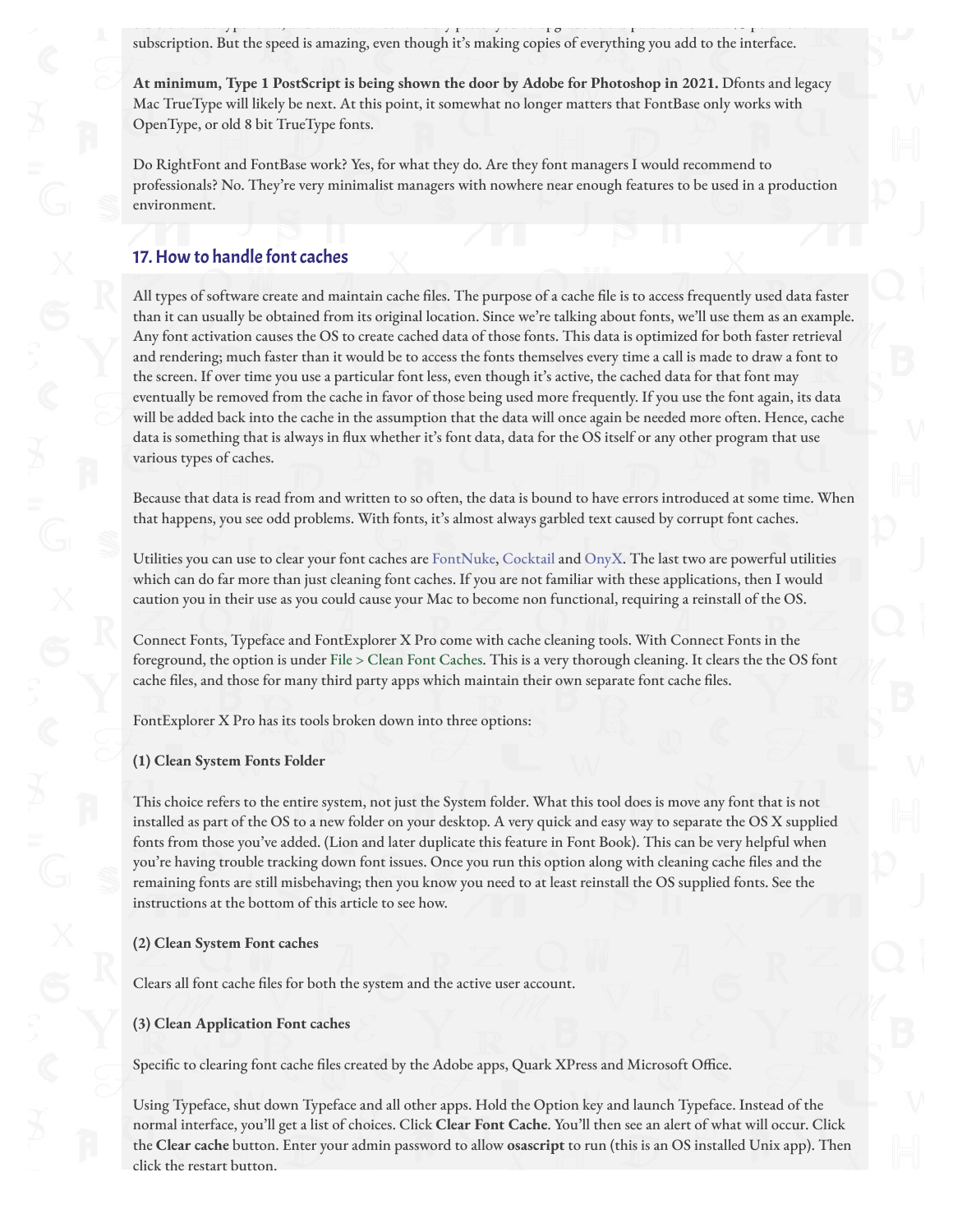### *Notes on cache files:*

click the restart button.

There is a right way and a wrong way to remove cache files. OnyX forces you to do it the right way by restarting immediately afterwards. So why is this right? As just noted, cache files are accessed frequently. If you remove any type of cache "le and attempt to continue working, you could easily have just pulled the rug out from under an application that was reading (or worse, writing) to a cache file that was removed during the cache cleaning operation. The consequences can be anywhere from minor to disaster. The rules for clearing cache files are simple, but need to be followed to avoid potential data loss.

1) Quit all running applications. This is not optional - do it. While it doesn't hurt to leave your font manager running, as long as it's in a static state (not actively being used in any way), the only 'program' running should be the OS itself. If you want to really be certain, shut down your font manager, too.

2) Use any of the utilities linked to in this section to remove the font cache "les (Connect Fonts, Typeface and FontExplorer X Pro can also remove font cache data using an option within the application). If the program you use does not automatically force a restart, don't take that to mean it's okay to continue working. Restart your Mac *immediately*. Under no circumstances should you ever skip restarting after manually removing any type of cache data.

Rules do have exceptions, and one is Microsoft Office. It has its own font cache data which can be removed without restarting your computer. Though you still **must** first shut down any running Office applications. After closing all Office apps, remove the following files:

For Office 2011, the location is:

### ~/Library/Preferences/Microsoft/Office 2011/Office Font Cache

The Office 2011 Service Pack 2 (version 14.2.0) changed the location of many preference files, including the font cache data. It is now located at:

### ~/Library/Application Support/Microsoft/Office/Preferences/Office 2011/Office Font Cache

After removing the file, you can then launch any Office application to have it rebuild its font cache data.

Office 2016, 2019, 2021 and 365 do not appear to maintain their own cache. So a restart is required after you clear font cache data.

**In OS 10.13.x High Sierra through 11.x Big Sur, you can also remove font cache !les using the Terminal application.**

Close all running applications. From an administrator account, open the Terminal app and enter the following command (or copy/paste it from here):

### **sudo atsutil databases -remove**

Enter your administrator password when prompted.

This removes all font cache files maintained by macOS. Both for the system and the active user account. After running the command, close Terminal and *immediately* restart your Mac.

In Monterey, this has changed. After conversing with a developer over the period of about a week, we figured out (or, we're pretty sure) what's going on with the font cache in Monterey.

The Terminal command – **sudo atsutil databases -remove** – now returns an error message when trying to use it in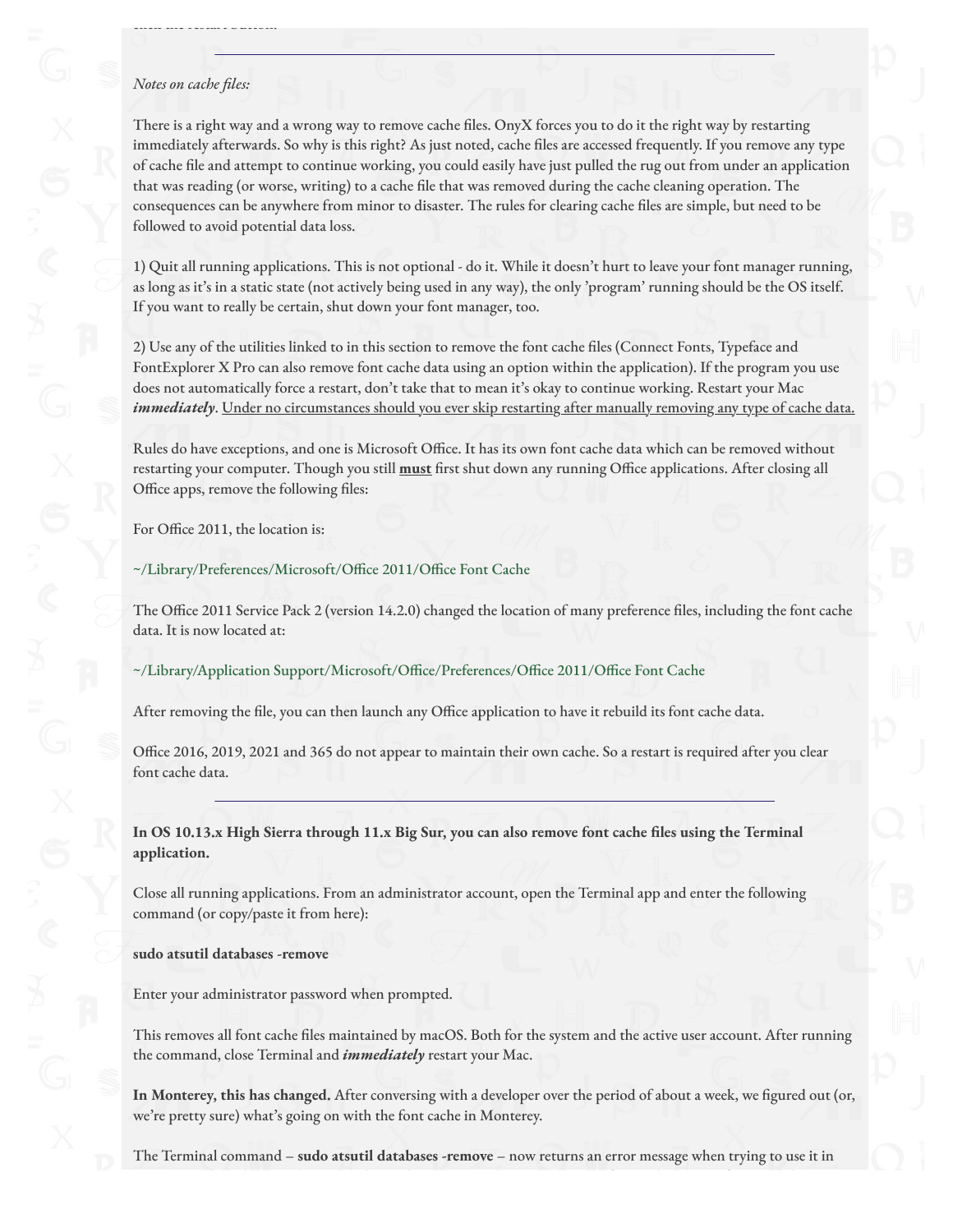Monterey. This is because the user no longer has any control over the system's font cache. System fonts and their associated cache are located in a read-only part of the drive (see section 2), and cannot be changed by the user. Only the OS itself can access them. Therefore clearing the system cache is not necessary and can be static (this is our assumption).

Only macOS may change the system fonts in OS updates. When that happens, the system cache files should be updated accordingly as a new cache would then be required as part of the update. You could see that in the 12.3 update, which at minimum updated the Emoji font. Whatever day you apply that update on, all fonts in the System folder will be tagged with that date (no matter how many actually changed), and contents of the system's cache file at /System/Library/Frameworks/ApplicationServices.framework/Versions/A/Frameworks/ATS.framework/Versions/A/ Resources/ReadOnlyDB/ will have the same date. The 12.3.1 update didn't alter the font cache, or timestamps of the system's fonts. That's a pretty good hint no fonts were updated in that point release.

So for Monterey users, and presumably from here forward, you would use this Terminal command to clear only the user font cache:

#### **atsutil databases -removeUser**

This is the same folder Typeface, Connect Fonts, FEX and other tools clear in Monterey when you use their font cache cleaning function. You then must restart before the OS will build a new cache.

If you have no font manager or other app that has a font cache clearing option and prefer not to use Terminal, then the simplest way to do this is to restart the Mac into Safe Mode, and then restart normally.

### 18. Font 911

**Q:** "I removed the San Francisco fonts while cleaning out my system. Now my Mac won't boot. Help!"

**A:** There are ways to get these critical fonts back onto your Mac.

1) This method is much less invasive or time consuming than reinstalling the entire OS. The only drawback is that you need access to another Mac running the same basic version of macOS (High Sierra, Mojave, etc.). Any Mac running El Capitan or later supports Target Disk Mode. Which methods you can use are listed in [this article](https://support.apple.com/en-us/HT201462).

Place the non functioning Mac next to a working Mac and connect the two directly to each other using a cable that is common to the method they can use. It doesn't matter if the Macs are on or not. The various connections mentioned in Apple's aritcle are all hot plug-able connections and will not damage anything by doing so, though it is easiest to have both Macs off to start with. If the functioning Mac is not already on, turn it on first and wait until it is in a ready state. If the non working Mac is on, turn it off by pressing and holding the power button until it shuts off. Turn on the non booting Mac. Immediately hold down the T key to put the Mac into Target Disk Mode. Keep holding the T key until a large Target Disk Mode icon appears on the monitor. The hard drive of that Mac will now appear as a removable drive on the working Mac. Open it as you would any other disk and copy the San Francisco fonts from the working Mac to the same location on the non functioning Mac. The location is /System/Library/Fonts/. Once copied, dismount the hard drive of the Mac in Target Disk Mode by highlighting its icon and pressing Command+E. Or drag its icon to the Trash, which will change to an Eject icon. Turn the non working Mac off again using the power button. Disconnect the cable. When you restart your repaired Mac, it should boot.

2) The second method is similar to the first. Except here, you're using an external drive with the same version of macOS on it.

Have your non functioning Mac off. Press and hold the power button if necessary to power the computer down. Connect your external drive to the Mac and turn the external drive on. Wait 10 seconds or so to give the drive time to get to a ready state. Turn on the Mac and immediately hold down the Option key. Continue holding the key until you get a screen showing which drives have a bootable system on them. This will take a minute or so as the Mac tries to determine if there's a network drive attached. Once it is done searching (the normal arrow mouse cursor will appear), select the external drive by double clicking on its icon. The Mac will boot to the external device. Once ready, you can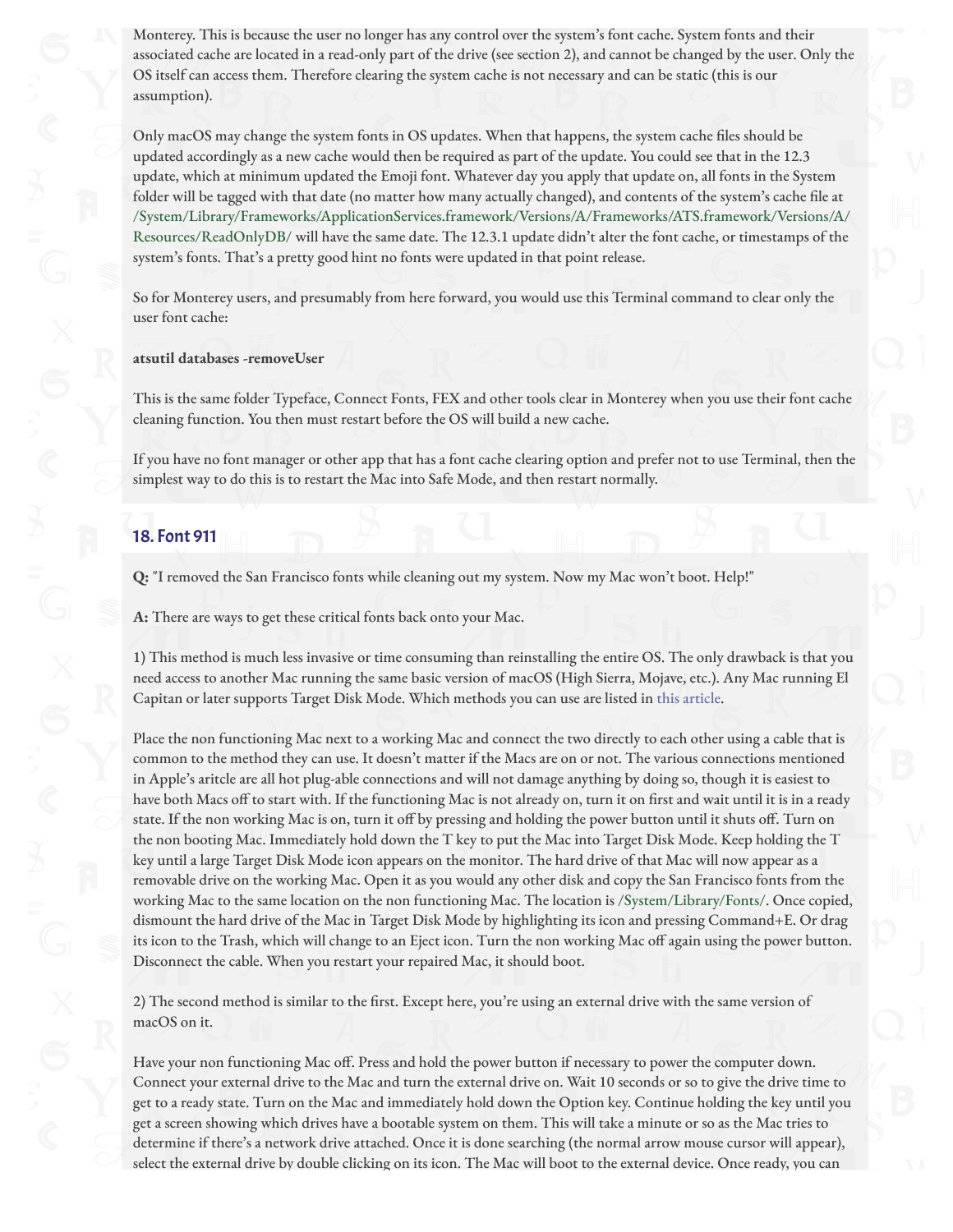then copy the San Francisco fonts from the external drive to your main drive as described in method one. As the Option key method of booting is a temporary choice, you don't need to open the System Preferences and reselect your main drive as the startup disk. Simply restart and your Mac will boot to the internal drive. Perform a Repair Permissions on your system when it has finished starting up.

select the external drive by double clicking on its icon. The Mac will boot to the external device. Once ready, you can

3) For all Macs which shipped with Lion or newer, and you have no other drive or partition to boot to, restart the Mac and hold down the Command+R keys to boot to the Recovery partition. Reinstall the OS.

**Q:** "The fonts in Safari and many other applications are a garbled mess, or Safari and other applications won't launch."

**A:** A common cause of applications not starting are corrupt fonts. But Helvetica Fractions in particular is known to cause problems, as is Times Phonetic. Don't just disable these fonts in your font manager, but physically remove them from your system and try your applications again.

**Q:** "What in the world is with a question mark in a box?"

**A:** Are you seeing a strings of characters like this where there should be text in your web browser, email or other app?

# 00000

The most common causes are that your font cache data is damaged, or you've turned on conflicting fonts. When either happens, the OS opts for the last resort to display something, *anything* there. Appropriately, this text is from the system font LastResort. Usually, for corrupt cache data, all you have to do is restart your Mac. If that doesn't do it, then clear the font cache files from the system using Terminal, as described at the bottom of the previous section. If the problem appeared after enabling some new fonts, turn them back off and see if the problem corrects itself. If neither helps, you may need to reinstall the OS.

Yosemite was the last time the boxed A was used. There was quite a variety of boxed glyphs in the LastResort font then. In El Capitan and later, Apple threw almost all of them out. The main glyph used to signify a missing font now is a boxed question mark.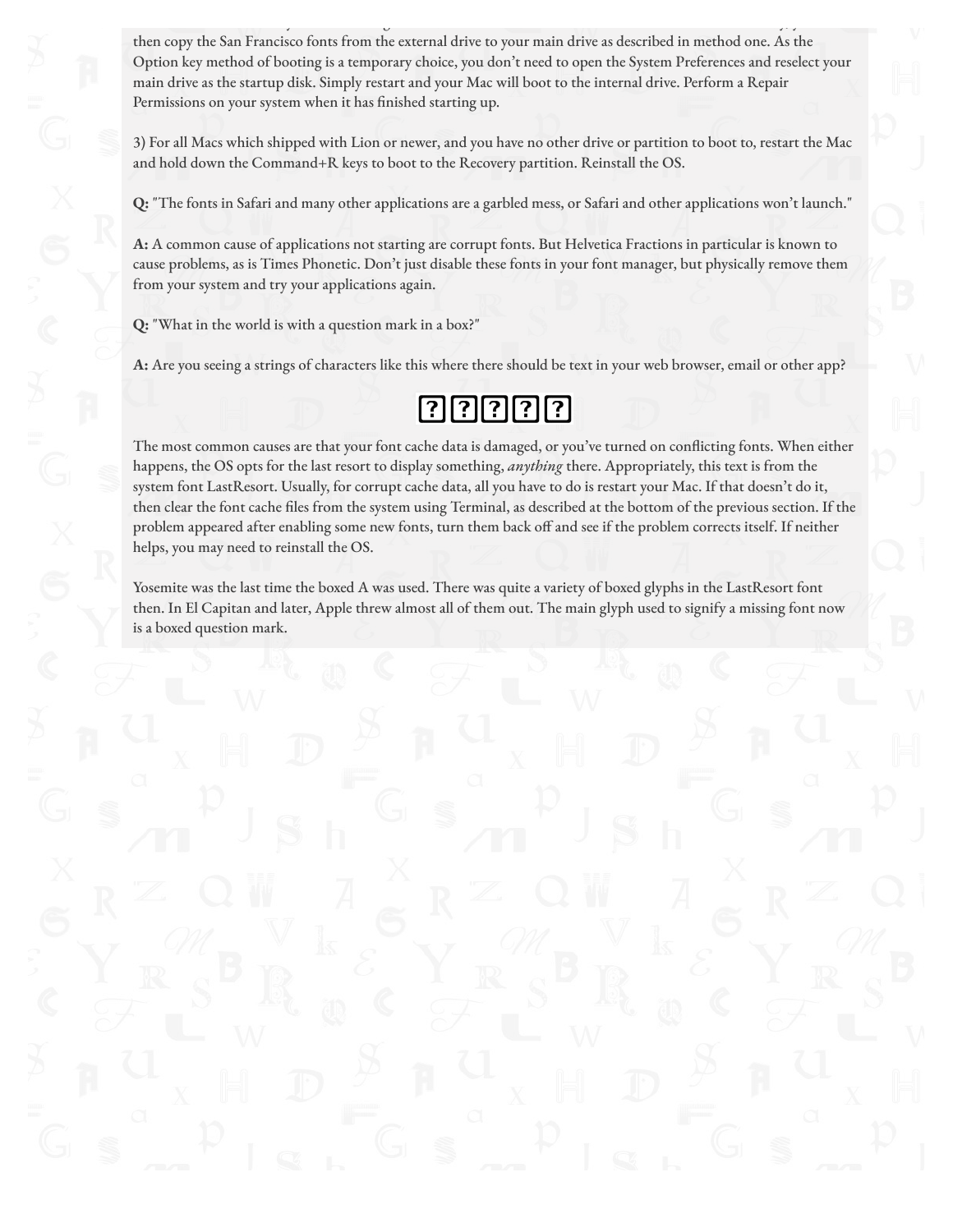# 19. Determining if fonts are causing problems with applications

This can be difficult, as the problem could be related to fonts, preference files, system files, or a combination of the three.

First move all fonts in the /Library/Fonts/ and the ~/Library/Fonts/ folders to a new folder on the desktop. If you have pared your fonts down to the minimal list, this will leave only the basic fonts active in the /System/Library/Fonts/ folder (see list above in Section 1).

If your applications are still having problems, you then you need to determine if the problem is damaged system fonts or preference files. To do so, open the System Preferences. Click on the Accounts icon and create a new user account. Log in to that account and run the applications you are having trouble with. If they are still not operating, then it is likely that your system fonts are damaged, or possibly the OS.

Your next least intrusive step is reinstalling the fonts using the method below in the section, **Reinstalling your fonts**, or obtaining them from another Mac or external drive using one of the methods above.

If after all this your applications are still not functioning, then other basic OS system "les are damaged; which only a reinstall of the OS can repair.

**If your applications are now working correctly in a new user account, but you are still experiencing problems:**

Then the preference files in your original user account may be what is damaged. There is no easy way to fix this, either. At least not one that will keep you from losing all of your individual preferences for each application. I suggest you open the Preferences folder in your user account and move everything in that folder to a new empty folder on your desktop; so the original is empty. Restart your Mac and login to your normal account. When the Mac is ready, you can remove the new account you made for testing in the first step if you tried that.

At this point, everything about your desktop will look as it did when you first installed the OS. The Dock, your desktop image, everything. For those applications that need certain preferences present to avoid having to reinstall them, you can try copying those particular preferences back from the folder you created on your desktop containing your original preference files and see if they work. If not, that preference file is damaged and you may need to reinstall the application. Others will simply let you reenter the serial number when it needs to create a new preference file.

Why you wouldn't just reinstall the OS? Because your preference files would still be damaged if you reinstalled the OS, preserving your settings. If you performed a clean install, then your preferences would be gone and replaced with new ones. So you either will have accomplished nothing with a reinstall, since your original damaged preference files will still be there; or you will put yourself at the same point you would be if you had simply removed your preference files. Except it took you a lot longer to do the latter because you did a complete clean reinstall of the OS rather than just empty the Preferences folder.

**Another option:** You can also move all user fonts to one location to determine if only fonts are the problem. Move all fonts in the /Library/Fonts/ and ~/Library/Fonts/ folders to a new folder on your desktop. If your applications run normally, then one or more of your now disabled fonts is causing the problem. It doesn't matter if the application uses a particular font or not; a damaged font can cause memory leaks and other memory related problems. Copy or move five fonts at a time into the /Library/Fonts/ folder. If behavior problems return, then one or more of the fonts you reactivated are damaged. Replace as needed.

### 20. Reinstalling your fonts

It is possible to restore your fonts without resorting to a reinstall of the entire OS.

**Restoring fonts on Macs that shipped with (or have been upgraded) to High Sierra through Catalina:**

Since Lion, Macs do not ship with any removable media for restoring the OS. You boot to the emergency partition by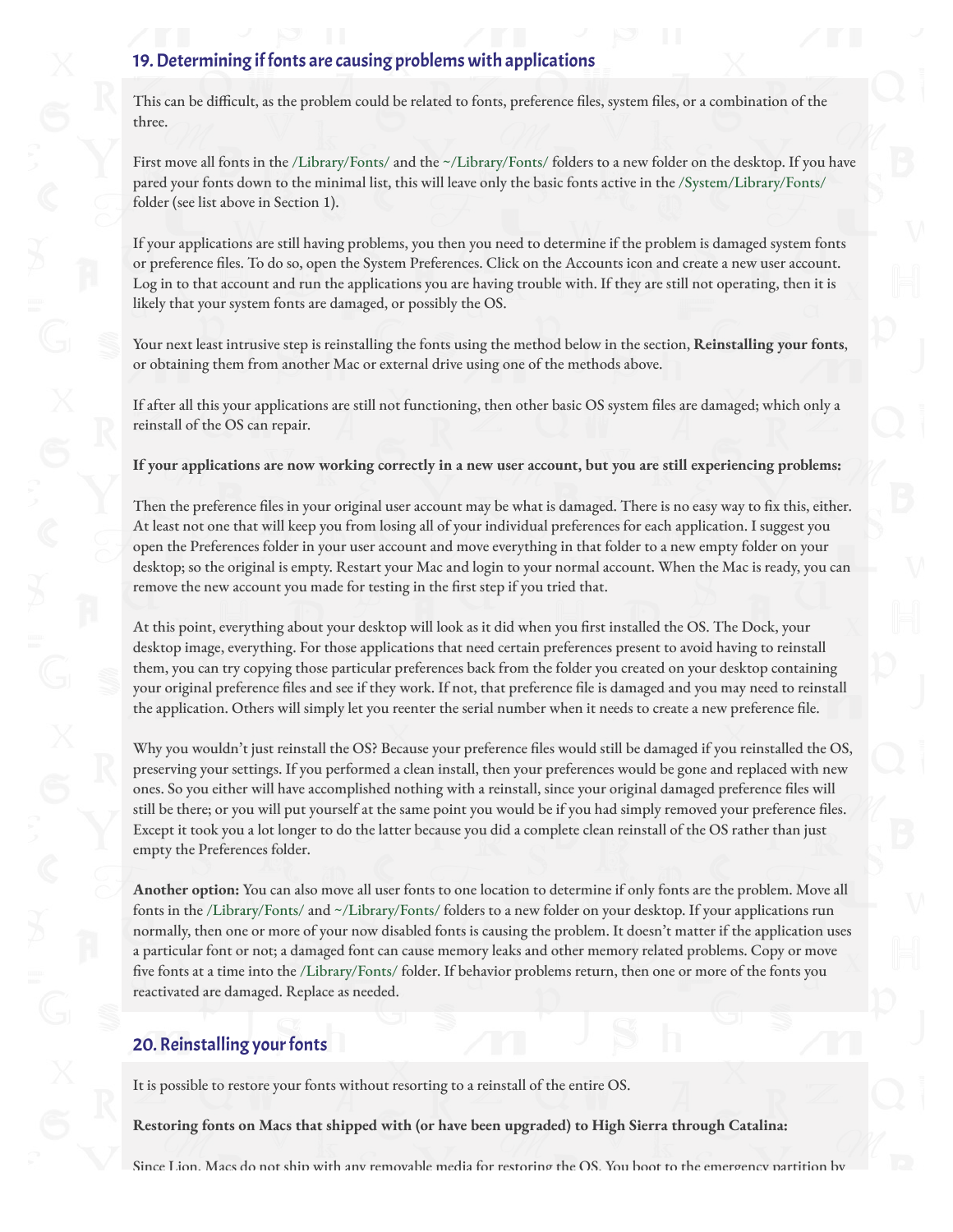Since Lion, Macs do not ship with any removable media for restoring the OS. You boot to the emergency partition by restarting and holding down Command+R. From there you can restore the OS or erase a drive and reinstall. A full install package for High Sierra or later is at least 5 GB. The entire hidden recovery partition is only 650MB. That tells you right away that this is not an entire system. If you do an erase and install, as much of the OS as is possible will be installed from the recovery partition. The rest will be downloaded from Apple's servers and installed.

I wanted to see what fonts could be restored from the recovery partition. The result is that they are in a hidden .dmg file. In that disk image is a folder named /System/Library/Fonts/Base/. As an example, of the 245 fonts Mountain Lion ships with, only 51 fonts are in this folder. This one folder is actually a combination of fonts which normally go into the /System/Library/Fonts/ folder, and others in the /Library/Fonts/ folder. It's not easy to get to. You need to first modify Disk Utility's preferences to show hidden partitions so you can mount the Recovery drive. Then you run a Terminal command to show hidden files and folders. It's not something a novice should attempt, so I'm not going to explain the entire process. There are so few fonts to recover from there anyway it isn't worth the effort.

In High Sierra and later, the Recovery partition is not something you can easily get at. It is now a hidden partition and no longer appears in an Option key (boot manager) startup. The only way to see it at all is to type **diskutil list** in Terminal.

Whenever you get the opportunity to download an entire High Sierra or later system installer through the App Store (as in a system upgrade), do so. When the download finishes, it will want to install the OS. Immediately press Command+Q to quit the installer. You can then backup the full installer to a flash drive or external hard drive. Then you have it and can use the following instructions.

The following instructions assume you copied your High Sierra through Catalina download to an external drive or other location to save for future use.

### *Font locations for High Sierra through Catalina:*

First, download [Paci](http://www.charlessoft.com/)fist. After Pacifist has finished reading all of the installer packages, select the package that has the fonts you want installed (see below) and click the Install button on Pacifist's menu. Only that package will be installed to its default location. For a complete set of fonts, reinstall both the /System/Library/Fonts/ and /Library/Fonts/ folders. All fonts you install from Pacifist will overwrite any identical fonts on your hard drive in the default locations, replacing any damaged fonts in the process. If you have copied or moved any of the default fonts to another location, they will still be there and will need to be deleted manually. All in all, this method is much quicker and easier than doing an entire reinstall of macOS to get your fonts back where they belong.

**Since the OS that shipped with a Mac is usually machine speci!c, you can use the instructions below to reinstall the fonts, but do not use the .dmg from the App Store to reinstall the OS. To do that, boot to the Recovery partition (Command+R startup), or Internet Recovery (Command+Option+R startup).**

Big Sur and Monterey are drastically different. Since you cannot (without great effort) remove fonts installed by the OS, I'm not going to list where to find them in the installer package. And that itself is very different. Large groups of items to install are in .zip files rather than individual packages.

For all more recent OS releases before Big Sur, right click on the OS installer and choose **Show Package Contents**. Double click the Contents folder, then the SharedSupport folder. Double click the file InstallESD.dmg to open the disk image. A disk image drive icon will appear on the desktop. A window should automatically open when the disk image is mounted. But if not, double click the desktop icon to open it. Double click the Packages folder.

Open the file OSInstall.mpkg with Pacifist. You can do this by dragging and dropping the .pkg file onto Pacifist's interface. Once you have navigated to the Fonts folder of any location shown below, highlight the folder *Fonts* by clicking on it once. Click *Install* at the upper left of the Pacifist window. This will reinstall all fonts within that folder. You can also expand the Fonts folder to highlight individual fonts to reinstall only those you choose.

**In order to reinstall any fonts to the /System/Library/Fonts/ folder, you must !rst disable System Integrity Protection (section 2). Doesn't matter if you're using Paci!st, or manually copying them into the folder from a backup. Be sure to re-enable SIP after you've restored any system fonts. Disabling SIP is not necessary for the**